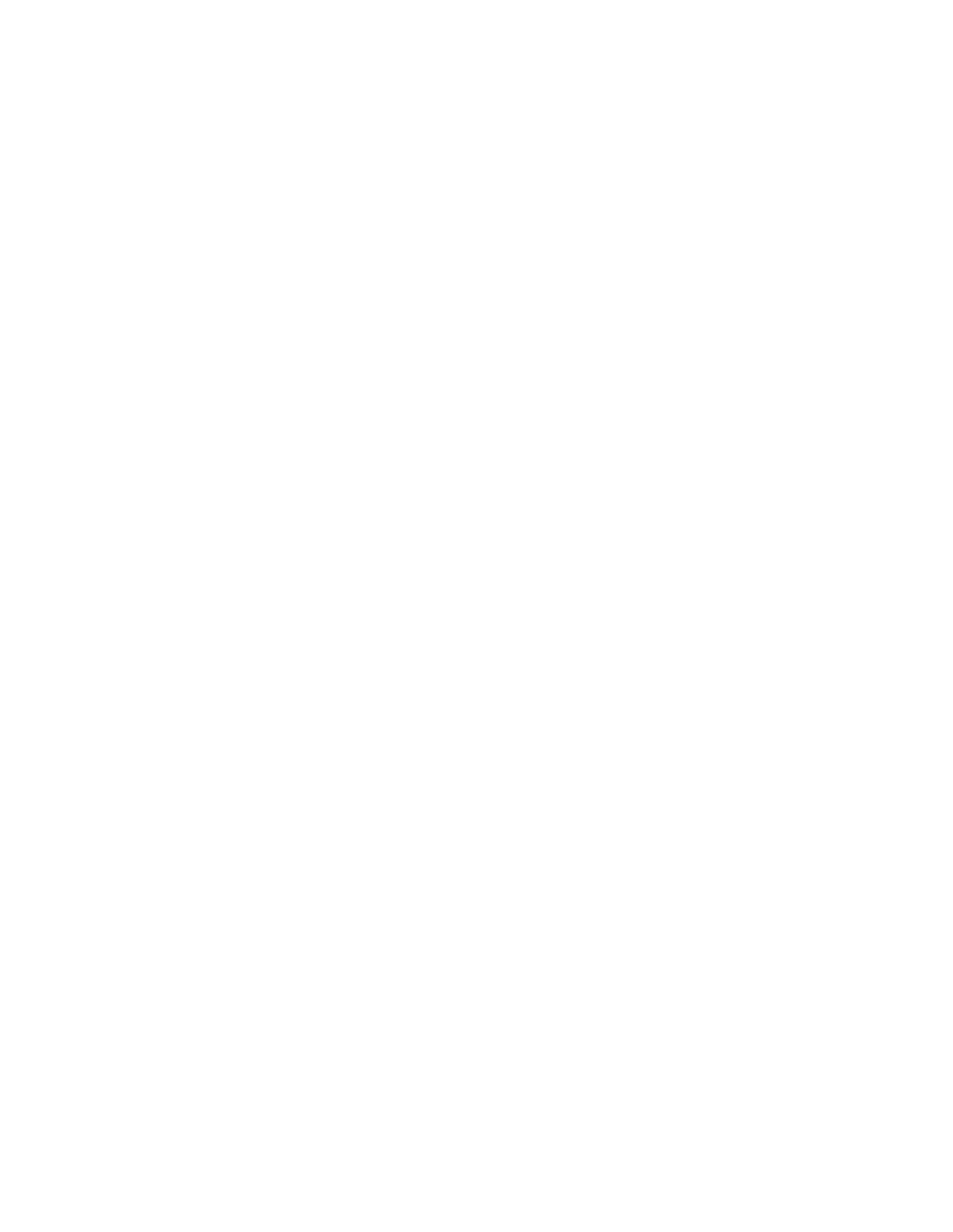### **Abstract**

There are many cases that we need a (conditional) term rewriting system (written as (C)TRS, for short) which computes the inverses of the functions defined by another (C)TRS. Such a CTRS is called an inverse system. Inverse systems are useful in such a case that a CTRS cannot compute the proper values of given terms while it seems natural and correct. That is, inverse functions may be used to transform the CTRS to an equivalent CTRS which can compute the proper values of all terms. For example, consider the rule  $f(x + y, y) \rightarrow f(x, y)$ , which cannot apply to any integer because the first argument of f in the left-hand side  $\text{contains} + \text{and no integer contains} +$ . This rule can be transformed equivalently to  $f(z, y) \rightarrow f(z-y, y)$  by replacing the first argument  $x+y$  of f in the left-hand side with a fresh variable  $z$  and the first argument  $x$  of  $f$  in the right-hand side with  $z-y$ , where – is the inverse of  $+$ <sub>y</sub> defined as  $+$ <sub>y</sub> $(x) = x+y$ . In this example, we fortunately know the CTRS which computes  $-$  i.e., the inverse of  $+_{y}$ , and can do the transformation mechanically. However, we cannot assume that all definitions of necessary inverse functions are given. Therefore, it is desirable to automatically construct a CTRS of inverse functions from a given CTRS.

This paper proposes a method that constructs an inverse system of a given constructor TRS. The inverse systems that our method constructs are generally CTRSs. We present a transformation of our inverse CTRSs into equivalent TRSs. We also show a result on termination of the inverse systems obtained by our method. We finally show an application of inverse systems to CTRS transformation.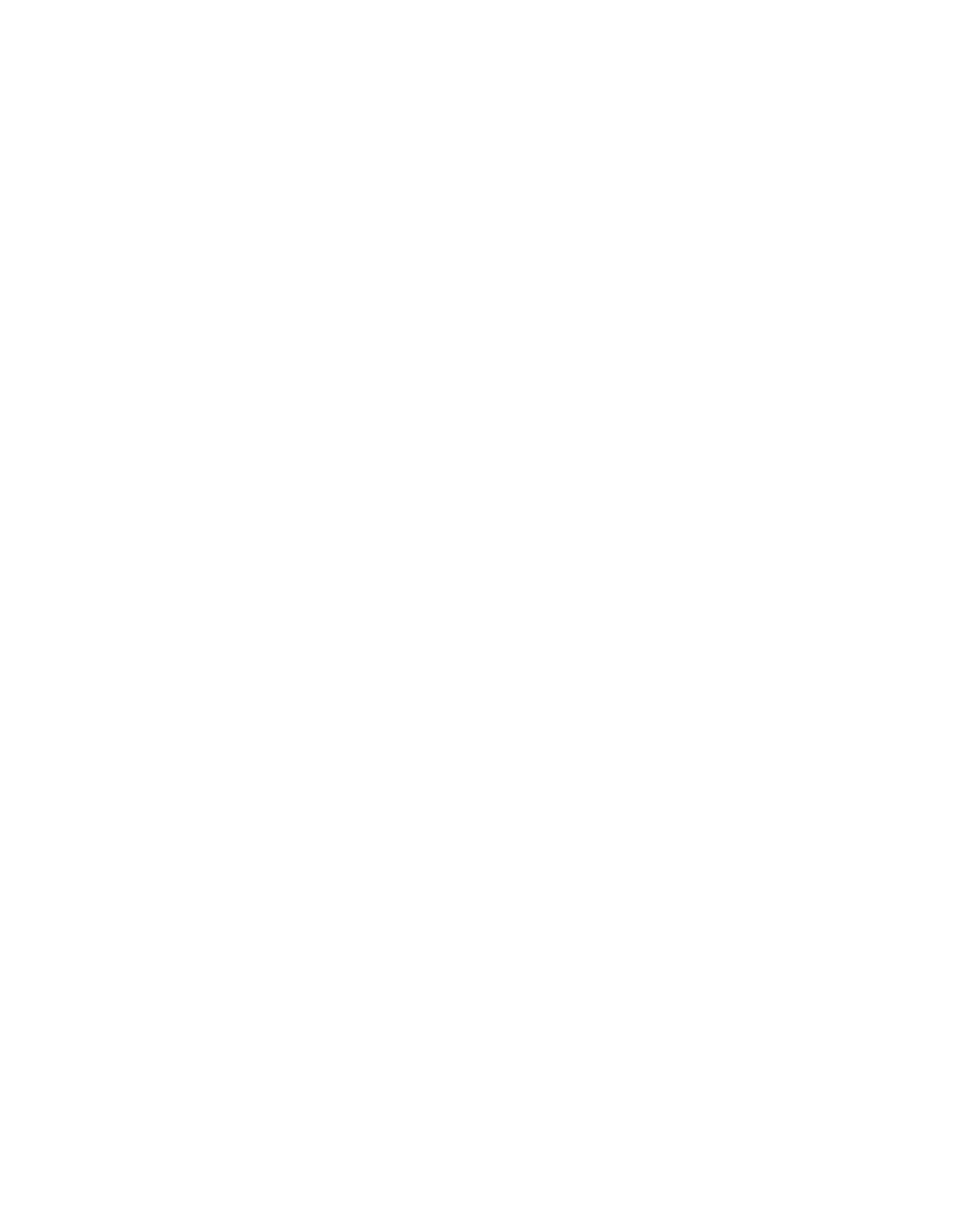# **Contents**

| $\mathbf{1}$            |                                       | Introduction                        | 1              |
|-------------------------|---------------------------------------|-------------------------------------|----------------|
| $\bf{2}$<br>Preparation |                                       |                                     | 3              |
| 3                       | <b>Natural Inverse CTRSs</b>          |                                     | $\overline{7}$ |
|                         | 3.1                                   | Definition of Natural Inverse CTRSs | 8              |
|                         | 3.2                                   | Basic Idea                          | 9              |
|                         | 3.3                                   | Generation of Natural Inverse CTRSs | 9              |
|                         | 3.4                                   | Correctness of $InvCTRS_N$          | 12             |
| $\boldsymbol{\Lambda}$  | Indexed Inverse CTRSs                 |                                     | 17             |
|                         | 4.1                                   | Definition of Indexed Inverse CTRSs | 17             |
|                         | 4.2                                   | Generation of Indexed Inverse CTRSs | 18             |
|                         | 4.3                                   |                                     | 21             |
| $5\overline{)}$         | Transformation of CTRSs to TRSs       |                                     | 29             |
|                         | 5.1                                   |                                     | 29             |
|                         | 5.2                                   |                                     | 30             |
| 6                       | <b>Termination of Inverse Systems</b> |                                     | 33             |
| $\overline{\mathbf{7}}$ | Application                           |                                     | 39             |
| 8                       | Conclusion                            |                                     | 43             |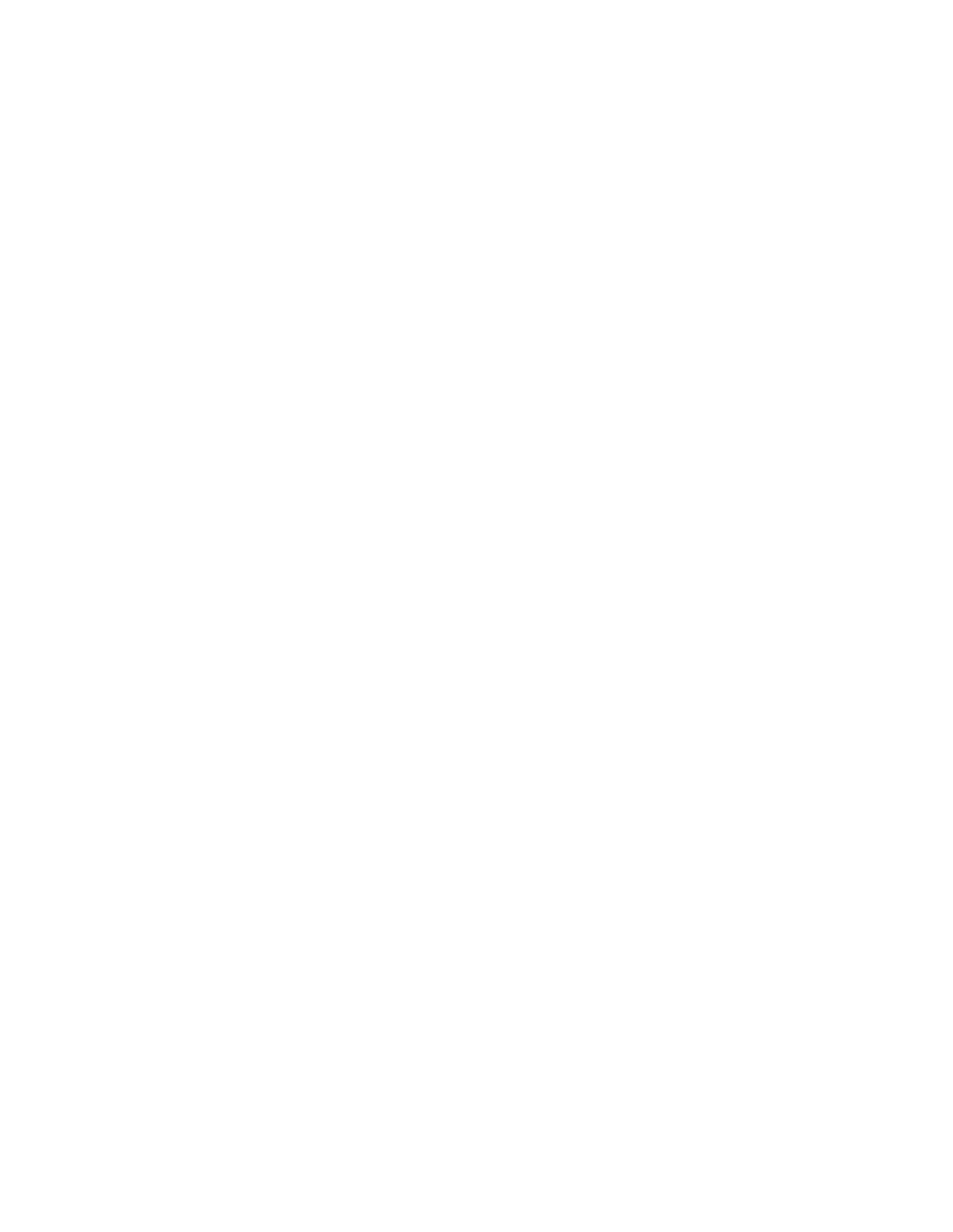### **Chapter 1**

### **Introduction**

There are many cases that we need a (conditional) term rewriting system (written as (C)TRS, for short) which computes the inverses of the functions defined by another (C)TRS. Consider the following CTRS:

$$
R_{\text{gcd}} = \{ \quad \gcd(x+y,y) \to \gcd(x,y),
$$
  
\n
$$
\gcd(x,0) \to x, \quad \gcd(x,y) \to \gcd(y,x) \iff x < y,
$$
  
\n
$$
0 + y \to y, \quad s(x) + y \to s(x+y)
$$
 \}

The function gcd is intended to compute the greatest common divisor of two natural numbers. However, the term  $gcd(s^6(0), s^2(0))$  is not reduced to  $s^2(0)$ since there is no rule which matches  $gcd(s^6(0), s^2(0))$ . Thus  $R_{gcd}$  cannot compute gcd although it seems natural and correct when regarded as an equational specification.

If there is a CTRS that computes the subtraction  $-$ , we can transform  $R_{\text{gcd}}$ to the following CTRS  $R'_{\text{gcd}}$  by replacing the first argument  $x+y$  of the left-hand side in the first rule of  $R_{\text{gcd}}$  with a variable z and the first argument x of the right-hand side in it with  $z - y$ :

$$
R'_{\text{gcd}} = \{ \quad \gcd(z, y) \to \gcd(z - y, y),
$$
  
\n
$$
\gcd(x, 0) \to x, \quad \gcd(x, y) \to \gcd(y, x) \iff x < y,
$$
  
\n
$$
y - y \to 0, \quad \quad s(x) - y \to s(x - y)
$$
 \}

Here, – is the inverse function of  $add_y(x) = x + y$  in the sense that  $z - y =$ add<sub>y</sub><sup>-1</sup>(z). R<sub>gcd</sub> computes gcd(s<sup>6</sup>(0), s<sup>2</sup>(0)); gcd(s<sup>6</sup>(0), s<sup>2</sup>(0))  $\stackrel{*}{\to}_{R'_{\text{gcd}}}$  s<sup>2</sup>(0). Fortunately, we have known that the inverse of  $add_y$  is  $-$  in this case. However,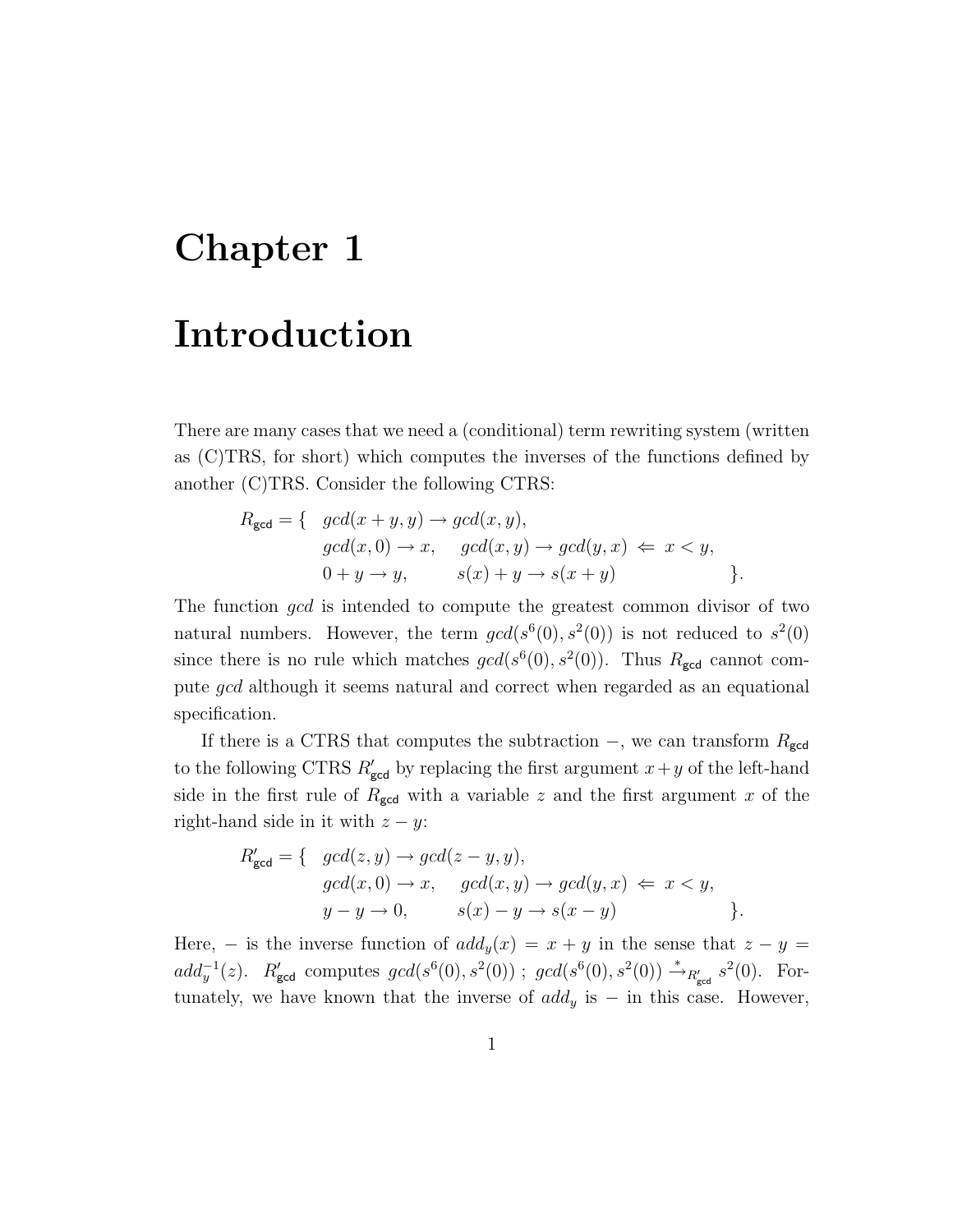we cannot assume that all definitions of necessary inverse functions are given. Therefore, it is desirable to automatically construct such as  $R'_{\text{gcd}}$  from  $R_{\text{gcd}}$ . The key issue is how to construct a CTRS for the inverse function of a partially-fixed argument function, like  $add_y$ , that is defined by another CTRS, e.g., how to construct a CTRS for  $-$ , the ivnerse of  $add_y(x)$ , from a CTRS for  $+$ .

This paper proposes a method which constructs an inverse system of a given constructor TRS. Here we mean, by an inverse system of a CTRS  $R$ , a CTRS that computes the inverses of partially-fixed argument functions of the functions computed by  $R$ . The inverse systems that our method constructs are generally CTRSs. We introduce a transformation of generated CTRSs into TRSs. We also give a result on termination of generated inverse systems. We show an application of inverse systems to CTRS transformation as described at the beginning of this chapter.

This paper is organaized as follows. In Chapter 3, we introduce our basic idea by using natural inverse CTRSs of pure treeless TRSs, present a method which generates a natural inverse CTRSs, that is an inverse system regarding multiple arguments as tupled single argument, and prove correctness of the method if the input are ground-convergent constructor 3-TRSs. In Chapter 4, we extend the method of natural inverse CTRSs to that of indexed inverse systems, that is an inverse system of partially-fixed argument functions of each function of the input TRS, then prove correctness of extended method for input ground-convergent constructor 3-TRSs. Chapter 5 introduces the transformation of inverse CTRSs into inverse TRSs. Chapter 6 discusses termination of generated inverse systems. In Chapter 7, we show an application of our algorithms to CTRS transformation and to solve equations by using inverse systems of deteministic 3-CTRSs. Inverse CTRSs of pure treeless TRSs are the restricted result of this paper found in [NSS01a, NSS01b, NSS01d, NSS02], and inverse systems proposed in this paper are the extended result of [NSS01c].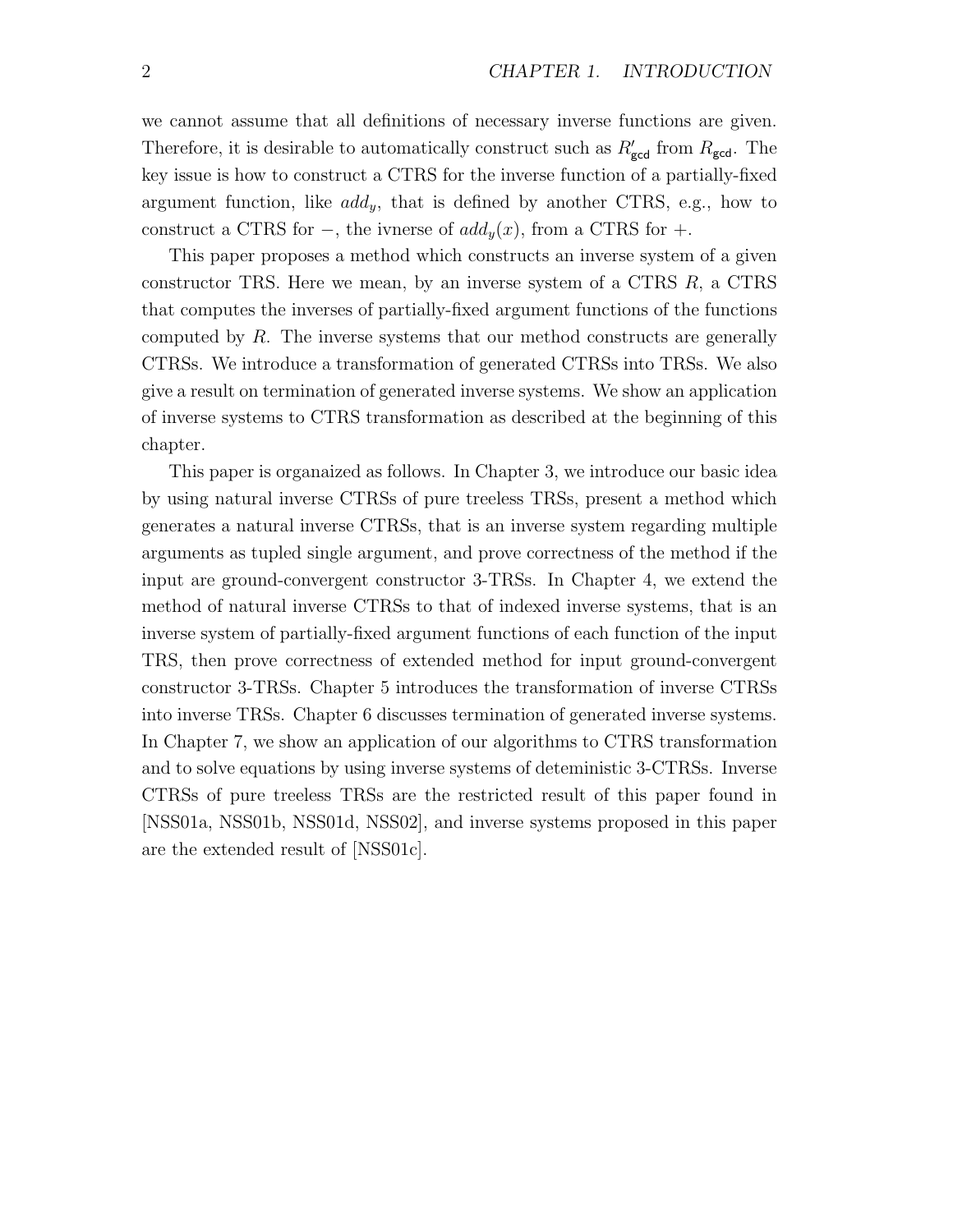### **Chapter 2**

### **Preparation**

We mainly follow the notation of [BN98, Kl92]. A signature is a set  $F$  of function symbols accompanied with a mapping  $arity$  from F to the set of natural numbers. Let  $X$  be a set of variables. Terms over  $F$  and  $X$  are recursively defined as follows: a variable  $x \in X$  is a term, and if  $f \in F$ ,  $arity(f) = n$  and  $t_1, ..., t_n$  are terms then  $f(t_1, ..., t_n)$  is a term. Note that if  $arity(f) = 0$  then  $f()$  is a term, which is called a *constant term* and written as  $f$ . We often use  $s, t, u$  to stand for a term.  $T(F, X)$  denotes the set of all terms over F and X.  $Var(t)$  denotes the set of all variables which appear in t. If  $Var(t) = \emptyset$  then t is said to be *ground*. A set  $T(F, \emptyset)$  of ground terms is abbreviated to  $T(F)$ . A term is called *linear* if every variable occurs in it at most once. The identity of terms s, t is denoted by  $s \equiv t$ . If  $t \equiv f(t_1, ..., t_n)$  then  $top(t)$  denotes the top symbol f. We use  $f^n(t)$  to denote  $f(\cdots(f(n$  $\overbrace{h}$  $t))\cdots$ ).

Let  $\Box$  be an extra function symbol not included in F and let  $arity(\Box) = 0$ . A *context* is a term  $C \in T(F \cup \{\square\}, X)$ , which is denoted by  $C[, ..., ]$ . If  $C[, ..., ]$  has exactly one  $\Box$  then it is written as  $C[$  ]. If  $C[$ , ..., ] contains  $n-\Box$ 's then  $C[t_1, ..., t_n]$ denotes the term obtained by replacing  $\Box$ 's with terms  $t_1, ..., t_n$  from left to right. If  $t \equiv C[s]$ , we say that s is a subterm of t and write as  $s \leq t$ . We also write  $f \in t$ if there exists a term s such that  $s \leq t$  and  $top(s) = f$ .

A *substitution* is a mapping  $\sigma : X \to T(F, X)$  such that  $\mathcal{D}om(\sigma)$  is finite, where  $\mathcal{D}om(\sigma) = \{x \mid \sigma(x) \neq x\}$ . If  $\mathcal{D}om(\sigma) = \{x_1, ..., x_n\}$  and  $\sigma(x_i) \equiv u_i$  for  $i = 1, ..., n$  then  $\sigma$  is denoted by  $\{x_1 \mapsto u_1, ..., x_n \mapsto u_n\}$ . For any term t, to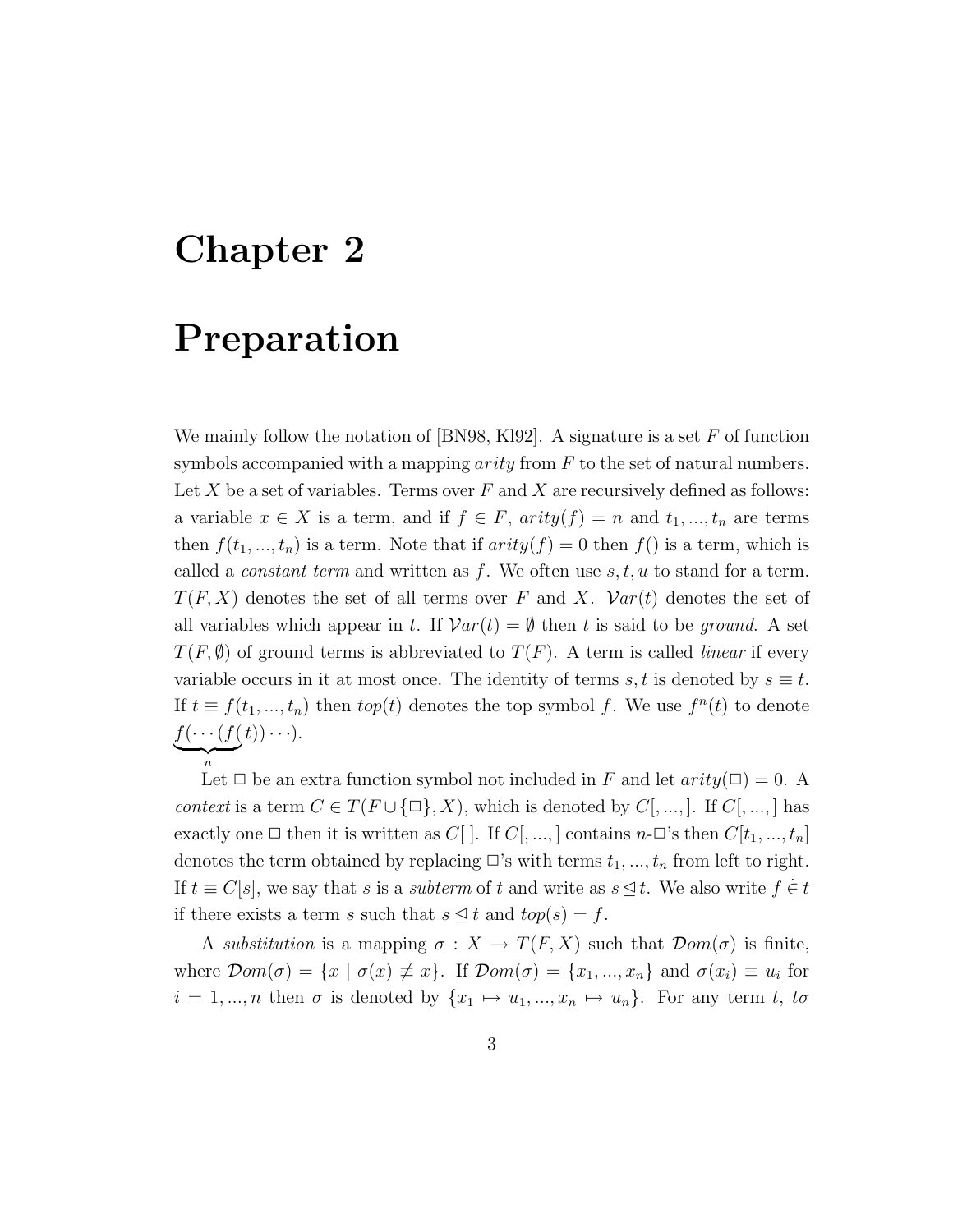denotes the term obtained by simultaneously replacing  $x_i$  in t with  $u_i$  for all i.

An *(oriented)* conditional rewrite rule is a triple  $(l, r, \mathcal{C}ond)$ , denoted by  $l \rightarrow$  $r \leftarrow$  Cond, where  $l \left( \notin X \right)$  and r are terms called *left-hand side* and right-hand *side*, respectively, and *Cond* is a formula of the form  $l_1 \rightarrow r_1 \land \cdots \land l_n \rightarrow r_n$ . If  $n = 0$  then  $l_1 \to r_1 \wedge \cdots \wedge l_n \to r_n$  is denoted by true. A relation  $\to$  over terms and a substitution  $\sigma$  satisfy Cond, written as  $Cond(\sigma, \rightarrow)$ , if  $l_i\sigma \stackrel{*}{\rightarrow} r_i\sigma$  for all i, where  $\stackrel{*}{\rightarrow}$  is the reflexive and transitive closure of  $\rightarrow$ . An *(oriented) conditional term rewriting system* (*CTRS*) is a set of conditional rewrite rules. We say that a CTRS R is *over*  $T(F, X)$  if  $top(l) \in F_D$ ,  $l, r \in T(F, X)$  and terms appearing in Cond are in  $T(F, X)$  for every rule  $l \to r \Leftrightarrow Cond \in R$ . For a CTRS R, we define  $\rightarrow$  by induction as follows: (1)  $\rightarrow$  =  $\emptyset$ , (2)  $\rightarrow$  =  $\rightarrow$   $\rightarrow$   $\cup$  { (C[lσ], C[rσ]) | C is a context,  $\sigma$  is a substitution,  $l \to r \Leftarrow Cond \in R, Cond(\sigma, \frac{\partial}{n})$ . We call  $\rightarrow$  the level *n* reduction of *R*. Define  $\rightarrow_R = \bigcup_{n=0}^{\infty} \rightarrow$ . If there is no *s* such that  $t \rightarrow_R s$  then t is called a *normal form*  $(n.f., \text{ for short})$  with respect to R. We write a set of normal forms with respect to R as  $NF_R(F, X)$ , and abbreviate  $N\!F_R(F,\emptyset)$  to  $N\!F_R(F)$ . A term  $l\sigma$  is called a *redex* if  $Cond(\sigma, \rightarrow)$  for a rule  $l \rightarrow r \Leftarrow Cond \in R$ .

For a conditional rewrite rule  $l \rightarrow r \Leftarrow Cond$ , variables in  $(\mathcal{V}ar(r) \cup$  $Var(Cond) - Var(l)$  are called *extra variables.*  $\mathcal{E}Var_{l \rightarrow r \leftarrow Cond}(t)$  denotes the set of extra variables in t which is a subterm appearing in  $l, r$  or Cond. We abbreviate it to  $\mathcal{E}Var(t)$  if that causes no confusion. A 1-CTRS has no extra variables in each rule, a *2-CTRS* has no extra variables on the right-hand side of each rule, a *3-CTRS* may contain extra variables on the right-hand sides of the rules provided that these also occur in the corresponding conditional part (i.e.,  $Var(r) \subseteq Var(l) \cup Var(c)$ , and a 4-CTRS may contain extra variables without any restriction.

A conditional rewrite rule  $l \rightarrow r \Leftarrow Cond$  is *left-linear* (and *right-linear*, resp.) if any variable occurs in the left-hand side  $l$  (and the right-hand side  $r$ , resp.) at most once. A CTRS is *left-linear* (and *right-linear*, resp.) if every rule is left-linear (and right-linear, resp.). The rules  $l \to r \Leftarrow \text{Cond}$  and  $l' \to r' \Leftarrow \text{Cond}'$ *overlap* if there exist a subterm s (not a variable) of  $l'$  and substitutions  $\sigma$  and  $\sigma'$  such that  $l\sigma \equiv s\sigma'$ . A CTRS is *orthogonal* if it is left-linear and has no overlapping rules. We abbreviate a rule  $l \to r \Leftarrow$  true as  $l \to r$ , and call it a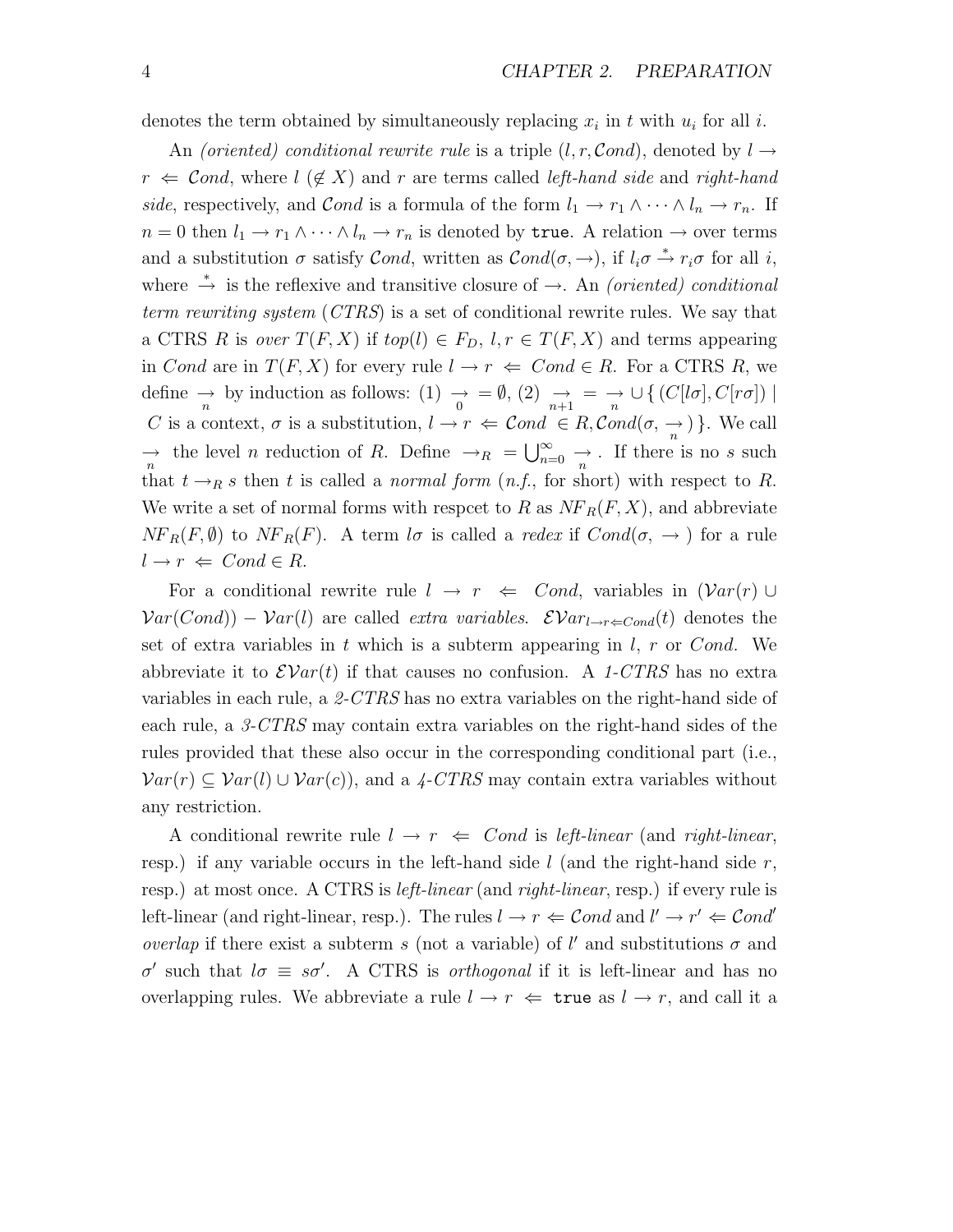*rewrite rule*. A *term rewriting system* (*TRS*) is a CTRS that has only rewrite rules. We have  $\rightarrow_R \ =\ \rightarrow \ \text{for all } i\geq 1 \text{ on TRS } R$ . Let a CTRS R over  $T(F, X)$ . A term  $s \in T(F, X)$  is *confluent* on R if  $s \stackrel{*}{\rightarrow}_R t$  and  $s \stackrel{*}{\rightarrow}_R t'$  imply some term  $u \in T(F, X)$  such that  $t \stackrel{*}{\to}_R u$  and  $t' \stackrel{*}{\to}_R u$  for all  $t, t' \in T(F, X)$ . R is called confluent if every term over  $T(F, X)$  is confluent on R. An orthogonal TRS is known to be confluent. A CTRS R is called *terminating* if there exists no infinite sequecne  $t_0 \rightarrow_R t_1 \rightarrow_R t_2 \cdots$ . A terminating CTRS is said to be *ground-convergent* if all ground terms are confluent.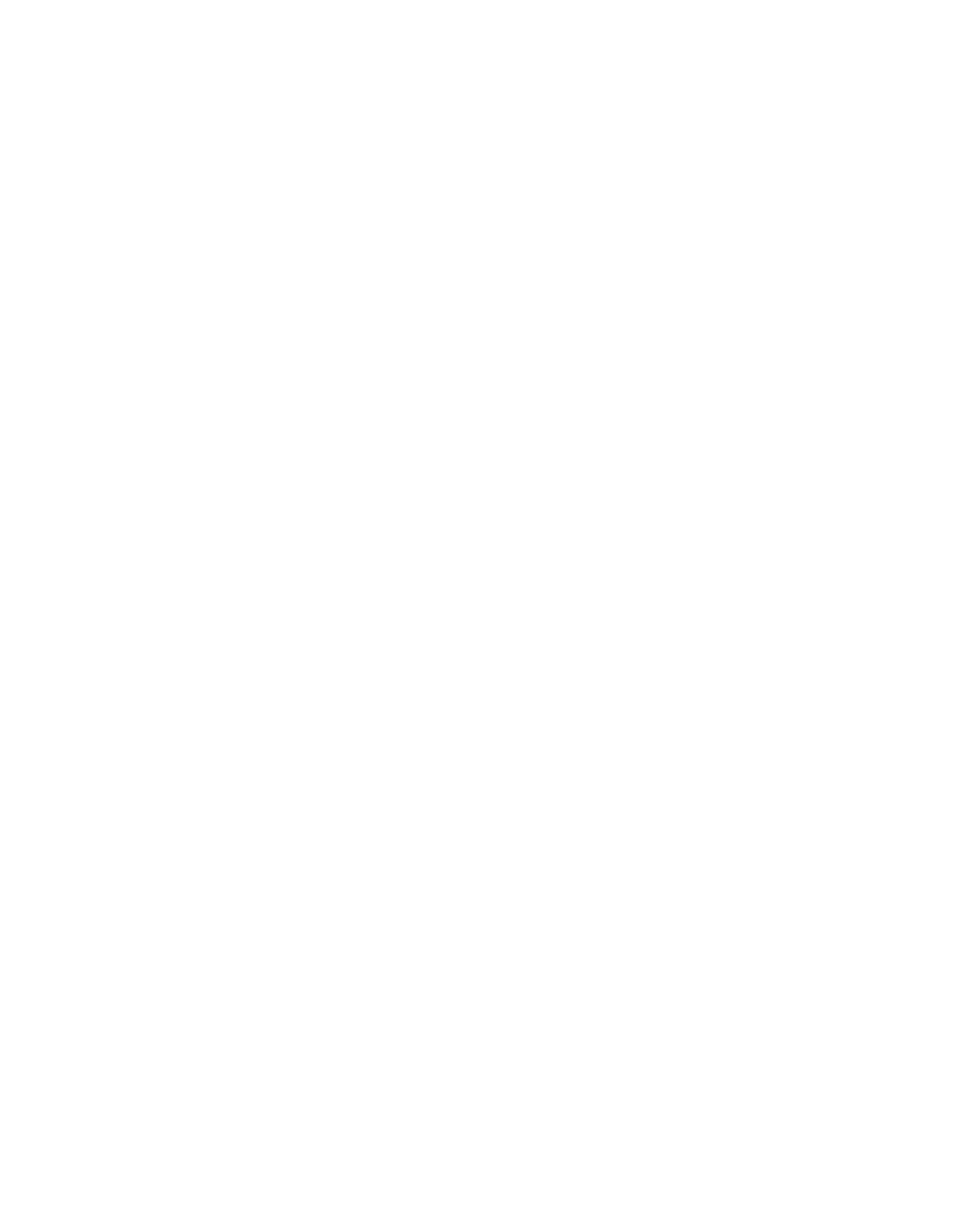### **Chapter 3**

### **Natural Inverse CTRSs**

We first consider natural inverse functions like  $f^{-1}$  that computes values  $v_1, ..., v_n$ from a value v for  $f(v_1, ..., v_n) = v$ . In this chapter, we introduce our basic idea by using natural inverse CTRSs of pure treeless TRSs, then give the definition of natural inverse CTRSs and present how to generate natural inverse CTRSs from constructor TRSs. Then, we prove the correctness of the method for natural inverse CTRSs of ground-convergent constructor 3-TRSs.

We suppose that the signature  $F$  is divided to disjoint sets  $F_D$  of *defined symbols* and  $F_C$  of *constructors*, that is  $F = F_D \oplus F_C$ . We call  $t \in T(F_C, X)$ a *constructor term*. We use  $f, g, h$  as defined symbols,  $c, d, e$  as constructors,  $v, w, x, y, z$  as variables and p, q as constructor terms. Let F be a signature and X be a set of variables. We use  $C[\![t_1, ..., t_n]\!]$  for representing  $C[t_1, ..., t_n]$ with  $C \in T(F_C \cup \{\Box\}, X), C \not\equiv \Box$  and  $top(t_i) \in F_D$ . For a term t such that  $top(t) \notin F_D$ , we have  $t \equiv C[\![t_1, ..., t_n]\!]$  with some  $t_1, ..., t_n \in T(F, X)$  and some context C. We introduce special constructors  $tp_n$  in order to bundle the return values of the inverses of multiple argument functions; a *tuple* of n terms  $t_1, ..., t_n$ is denoted by  $tp_n(t_1, ..., t_n)$ . A tuple  $tp_1(t)$  is sometimes simply denoted by t. Let R be a CTRS over  $T(F, X)$ . For  $f \in F_D$  and  $t_1, ..., t_n \in T(F_C)$ , we say that  $f(t_1, ..., t_n)$  is *defined* if  $f(t_1, ..., t_n) \stackrel{*}{\rightarrow}_R s$  for some  $s \in T(F_C)$ .

An orthogonal left-linear TRS R over T(F, X) is said to be a *pure treeless TRS* if every rule of f is represented as follows:

$$
f(p, x_2, ..., x_n) \to C[\![f_1(x_{1,1}, ..., x_{1,n_1}), ..., f_m(x_{m,1}, ..., x_{m,n_m})]\!] \in R
$$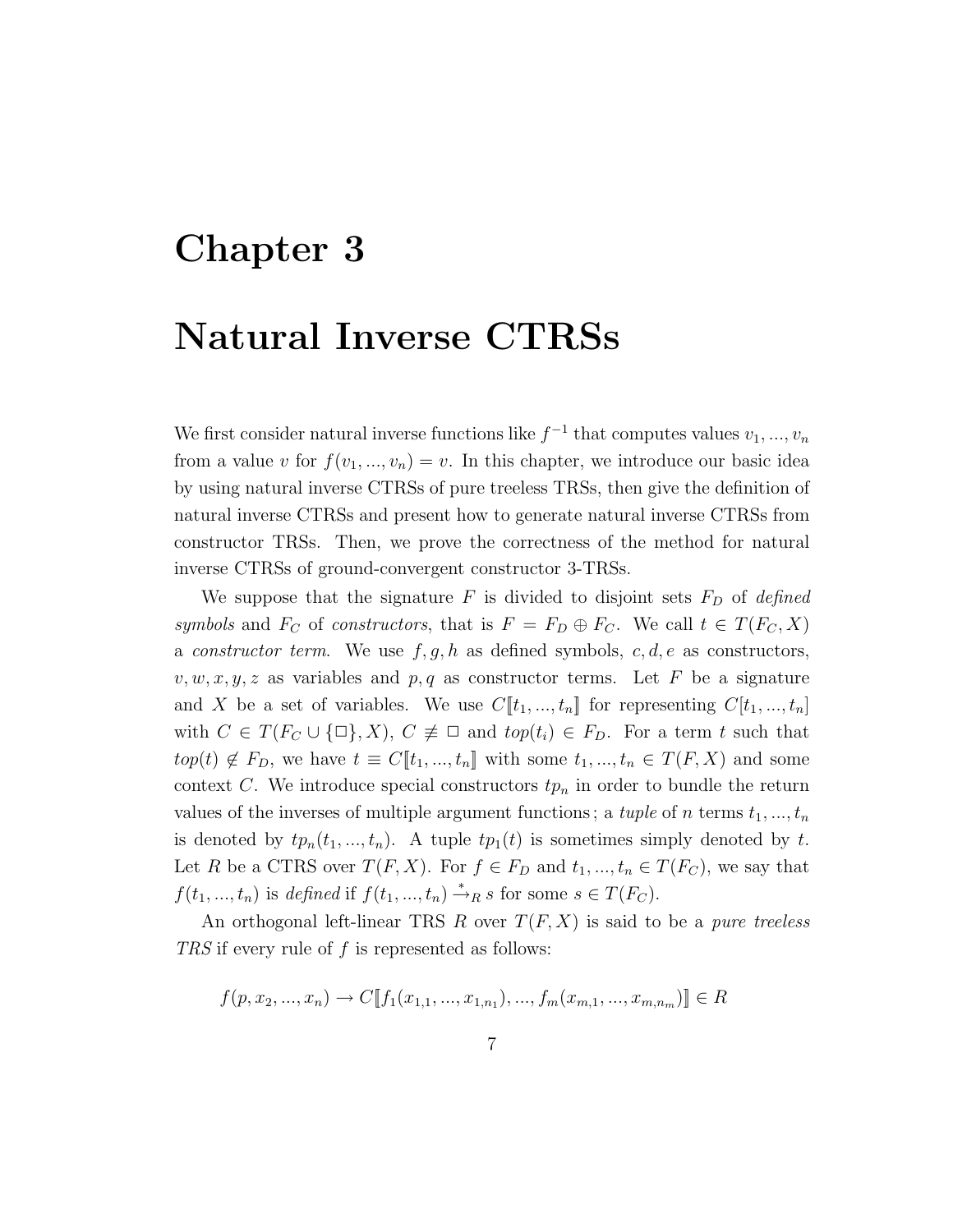and p is either a variable  $x_0$  or a simple constructor term  $c(x_{0,1},...,x_{0,n_0})$  for all  $f \in F_D$ .

A CTRS R over  $T(F, X)$  is said to be a *constructor CTRS* if  $f \in F_D$  and  $t_1, ..., t_n \in T(F_C, X)$  for every rule  $f(t_1, ..., t_n) \to r \Leftarrow \in R$ . Note that constructor CTRSs are not always orthogonal. A pure treeless TRS is a restricted constructor TRS on expression. For exapmle, a pure treeless TRS computing multiplication is as follows:

$$
R_{\sf pt} = \{ \begin{array}{l} mult_{\sf pt}(0, y) \to 0, \\ mult_{\sf pt}(s(x), y) \to addmult(y, x, y), \\ addmult(0, y, z) \to mult_{\sf pt}(y, z), \\ addmult(s(x), y, z) \to s(addmult(x, y, z)) \end{array} \}.
$$

This definition of multiplication is not natural but correct (compare  $R_1$  of Example 1). This paper treats (mainly, ground-convergent) constructor 3-TRSs, simply called constructor TRSs, as inputs of our method. since the class defined by pure treeless TRSs are not clear.

**Example 1** *A ground-convergent constructor 3-TRS R<sub>1</sub> implementing the function* mult *which computes multiplication is defined as follows:*

$$
R_1 = \{ \text{add}(0, y) \rightarrow y, \text{add}(s(x), y) \rightarrow s(\text{add}(x, y)),
$$
  
\n
$$
\text{mult}(0, y) \rightarrow 0, \text{mult}(s(x), y) \rightarrow \text{add}(\text{mult}(x, y), y) \}.
$$

#### **3.1 Definition of Natural Inverse CTRSs**

Firstly, we define natural inverse CTRSs.

**Definition 1** *Let* R *be a CTRS over*  $T(F, X)$ *,*  $F_0 \subseteq F_D$  *and* R' *be a CTRS over*  $T(G, X')$  such that  $G_C = F_C \cup \{tp_i \mid 1 \leq i \leq n\}$  and  $G_D = F_D \oplus G'_D$ , where n *is the maximum number of arity of*  $f \in F_D$ .  $R'$  *is a natural inverse of*  $R$  *with respect to*  $F_0$  *if for any*  $f \in F_0$  *there exists*  $g \in G_D'$  *such that*  $f(t_1, ..., t_n) \stackrel{*}{\rightarrow}_R s$ *implies*  $g(s) \stackrel{*}{\rightarrow}_{R'} tp_n(t_1, ..., t_n)$  *for all*  $t_1, ..., t_n, s \in T(F_C)$ *. In this case, we say that* g *is a natural inverse function of* f*.*

**Example 2** *Consider the following two TRSs:*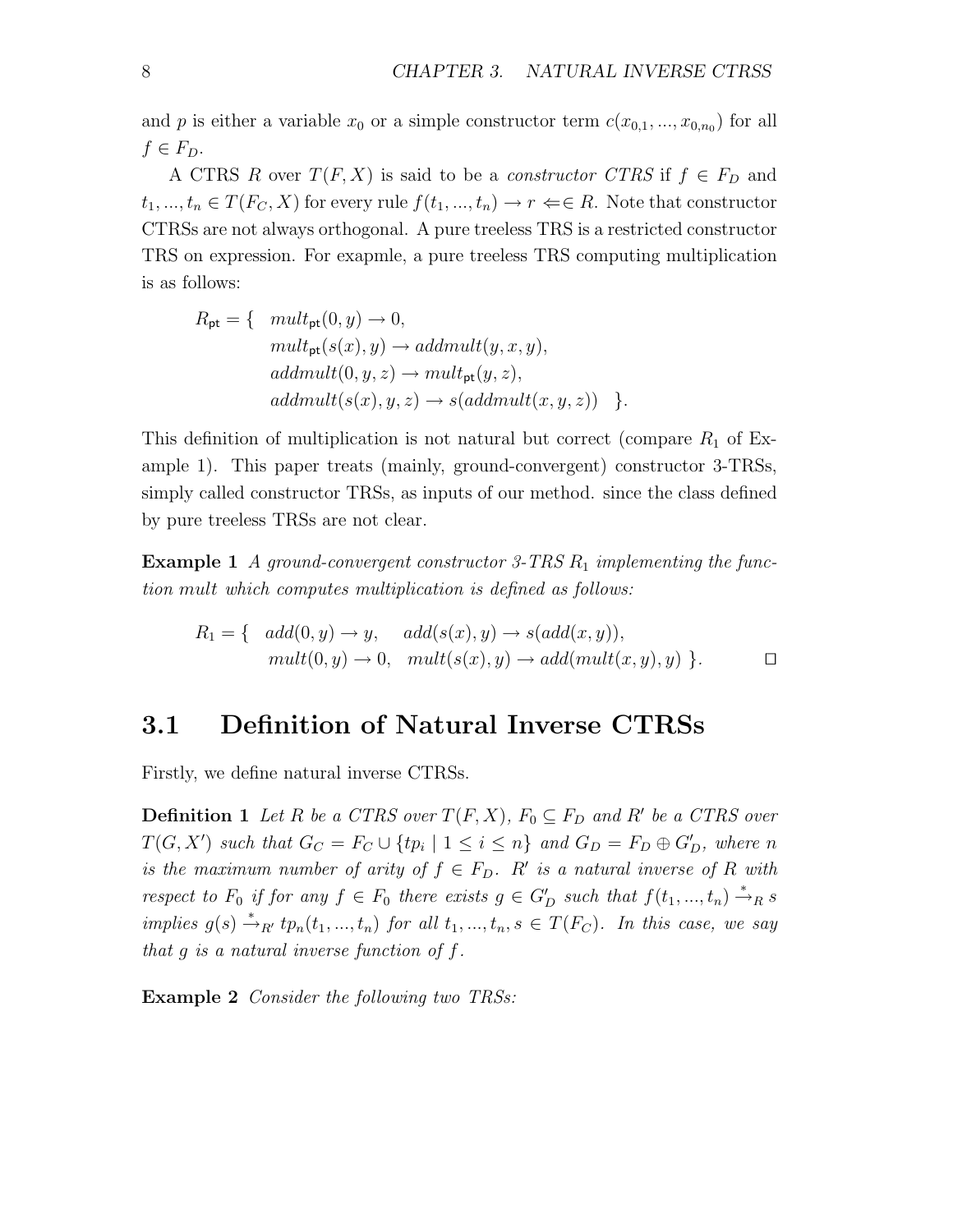$$
R_2 = \{ \quad double(0) \rightarrow 0, double(s(x)) \rightarrow s(s(double(x))) \quad \},
$$

$$
R_3 = \{ \text{ half}(0) \to 0, \n \hat{half}(s(s(x))) \to s(half(x)) \}.
$$

R<sup>3</sup> *is a natural inverse of* R<sup>2</sup> *with respect to* {double}*. For example, we have*  $double(s^2(0)) \stackrel{*}{\rightarrow}_{R_2} s^4(0)$  and half(s<sup>4</sup>(0))  $\stackrel{*}{\rightarrow}_{R_3} s^2(0)$ .

#### **3.2 Basic Idea**

We explain our basic idea by using a unary function. Let's consider the pure treeless TRS consisting of the rule  $f(x) \to C[[f_1(x),...,f_m(x)]]$ .

Firstly, applying the inverse function symbol  $f^{-1}$  of f to the both hand sides, the left-hand side is transformed to x since " $f^{-1}(f(n)) = n$ " from the desired property of inverse functions. Then, we have  $x \to f^{-1}(C[[f_1(x),...,f_m(x)]])$ . Secondly, we exchange the both hand sides and replace the defined symbol  $f_i(x)$  in the right-hand side with a fresh variable  $y_i$  for each i. Then, we have  $x \rightarrow f^{-1}(C[y_1,..., y_m])$ . Finally, we need to add equations  $x \equiv f_1^{-1}(y_1),...,$  $x \equiv f_m^{-1}(y_m)$  as the condition of the rule in order to relate x to  $y_i$ 's. Thus, we obtain the conditional rewrite rule  $f^{-1}(C[y_1, ..., y_m]) \to x \iff \bigwedge_{i=1}^m f_i^{-1}(y_i) \to x$ that defines the inverse function of  $f$ .

#### **3.3 Generation of Natural Inverse CTRSs**

Secondly, we give a method to generate natural inverse CTRSs from constructor TRSs, extending the basic idea in Sectin 3.2 for the rules  $f(p_1, ..., p_n) \rightarrow$  $C[\![t_1, ..., t_n]\!]$  of constructor TRSs. In the sequel, we use # to represent inverse function symbols;  $f^{\#}$  is a natural inverse of f. The algorithm generating natural inverse CTRSs of pure treeless TRSs is presented in [NSS01a, NSS01b, NSS01d, NSS02].

Let R be a constructor TRS over  $T(F, X)$  and  $F_0 \subseteq F_D$ . At the first step, we define the set  $\mathcal{R}eq_{\mathbb{N}}(R, F_0)$  of the defined symbols required to compute defined symbols in  $F_0$ .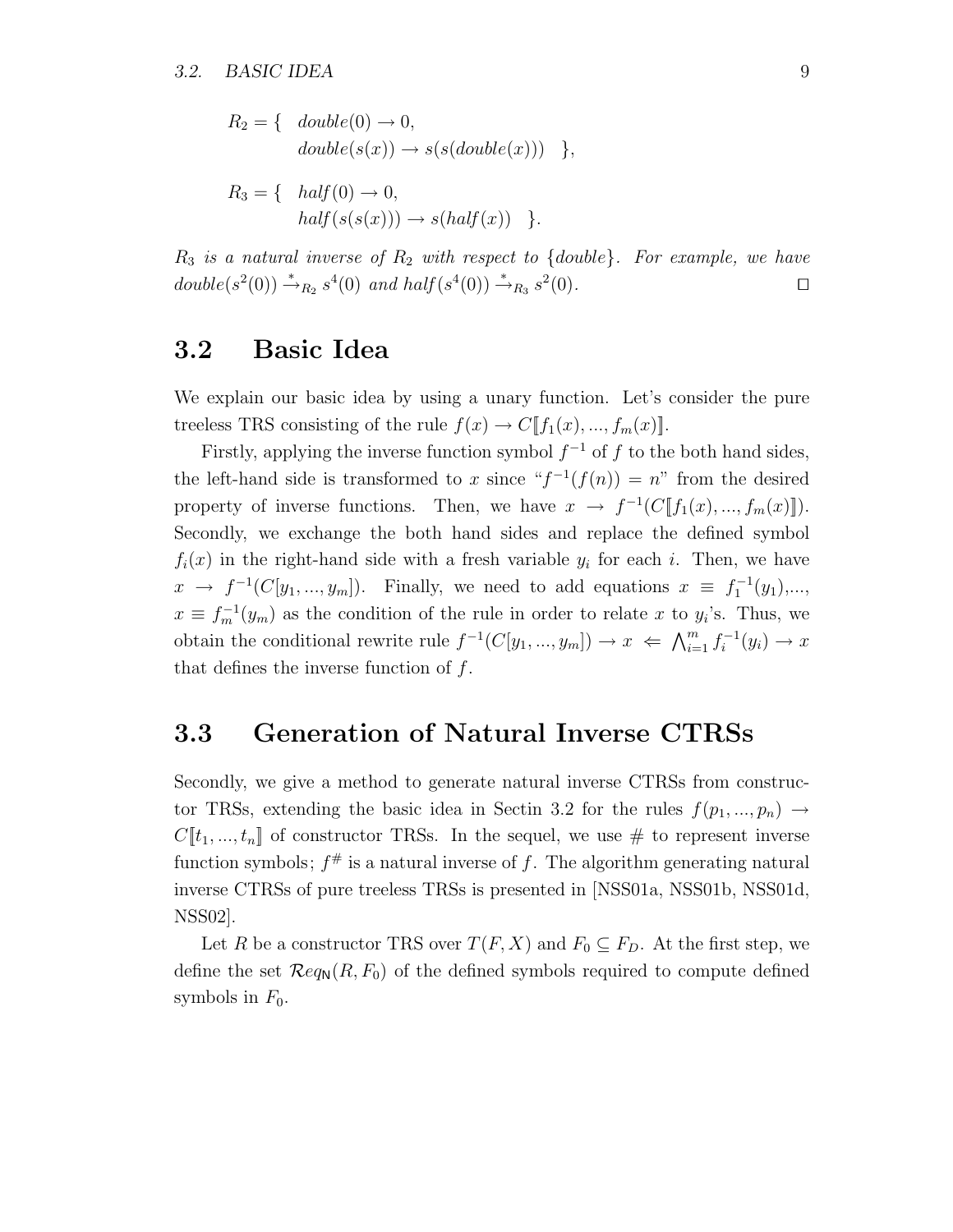**Definition 2** Let R be a constructor TRS over  $T(F, X)$  and  $F_0 \subseteq F_D$ . We *define*  $\mathcal{R}eq_N(R, F_0)$  *to be the smallest set satisfying the followings:* 

- $\mathcal{R}eq_{\mathsf{N}}(R, F_0) \supset F_0$ ,
- $\mathcal{R}eq_{\mathsf{N}}(R, F_0) \supset \{ f \mid l \to r \in R, top(l) \in \mathcal{R}eq_{\mathsf{N}}(R, F_0), r \ni f \in F_D \}$ .

**Example 3** For  $R_1$  of Example 1,  $\mathcal{R}eq_N(R_1, \{ \text{mult} \}) = \{ \text{add}, \text{mult} \}.$ 

Next, we define the natural inverse CTRS  $\mathcal{I}nv\mathcal{C}T\mathcal{RS}_{N}(R, F_{0})$  of a constructor TRS R over  $T(F, X)$  with respect to  $F_0 \ (\subseteq F_D)$ .  $\mathcal{I}nv\mathcal{C}T\mathcal{R}\mathcal{S}_N$  is an extension of the algorithm that generates natural inverse CTRSs of pure treeless TRSs[NSS01d].

**Definition 3** Let R be a constructor TRS over  $T(F, X)$  and  $F_0 \subseteq F_D$ . The *signature*  $G$  (=  $G_D \oplus G_C$ ) *is defined as follows:* 

$$
G_D = \{ f^*, f \mid f \in \mathcal{R}eq_N(R, F_0) \},
$$
  

$$
G_C = F_C \cup \{ tp_i \mid 0 \le i \le \max_{f \in F_D} (arity(f)) \}.
$$

*The natural inverse CTRS*  $InvCTRS_N(R, F_0)$  *of R with respect to*  $F_0$  *is defined over*  $T(G, X')$  *as follows:* 

• 
$$
\text{InvCTRS}_{N}(R, F_{0})
$$
  
= { $\text{InvRule}_{N}(l \to r) | l \to r \in R, top(l) \in \text{Reg}_{N}(R, F_{0})$ }  

$$
\cup \{ f^{\#}(f(x_{1}, ..., x_{n})) \to tp_{n}(x_{1}, ..., x_{n}) | f \in \text{Reg}_{N}(R, F_{0}) \},
$$

•  $InvRule_N(f(p_1, ..., p_n) \to r) = f^{\#}(r') \to tp_n(p_1, ..., p_n) \Leftarrow Cond,$ *where*  $\mathcal{T}_{\mathbf{N}}([r]) = \langle r' : \mathcal{C} \text{ and } \rangle$ .

The procedure  $\mathcal{T}_N$  that takes a term t as input and outputs the pair  $\langle t' : \mathcal{C} \text{ond } \rangle$ *is defined as follows:*

- $\bullet \ \ \mathcal{T}_{\mathsf{N}}(\llbracket \mathit{C}[\![t_1,...,t_n]\!]\!) = \langle \ \mathit{C}[t'_1,...,t'_n] \ ; \ \mathsf{true} \land \mathcal{C}ond_1 \land \cdots \land \mathcal{C}ond_n \ \rangle$ where  $\mathcal{T}_{\mathsf{N}}(\mathfrak{l} t_i) = \langle t'_i ; \mathcal{C} on d_i \rangle$  for each i,
- $T_N([f(t_1, ..., t_n)]) = \langle y, f^*(y) \to tp_n(t'_1, ..., t'_n) \land Cond_1 \land \cdots \land Cond_n \rangle$ where y is a fresh variable and  $\mathcal{T}_{\mathbb{N}}(t_i) = \langle t'_i; \text{Cond}_i \rangle$  for each i.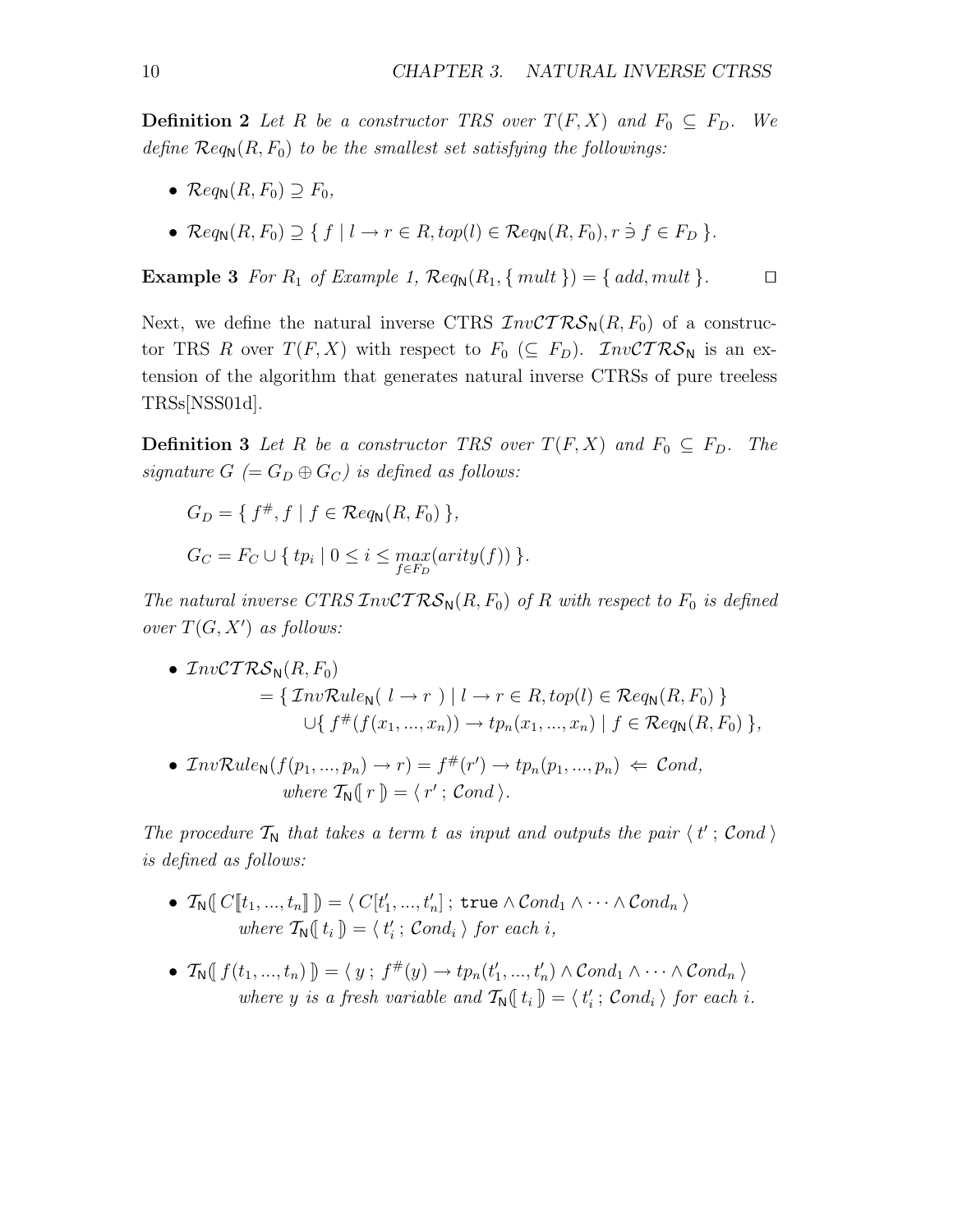It is clear that the procedure  $\mathcal{T}_{N}$  always terminates and  $\mathcal{I}_{n\nu} \mathcal{CTRS}_{N}(R, F_{0})$  is finite.

**Example 4** *Consider the constructor TRS R*<sub>1</sub> *of Example 1. The natural inverse CTRS*  $\mathcal{I}nv\mathcal{C}TRS_N(R_1, \{mult\})$  *of*  $R_1$  *is the following*  $R_4$  *over*  $T(G, X)$ *:* 

$$
G_D = \{ add^{\#}, mult^{\#}, add, mult \}, G_C = \{ s, 0, tp_0, tp_1, tp_2 \},
$$
  
\n
$$
R_4 = \{ add^{\#}(y) \rightarrow tp_2(0, y),
$$
  
\n
$$
add^{\#}(s(z)) \rightarrow tp_2(s(x), y) \Leftarrow add^{\#}(z) \rightarrow tp_2(x, y),
$$
  
\n
$$
mult^{\#}(0) \rightarrow tp_2(0, y),
$$
  
\n
$$
mult^{\#}(z) \rightarrow tp_2(s(x), y)
$$
  
\n
$$
\Leftarrow add^{\#}(z) \rightarrow tp_2(w, y) \land mult^{\#}(w) \rightarrow tp_2(x, y),
$$
  
\n
$$
add^{\#}(add(x, y)) \rightarrow tp_2(x, y), mult^{\#}(mult(x, y)) \rightarrow tp_2(x, y) \}.
$$

The third rule of  $R_4$  shows that inverse CTRSs obtained by  $\mathcal{I}nv\mathcal{C}T\mathcal{R}\mathcal{S}_N$  are generally 4-CTRSs.

The generated inverse CTRS contains special rules like  $f^{\#}(f(x_1, ..., x_n)) \rightarrow$  $tp_n(x_1, ..., x_n)$ , called *inverse rewrite rules*. These are not necessary if we assume that all functions are interpreted as strict. However, it is essential if the target reduction sequence contains reductions by erasing rules<sup>1</sup> and undefined values caused by partial functions. For example, consider the following TRS  $R_{\rm g}$  and its natural inverse CTRS  $R'_{\rm g}$ :

$$
R_{\mathsf{g}} = \{ g(x) \to mult(x, half(s(x))) \} \cup R_{3} \cup R_{1},
$$
  
\n
$$
R'_{\mathsf{g}} = \{ g^{\#}(y) \to x \Leftarrow mult^{\#}(y) \to tp_{2}(x, z) \land half^{\#}(z) \to s(x),
$$
  
\n
$$
half^{\#}(0) \to 0, half^{\#}(s(y)) \to s^{2}(x) \Leftarrow half^{\#}(y) \to x,
$$
  
\n
$$
g^{\#}(g(x)) \to x, half^{\#}(half(x)) \to x, \qquad \} \cup R_{4}.
$$

Since  $g(0) \stackrel{*}{\rightarrow}_{R_{\mathsf{g}}} 0$ , it is expected that  $g^{\#}(0) \stackrel{*}{\rightarrow}_{R'_{\mathsf{g}}} 0$ . However,  $g^{\#}(0)$  can't be rewritten to 0 without using the inverse rewrite rule  $half^*(half(x)) \rightarrow x$  since  $half^{#}(half(x)) \rightarrow x$  is necessary in order to satisfy the condition  $half^{#}(z) \rightarrow$  $s(0).$ 

<sup>&</sup>lt;sup>1</sup>A rewrite rule  $l \rightarrow r \Leftarrow Cond$  is called *erasing* if  $Var(l) \supset Var(r)$ .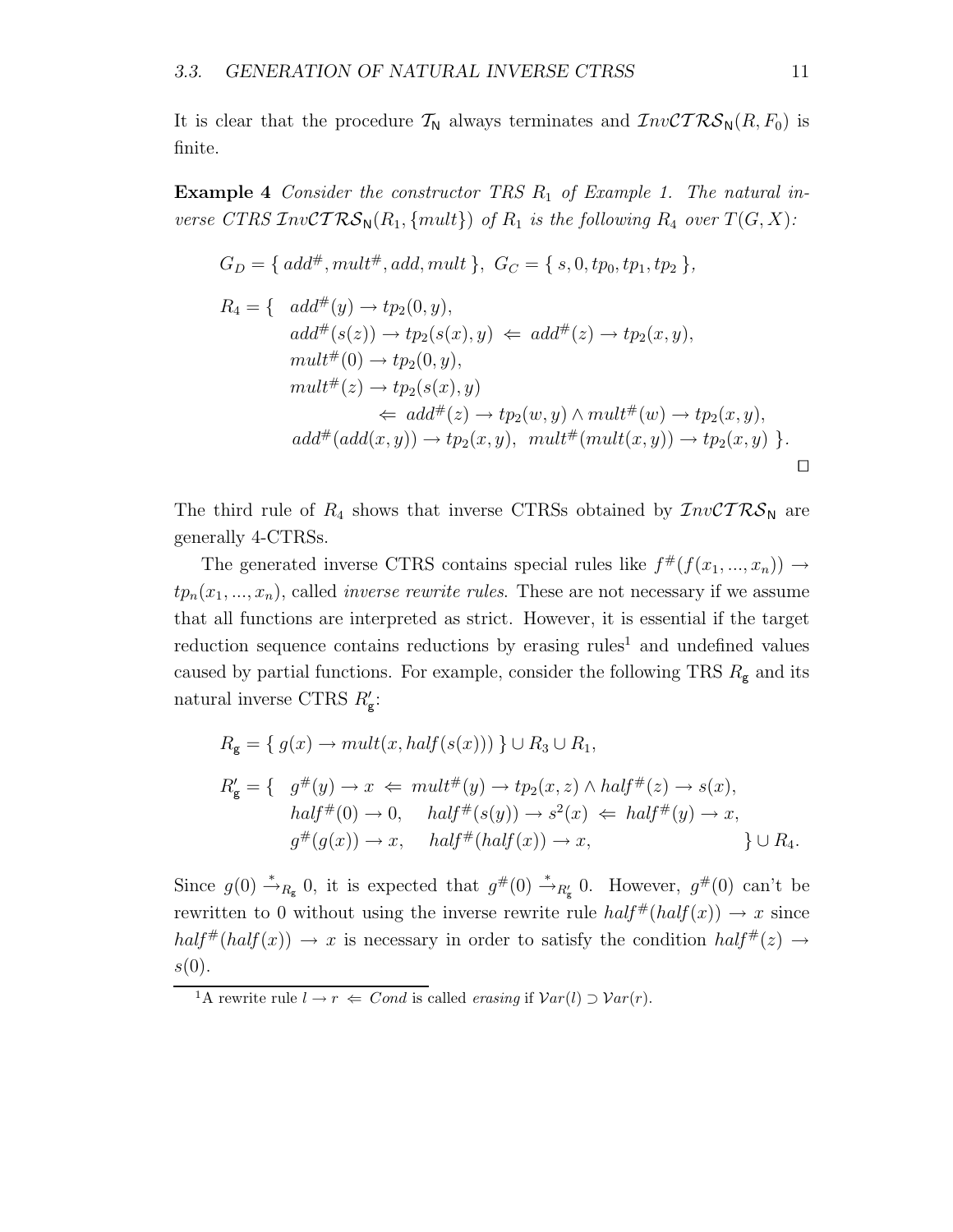It is easy to see the following properties on rules in the generated inverse CTRSs.

**Proposition 1** *Let* R *be a constructor TRS over*  $T(F, X)$ *,*  $F_0 \subseteq F_D$  *and*  $R' =$  $\mathcal{I}nv\mathcal{C}TR\mathcal{S}_{\mathsf{N}}(R,F_0)$ . Each conditional rewrite rule in  $R',$  except inverse rewrite *rules, is written as*  $f^{\#}(C[y_1, ..., y_m]) \to r \Leftarrow \bigwedge_{i=1}^m f_i^{\#}(y_i) \to r_i \wedge \bigwedge_{i=m+1}^n f_i^{\#}(z_i) \to$ ri*, and satisfies the followings:*

- $\bullet \ \forall i, y_i \notin \mathcal{V}ar(r) \cup \mathcal{V}ar(C), \ \forall j, y_i \notin \mathcal{V}ar(r_i),$
- $\forall i, z_i \notin \mathcal{V}ar(r) \cup \mathcal{V}ar(C), \exists k < i, (z_i \in \mathcal{V}ar(r_k)) \land (z_i \text{ occurs once in } r_k),$  $\forall j \neq k, z_i \notin Var(r_j)$ .

*If each rule*  $f(p_1, ..., p_n) \to r \in R$  *with*  $f \in \mathcal{R}eq_{\mathbb{N}}(R, F_0)$  *is right-linear, then each rule in* R *written as above also satisfies the following two properties:*

- $Var(C) \cap \bigcup_{i=1}^{n} Var(r_i) = \emptyset$ ,
- $\forall i, j, (i \neq j) \Rightarrow (\mathcal{V}ar(r_i) \cap \mathcal{V}ar(r_i) = \emptyset.$

#### **3.4** Correctness of  $InvCTRS_N$

In this section, we prove the correctness of  $\mathcal{I}nv\mathcal{C}T\mathcal{RS}_N$ . For some substitution σ and σ', if  $Dom(σ) \supseteq Dom(σ')$  then we write σ ≥ σ'. Let F be a signature. We call  $\sigma$  a *constructor substitution* if  $x\sigma \in T(F_C)$  for any  $x \in \mathcal{D}om(\sigma)$ , call  $\sigma$  a *ground substitution* if  $x\sigma \in T(F)$  for any  $x \in \mathcal{D}om(\sigma)$ , and call  $\sigma$  a *normal form substitution* if  $x\sigma \in T(F, X)$  is a n.f. for any  $x \in \mathcal{D}om(\sigma)$ .

In the following proposition, we show some properties of  $T_N$ .

**Proposition 2** *Let* R *be a constructor TRS over*  $T(F, X)$ *,*  $F_0 \subseteq F_D$ *,*  $R' =$  $\mathcal{I}nv\mathcal{C}TRS_{N}(R, F_{0}),$  a term  $t \in T(F, X)$  and  $\mathcal{T}_{N}(\lbrace t \rbrace) = \langle t' ; \bigwedge_{i=1}^{k} s_{i} \to t_{i} \rangle$ . (1) t' *is a constructor term and*  $t \equiv t' \sigma$  *for some substitution*  $\sigma$  *such that*  $\mathcal{D}om(\sigma) =$  $Var(t') - Var(t)$ , and (2)  $T_N(\llbracket t\theta \rrbracket) = \langle t'\theta \rvert; \bigwedge_{i=1}^k s_i\theta \rightarrow t_i\theta \rangle$  for any constructor  $substitution \theta \text{ such that } \mathcal{D}om(\theta) = \mathcal{V}ar(t)$ . In this case, we write  $\bigwedge_{i=1}^{k} s_i \theta \to t_i \theta$  $as\ Cond\cdot \theta\ where\ Cond = \bigwedge_{i=1}^k s_i \to t_i\$ , and (3)  $Cond\cdot \theta(\sigma, \to) = Cond(\theta\sigma, \to)$ .  $(4)$   $\mathcal{T}_{\mathsf{N}}(t)$  *satisfies the followings.*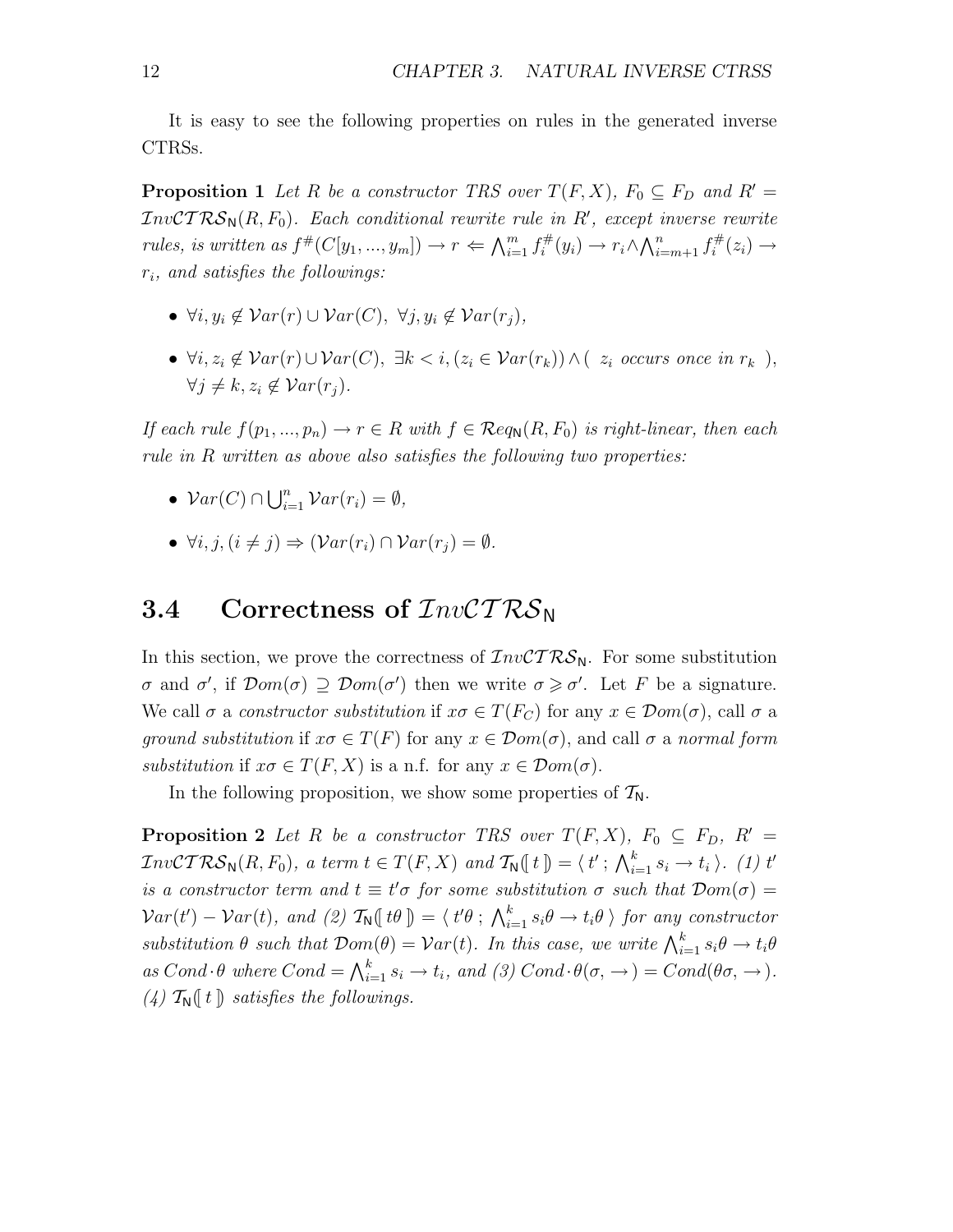- *If*  $\mathcal{T}_{\mathsf{N}}([C[[t_1, ..., t_n]]) = \langle C[p_1, ..., p_n]; Cond_1 \wedge \cdots \wedge Cond_n \rangle$  where  $\mathcal{T}_{\mathsf{N}}([t_i]) =$  $\langle p_i; Cond_i \rangle$ , then  $(\mathcal{V}ar(Cond_i)-\mathcal{V}ar(t)) \cap (\mathcal{V}ar(Cond_j)-\mathcal{V}ar(t)) = \emptyset$  for *every i* and *j*  $(i \neq j)$ .
- *If*  $\mathcal{T}_{\mathbb{N}}(f(t_1, ..., t_n)) = \langle y : f^*(y) \to tp_n(p_1, ..., p_n) \land Cond_1 \land \cdots \land Cond_n \rangle$ *where*  $\mathcal{T}_{N}(t_{i}) = \langle p_{i} : Cond_{i} \rangle$ , then  $y \notin Var(Cond_{i})$  for every i and  $(Var(Cond_i) - Var(t)) \cap (Var(Cond_i) - Var(t)) = \emptyset$  *for every i and j*  $(i \ni j)$ .

*Proof.* These are trivial by the construction of  $\mathcal{T}_N$ . A redex t is *innermost* if every  $u \leq t$  is a n.f.. A reduction  $C[s] \to C[t]$  is an *innermost reduction*, written as  $C[s] \rightarrow^{\text{in}} C[t]$ , if s is an innermost redex. Let F be a signature,  $\rightarrow \subseteq T(F,X) \times T(F,X)$  and  $T',T'' \subseteq T(F,X)$ . The restriction of  $\to$  on T' and T'' is defined as  $\to|_{T'\times T''} = \{ (s,t) | s \in T', t \in T'', s \to t \}.$ 

**Lemma 1** *Let* R *be a constructor 3-TRS over*  $T(F, X)$  *with*  $\stackrel{*}{\rightarrow} R|_{T(F)\times NF_R(F)} =$ <br>\* in  $\stackrel{*}{\rightarrow} \stackrel{\text{in}}{R}|_{T(F)\times NF_R(F)}, F_0 \subseteq F_D, R' = \mathcal{I}nv\mathcal{C}T\mathcal{R}\mathcal{S}_{\mathsf{N}}(R,F_0), t \in T(\mathcal{R}eq_{\mathsf{N}}(R,F_0)\cup F_C, X)$ *and*  $\mathcal{T}_{\mathsf{N}}(t) = \langle p; Cond \rangle$ .

- 1. If  $t \stackrel{*}{\rightarrow}_R s$  *for some normal form*  $s \in NF_R(\mathcal{R}eq_\mathsf{N}(R,F_0) \cup F_C, X)$ *, then*  $s \equiv p\sigma$  and  $Cond(\sigma, \rightarrow_{R'})$  for some n.f. substitution  $\sigma$  such that  $Dom(\sigma)$  $Var(Cond) - Var(t)$ .
- *2.* If  $Cond(\sigma, \rightarrow_{R'})$  for some n.f. substitution  $\sigma$  such that  $Dom(\sigma)$  =  $Var(Cond) - Var(t)$ , then  $t \stackrel{*}{\rightarrow}_R p\sigma$ .

*Proof.* We prove the first claim by induction on the lexicographic combination of the number k of the reduction  $t \stackrel{k}{\rightarrow} \frac{in}{R} s$  and the structure of t.

• Consider the case that  $t \equiv C[[t_1, ..., t_n]]$ . Since the claim trivially hold from  $t \equiv p \equiv s$  if  $n = 0$ , we concentrate the subcase  $n > 0$ . Then, we have  $p \equiv$  $C[p_1, ..., p_n]$  and  $Cond = Cond_1 \wedge \cdots \wedge Cond_n$  where  $\mathcal{T}_{\mathbb{N}}(t_i) = \langle p_i; Cond_i \rangle$ . Since C is not  $\Box$  and contains no defined symbols, we have  $t \equiv C[[t_1, ..., t_n]]$  $\stackrel{k}{\rightarrow}_R C[s_1,...,s_n] \equiv s$  and  $t_i \stackrel{k_i}{\rightarrow}_R s_i$  for  $k_i \leq k$ . Thus, we have  $s_i \equiv p_i \sigma_i$ and  $Cond_i(\sigma_i, \rightarrow_{R'})$  for some n.f. substitution  $\sigma_i$  such that  $Dom(\sigma_i)$  $Var(Cond_i) - Var(t_i)$  by induction hypothesis.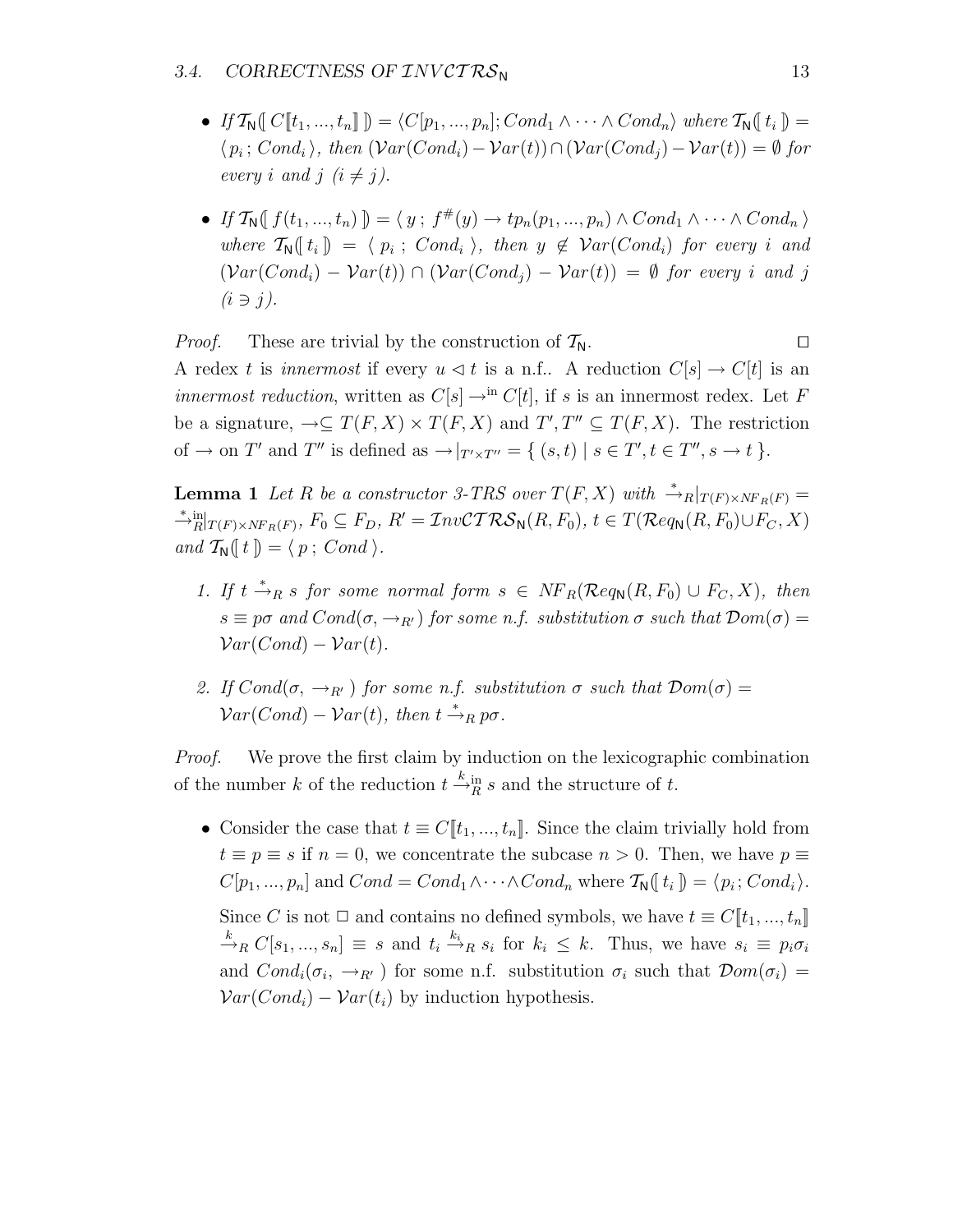Since the sets  $Var(Cond_i) - Var(t_i)$  ( $\subseteq Var(p_i)$ ) are pairwise disjoint by Proposition 2 (4),  $\sigma = \sigma_1 \cup \cdots \cup \sigma_n$  is a n.f. substitution.

Therefore, we have  $s \equiv C[s_1, ..., s_n] \equiv C[p_1\sigma_1, ..., p_n\sigma_n] \equiv p\sigma$  and  $Cond_i(\sigma,$  $\rightarrow_{R'}$ ) for all *i*, which conclude the proof of this case.

• In the case that  $t \equiv f(t_1, ..., t_n)$ , we have  $p \equiv y$  and  $Cond = f^{#}(y) \rightarrow$  $tp_n(p_1, ..., p_n) \wedge Cond_1 \wedge \cdots \wedge Cond_n$  where  $\mathcal{T}_{\mathsf{N}}(t_i) = \langle p_i; Cond_i \rangle$ .

This reduction sequence can be represented as  $t \equiv f(t_1, ..., t_n) \stackrel{k'}{\rightarrow} \stackrel{k}{R} f(s_1, ..., s_n)$  $(s_n) \stackrel{k''}{\rightarrow}_R s$  where  $k' + k'' = k$ . Hence, we have  $t_i \stackrel{k'_i}{\rightarrow}_R s_i$ ,  $k'_i \leq k' < k$ . Since  $s_i$  is a normal form from finiteness of  $k'_i$ , we have  $s_i \equiv p_i \sigma_i$  and  $Cond_i(\sigma_i, \rightarrow_{R'})$ for some n.f. substitution  $\sigma_i$  such that  $\mathcal{D}om(\sigma_i) = \mathcal{V}ar(Cond_i) - \mathcal{V}ar(t_i)$ by induction hypothesis.

If  $f(s_1, ..., s_n)$  is a normal form, then we have  $s \equiv f(s_1, ..., s_n)$  and let  $\sigma = \sigma_1 \cup \cdots \cup \sigma_n \cup \{y \mapsto f(s_1, ..., s_n)\}\.$  Since  $\mathcal{V}ar(Cond_1) - \mathcal{V}ar(t_1),...$  $Var(Cond_n) - Var(t_n)$  and  $\{y\}$  are pairwise disjoint by Proposition 2 (4),  $\sigma$  is a n.f. substitution. Hence, we have  $s \equiv y\sigma$  and  $Cond(\sigma, \rightarrow_{R'})$  holds since  $f^{\#}(y\sigma) \equiv f^{\#}(f(s_1, ..., s_n)) \rightarrow_{R'} tp_n(s_1, ..., s_n) \equiv tp_n(p_1\sigma_1, ..., p_n\sigma_n) \equiv$  $tp_n(p_1, ..., p_n)\sigma$  by  $f^{\#}(f(x_1, ..., x_n)) \rightarrow tp_n(x_1, ..., x_n) \in R$  and  $Cond_i(\sigma,$  $\rightarrow_{R'}$ ) from  $\sigma \geq \sigma_i$ .

Otherwise,  $f(s_1, ..., s_n) \stackrel{k''}{\rightarrow}_R s$  contains a reduction  $f(q_1, ..., q_n) \rightarrow r$  in R since  $f(s_1, ..., s_n)$  is not a normal form. It's represented as  $f(s_1, ..., s_n) \equiv$  $f(q_1\theta, ..., q_n\theta) \rightarrow_R r\theta \stackrel{k''-1}{\rightarrow} g'\theta \equiv s$  for some n.f. substitution  $\theta$  such that  $\mathcal{D}om(\theta) = \bigcup_{i=1}^n \mathcal{V}ar(q_i)$ . R' contains the rule  $f^{\#}(r') \to tp_n(q_1, ..., q_n) \Leftarrow$ Cond' for  $\mathcal{T}_{\mathsf{N}}([r]) = \langle r' ; Cond' \rangle$ . We have  $s' \equiv r'\sigma'$  and  $Cond'(\sigma', \rightarrow_{R'})$ for some n.f. substitution  $\sigma'$  such that  $\mathcal{D}om(\sigma') = \mathcal{V}ar(Cond') - \mathcal{V}ar(r)$  by inducton hypothesis. From  $Cond'(\sigma', \rightarrow_{R'})$  and  $Var(q_i) \cap Dom(\sigma') = \emptyset$ , we have  $f^{\#}(r'\sigma') \to_{R'} tp_n(q_1\sigma',...,q_n\sigma') \equiv tp_n(q_1,...,q_n)$ . Now let  $\sigma = \sigma_1 \cup \cdots \cup$  $\sigma_n \cup \{y \mapsto r'\sigma'\theta\}$ . Since  $Var(Cond_1) - Var(t_1), ..., Var(Cond_n) - Var(t_n)$ and  $\{y\}$  are pairwise disjoint by Proposition 2 (4),  $\sigma$  is a n.f. substitution. Then, we have  $s \equiv s' \theta \equiv r' \sigma' \theta \equiv y \sigma$  and  $Cond(\sigma, \rightarrow_{R'})$  holds since the following reduction holds: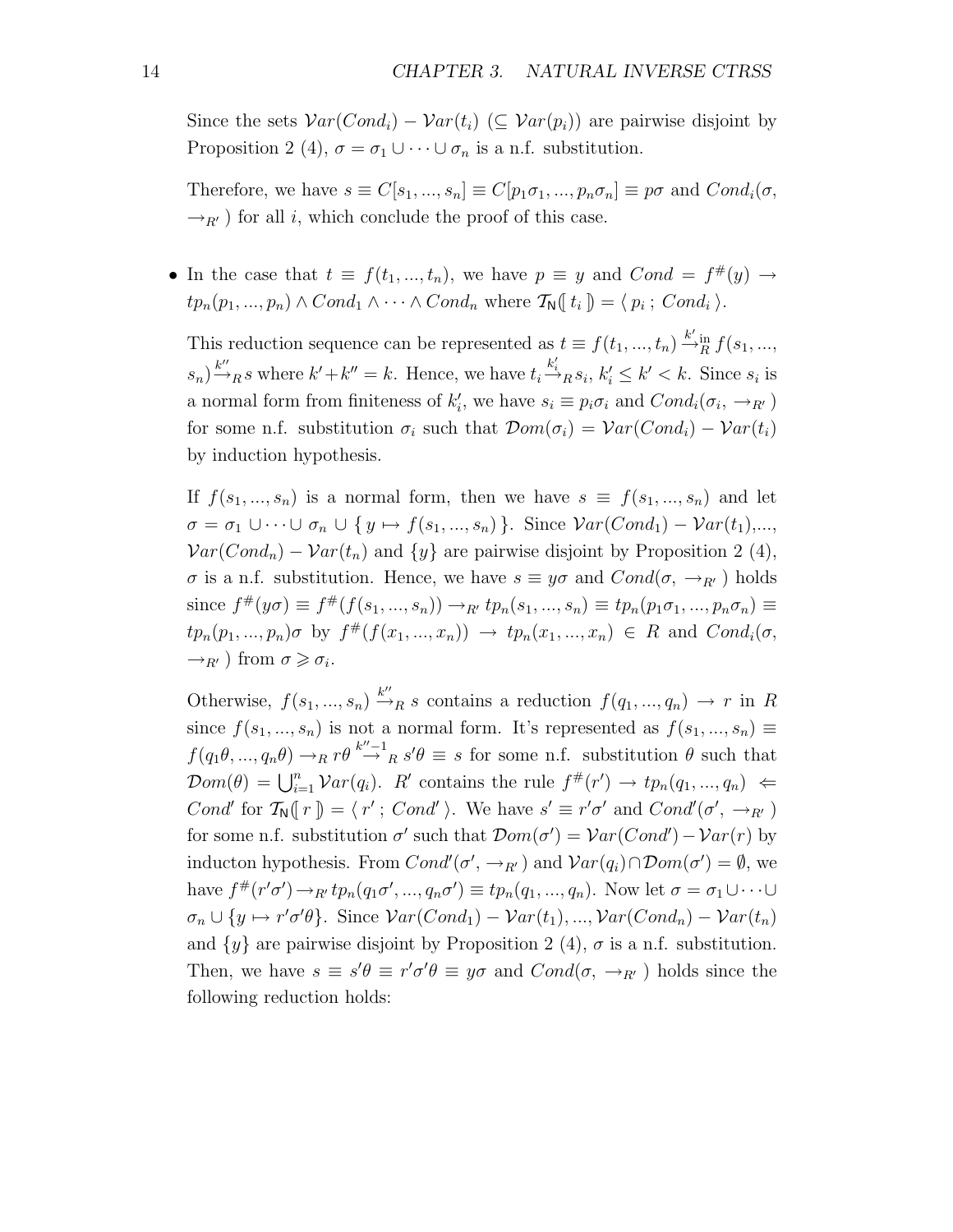$$
f^{\#}(y\sigma) \equiv f^{\#}(r'\sigma'\theta) \rightarrow_{R'} tp_n(q_1\theta, ..., q_n\theta)
$$
  
\n
$$
\equiv tp_n(s_1, ..., s_n) \equiv tp_n(p_1\sigma_1, ..., p_n\sigma_n) \equiv tp_n(p_1, ..., p_n)\sigma,
$$

and  $Cond_i(\sigma, \rightarrow_{R'})$  from  $\sigma \geq \sigma_i$ .

We prove that  $Cond(\sigma, \rightarrow_{R'} \sigma)$  implies  $t \stackrel{*}{\rightarrow}_R p\sigma$  for all k by induction on the lexicographic combination of the level  $k$  and the structre of  $t$ .

- Consider the case that  $t \equiv C[[t_1, ..., t_n]]$ . Since the claim trivially hold from  $t \equiv p$  if  $n = 0$ , we concentrate the subcase  $n > 0$ . Then, we have  $p \equiv C[p_1, ..., p_n]$ ,  $Cond = Cond_1 \wedge \cdots \wedge Cond_n$  and  $Cond_i(\sigma, \rightarrow_{R'} )$  where  $\mathcal{T}_{\mathbf{N}}(\mathfrak{l} t_i) = \langle p_i ; Cond_i \rangle$ . Since  $t_i \stackrel{*}{\rightarrow}_R p_i \sigma$  by induction hypothesis, we have  $t \equiv C[[t_1, ..., t_n]] \stackrel{*}{\to}_R C[p_1 \sigma, ..., p_n \sigma] \equiv C[p_1, ..., p_n] \sigma \equiv p \sigma.$
- In the case that  $t \equiv f(t_1, ..., t_n)$ , we have  $p \equiv y$  and  $Cond = f^{#}(y) \rightarrow$  $tp_n(p_1, ..., p_n) \wedge Cond_1 \wedge \cdots \wedge Cond_n$  where  $\mathcal{T}_{\mathsf{N}}(\lbrace t_i \rbrace) = \langle p_i ; Cond_i \rangle$ . Then, we have  $f^{\#}(y\sigma) \rightarrow_{k}^{R'} tp_n(p_1\sigma, ..., p_n\sigma)$  since  $y\sigma$  is a normal form. Hence, there is a rule  $f^{\#}(r') \to tp_n(q_1, ..., q_n) \Leftarrow Cond' \in R'$  such that  $r'\sigma'\theta \equiv y\sigma$ ,  $p_i \sigma \equiv q_i \theta$  and  $Cond'(\sigma', \xrightarrow[k-1]{R'} )$  for some n.f. substitution  $\sigma'$  such that  $\mathcal{D}om(\sigma') = \mathcal{V}ar(Cond') - \bigcup_{i=1}^{n} \mathcal{V}ar(q_i)$  and some n.f. substitution  $\theta$  such that  $Dom(\theta) = \bigcup_{i=1}^{n} Var(q_i)$ . By construction of R', we have  $f(q_1, ..., q_n) \rightarrow$  $r \in R$  and  $\mathcal{T}_{\mathsf{N}}(\lfloor r \rfloor) = \langle r'; Cond' \rangle$ . We have  $r \stackrel{*}{\rightarrow}_R r' \sigma'$  by induction hypothesis. On the other hand, we have  $t_i \stackrel{*}{\rightarrow}_R p_i \sigma$  from  $Cond_i(\sigma, \xrightarrow[k-1] R')$  by induction hypothesis.

Therefore, 
$$
t \equiv f(t_1, ..., t_n) \stackrel{*}{\rightarrow}_R f(p_1 \sigma, ..., p_n \sigma) \equiv f(q_1 \theta, ..., q_n \theta) \rightarrow_R r \theta \stackrel{*}{\rightarrow}_R r' \sigma' \theta \equiv y \sigma
$$
.

Finally, we obtain the correctness of  $\mathcal{I}nv\mathcal{C}T\mathcal{RS}_N$  as in Theorem 1.

**Theorem 1** *Let* R *be a constructor 3-TRS over*  $T(F, X)$  *with*  $\stackrel{*}{\rightarrow} R|_{T(F)\times NF_R(F)} =$ <br>\* in  $\stackrel{*}{\rightarrow}$ <sup>in</sup><sub>R</sub> $|_{T(F)\times NF_R(F)}$ ,  $F_0 \subseteq F_D$  and  $R' = \mathcal{I}nv\mathcal{C}T\mathcal{R}\mathcal{S}_N(R,F_0)$ *. For all*  $f \in \mathcal{R}eq_N(R,F_0)$ *and all normal forms*  $t_1, ..., t_n, s \in NF_R(\mathcal{R}eq_\mathsf{N}(R, F_0) \cup F_C, X), f(t_1, ..., t_n) \stackrel{*}{\rightarrow}_R s$ *if and only if*  $f^{\#}(s) \rightarrow_{R'} tp_n(t_1, ..., t_n)$ .

*Proof.* It is trivial by letting  $t \equiv f(t_1, ..., t_n)$ ,  $p \equiv y$  and  $Cond = f^{\#}(y) \rightarrow$  $tp_n(p_1, ..., p_n) \land Cond_1 \land \cdots \land Cond_n$  in Lemma 1 where  $\mathcal{T}_{\mathsf{N}}(\lbrace t_i \rbrace) = \langle p_i; Cond_i \rangle$ .  $\Box$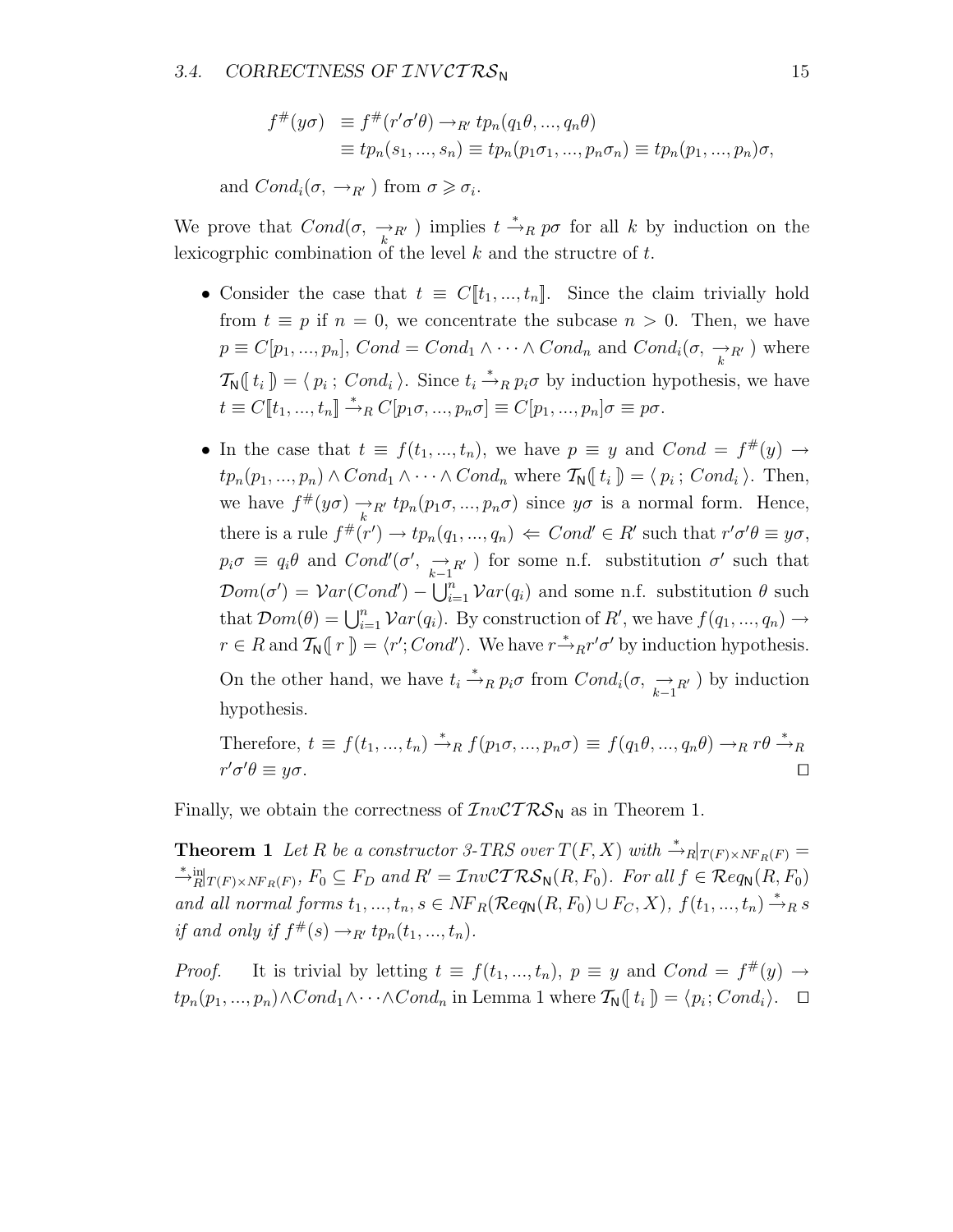From this theorem, the CTRS  $InvCTRS_N(R, F_0)$  for a constructor 3-TRS R over  $T(F, X)$  with  $\stackrel{*}{\to}_R |_{T(F) \times NF_R(F)} = \stackrel{*}{\to}_R^{\text{in}} |_{T(F) \times NF_R(F)}$  and  $F_0 \subseteq F_D$  is the natural inverse CTRS of R in the sense of Definition 1.

**Lemma 2** Let R be a CTRS over  $T(F, X)$ . If R is ground-convergent then  $\stackrel{*}{\longrightarrow}_R \big|_{T(F)\times NF_R(F)} = \stackrel{*}{\longrightarrow}_R \stackrel{in}{|_{T(F)\times NF_R(F)}}.$ 

*Proof.* This can be proved by Noetherian induction on the maximum number of the reduction.  $\Box$ 

**Corollary 1** *Let* R *be a ground-convergent constructor 3-TRS over*  $T(F, X)$ *,*  $F_0 \subseteq F_D$  and  $R' = \mathcal{I}nv\mathcal{C}T\mathcal{R}\mathcal{S}_N(R, F_0)$  over  $T(G, X')$ . For all  $f \in \mathcal{R}eq_N(R, F_0)$ *and all normal forms*  $t_1, ..., t_n, s \in NF_R(\mathcal{R}eq_\mathsf{N}(R, F_0) \cup F_C, X), f(t_1, ..., t_n) \stackrel{*}{\rightarrow}_R s$ *if and only if*  $f^{\#}(s) \rightarrow_{R'} tp_n(t_1, ..., t_n)$ .

*Proof.* It is trivial by Theorem 1 and Lemma 2. □

Even if the input constructor TRS is confluent, the natural inverse CTRS of the input is not always confluent.

**Example 5** *Consider* mult<sup>#</sup>( $s^2(0)$ ) *on*  $R_4$  *of Example 4.* We have mult<sup>#</sup>( $s^2(0)$ )  $\rightarrow_{R_4} tp_2(s(0), s^2(0))$  and  $mult^*(s^2(0)) \rightarrow_{R_4} tp_2(s^2(0), s(0))$ , which show that  $mult^*$ *is not confluent.*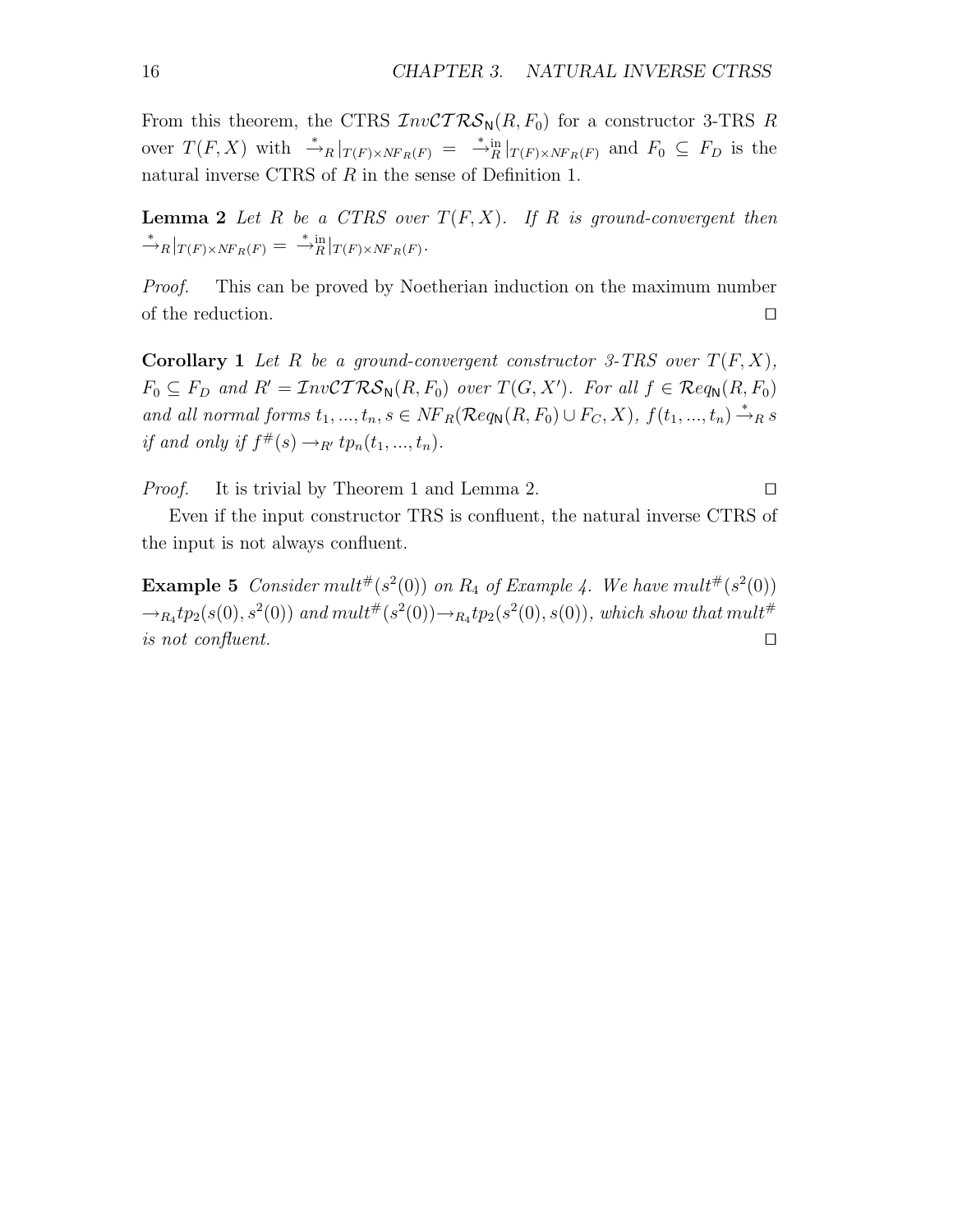### **Chapter 4**

### **Indexed Inverse CTRSs**

In this chapter, we extend  $InvCTRS_N$  to  $InvCTRS_1$  that generates indexed inverse CTRSs.

We introduce indexes in order to display the arguments to be fixed. Let  $f$ be a defined symbol with  $arity(f) = n$ . I is an *index* of f if  $I \subseteq \{1, ..., n\}$ . |I| denotes the number of elements in I. We use  $I_k$  for representing the k-th smallest element of I where  $1 \leq k \leq |I|$ .  $t_{I_k}$  denotes a term of  $I_k$ -th argument of  $f(t_1, ..., t_n)$ . We use I, J to represent indexes. For an index I of f,  $\hat{I}$  denotes the index containing all elements not in  $I: I \oplus \hat{I} = \{1, ..., arity(f)\}\$ . We use  $f_I^{\#}$  as a defined symbol that computes a tuple of values of all  $\hat{I}_j$ -th arguments of  $f$ ;  $f(t_1, ..., t_n) \stackrel{*}{\to} s$  implies  $f_I^{\#}(s, tp_{|I|}(t_{I_1}, ..., t_{I_{|I|}})) \stackrel{*}{\to} tp_{|\hat{I}|}(t_{\hat{I}_1}, ..., t_{\hat{I}_{|\hat{I}|}})$ . We call  $f_I^{\#}$  an *indexed inverse defined symbol*, and also call  $f_I$  an *indexed defined symbol*. For a signature F,  $F_{D_1}$  denotes a set of all indexed defined symbols of  $F_D$ ;  $F_{D_1} = \{ f_I \mid f \in F_D, I \subseteq \{1, ..., arity(f)\} \}.$ 

**Example 6** *Consider the function symbol* mult *in Example 1. The function* symbol mult<sup>#</sup><sub>{2}</sub> represents an inverse of mult that computes  $mult_{\{2\}}^{#}(s^{l}(0), s^{n}(0))$  $\stackrel{*}{\rightarrow} s^m(0)$ , where  $mult(s^m(0), s^n(0)) \stackrel{*}{\rightarrow}_{R_1} s^l$ (0)*.*

#### **4.1 Definition of Indexed Inverse CTRSs**

In the following, we give the definition of indexed inverse CTRSs.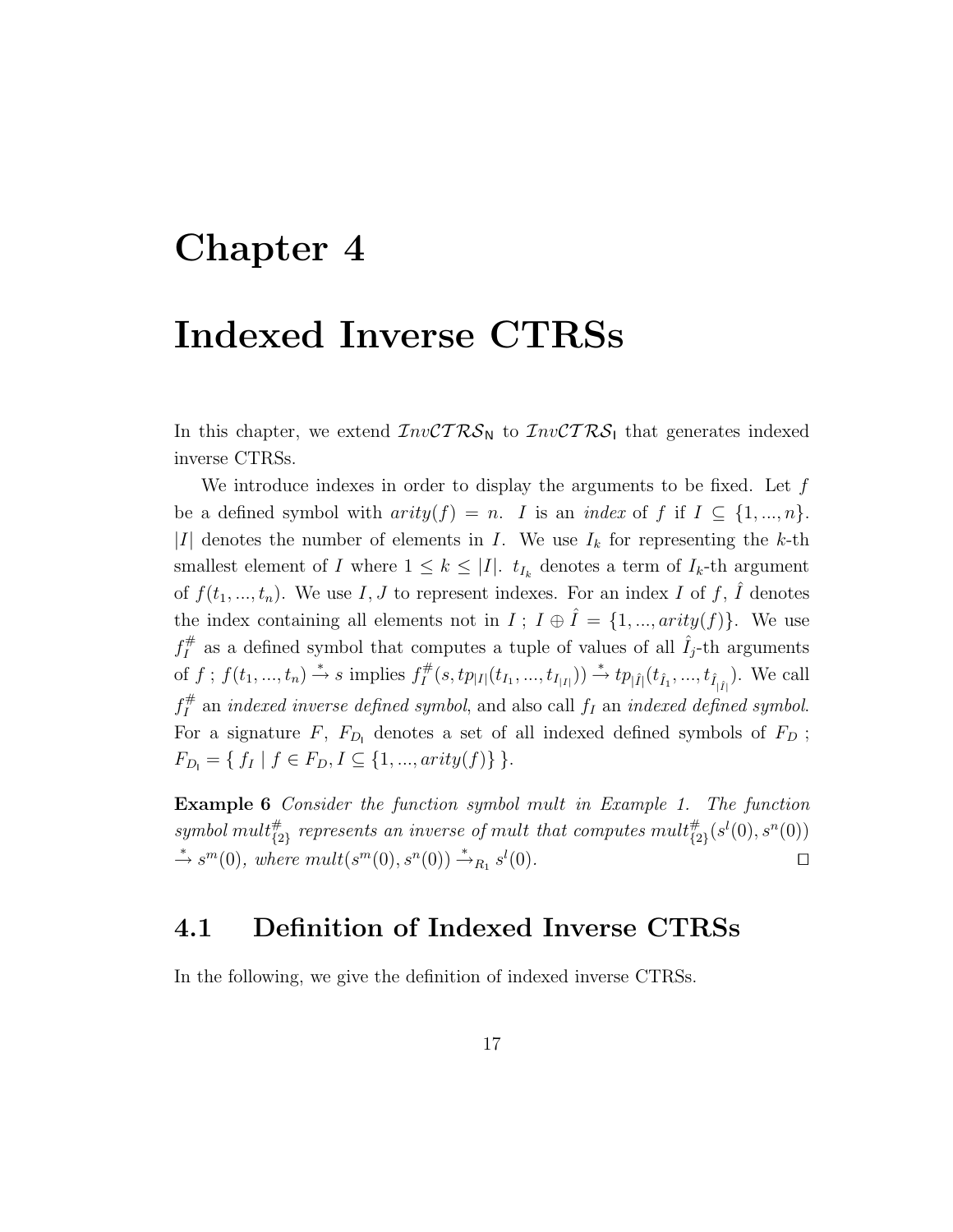**Definition 4** *Let* R *be a CTRS over*  $T(F, X)$ *,*  $F_{0} \subseteq F_{D_1}$  *and* R' *be a CTRS over*  $T(G, X)$  such that  $G_C = F_C \cup \{tp_i \mid 0 \leq i \leq n\}$  and  $G_D = F_D \oplus G'_D$ , where n *is the maximum number of arity of*  $f \in F_D$ . R' *is an indexed inverse of* R *with respect to*  $F_{0}$  *if for all*  $f_I \in F_{0}$  *there exists*  $g \in G'_D$  *such that*  $f(t_1, ..., t_n) \stackrel{*}{\rightarrow} R$  *s*  $\text{implies } g(s, tp_{|I|}(t_{I_1},..., t_{I_{|I|}})) \stackrel{*}{\rightarrow}_{R'} tp_{|\hat{I}|}(t_{\hat{I}_1},..., t_{\hat{I}_{|\hat{I}|}}) \text{ for all } t_1,...,t_n, s \in T(F_C)$ . In *this case, we say that* g *is an indexed inverse function of* f *with respect to* I*.*

Since  $f_{\emptyset}^{\#}$  is a natural inverse function of f, this definition is an extension of Definition 1.

#### **4.2 Generation of Indexed Inverse CTRSs**

Next, we give a generation of indexed inverse CTRSs. Firstly, we define the set  $\mathcal{SVar}(f(p_1,..., p_n) \to r, I)$  of variables to be solved, for a rule  $f(p_1,..., p_n) \to r$ and an index I of f. We also define the index  $Index(f(t_1, ..., t_n), X)$ . Letting X be a set of variables to be solved,  $i \in Index(f(t_1,..., t_n), X)$  means that  $t_i$ contains no variables in X.

**Definition 5** Let R be a constructor TRS over  $T(F, X)$ . For a rule  $l \to r \in R$ and an index I of f,  $SVar(l \rightarrow r, I)$  is defined as follows:

$$
\mathcal{SVar}(f(p_1, ..., p_n) \to r, I) = \bigcup_{i \in \hat{I}} \mathcal{V}ar(p_{\hat{I}_i}) - \bigcup_{i \in I} \mathcal{V}ar(p_{I_i}) - W,
$$
  
where  $W = \emptyset$  if top $(r) \in F_D$ ,  $W = \mathcal{V}ar(C)$  if  $r \equiv C[r_1, ..., r_n]$ .

*For a defined symbol*  $f \in F_D$ , terms  $t_1, ..., t_n \in T(F, X)$  and a set X' of variables,  $Index(f(t_1, ..., t_n), X')$  *is defined as follows:* 

 $Index(f(t_1, ..., t_n), X') = \{ i \mid Var(t_i) \cap X' \neq \emptyset \}$ *.* 

**Example 7** *Consider*  $mult(s(x), y) \rightarrow add(mult(x, y), y)$  *in*  $R_1$  *in Example 1, then we have the followings:*

$$
\mathcal{SVar}(mult(s(x), y) \to add(mult(x, y), y), \{1\}) = \{y\},
$$
  

$$
Index(add(mult(x, y), y), \{y\}) = \emptyset, \qquad Index(mult(x, y), \{y\}) = \{1\}.
$$

Next, we define  $\mathcal{I}term(t, X')$  which attaches an index to each defined symbol f in t so that the *i*-th argument of  $f_I$  contains no variables in  $X'$  for each  $i \in I$ .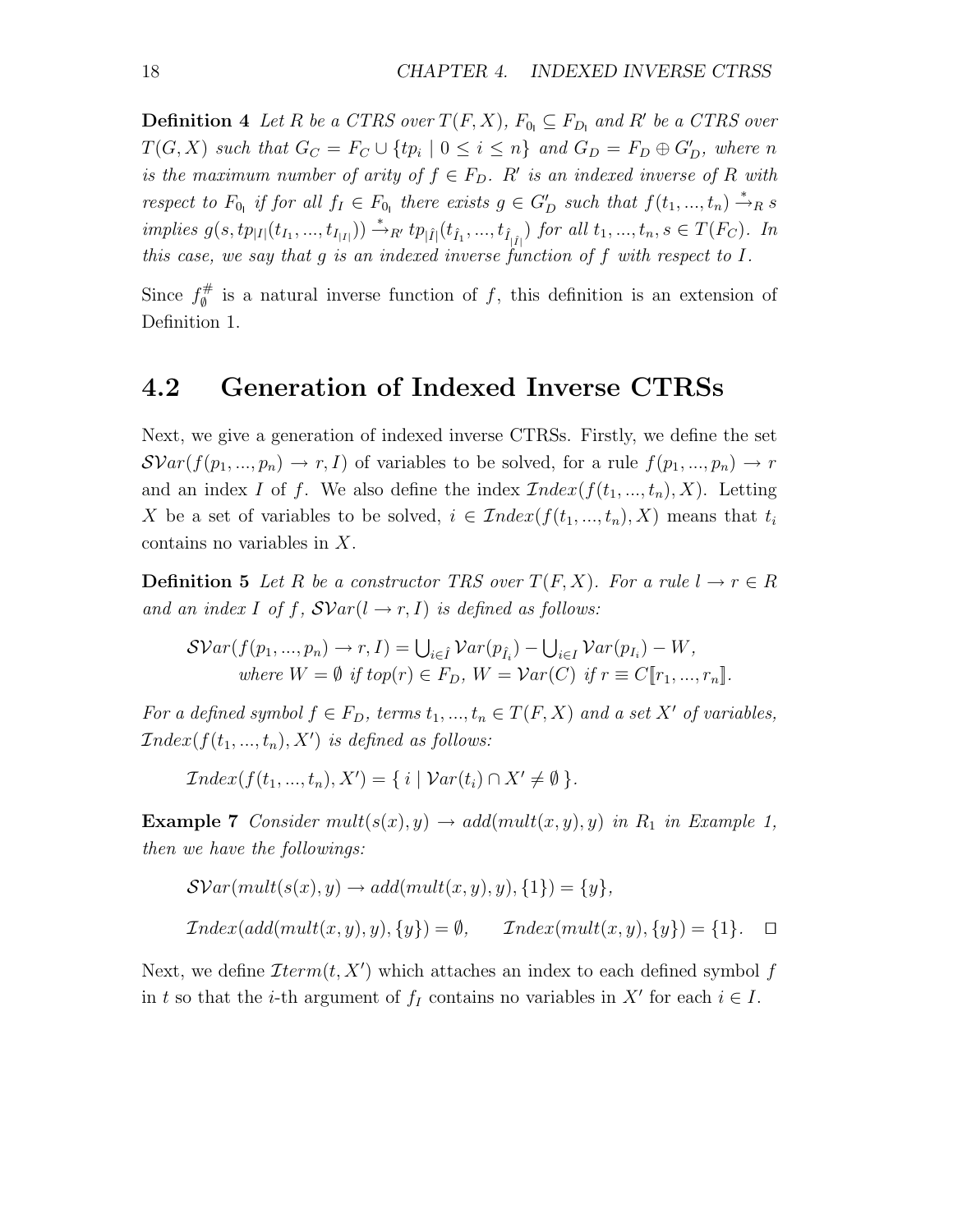**Definition 6** Let a term  $t \in T(F, X)$  and  $X' \subseteq X$ . The term  $\mathcal{I}$ term $(t, X')$  over  $T(F_{D_1} \cup F_C, X)$  *is defined as follows:* 

- $\mathcal{I}term(C[\![t_1, ..., t_n]\!], X') = C[t'_1, ..., t'_n]$  where  $\mathcal{I}term(t_i, X') = t'_i$ ,
- $\mathcal{I}term(f(t_1, ..., t_n), X') = f_I(t'_1, ..., t'_n),$ where  $I = \mathcal{I}ndex(f(t_1, ..., t_n), X')$  and  $\mathcal{I}term(t_i, X') = t'_i$ .

**Example 8** *Consider*  $mult(s(x), y) \rightarrow add(mult(x, y), y)$  *in*  $R_1$  *in Example 1 again. For the right-hand side add*( $mult(x, y), y$ ) *of that, we have the followings:* 

 $\mathcal{I}$ term(add(mult(x, y), y), {y}) = add<sub>@</sub>(mult<sub>{1}</sub>(x, y), y).

*This means that both of arguments of* add *contain the variable* y *and only the*  $second argument of multi-contains y. In really, multi+<sub>{1}</sub>(x, y) means multi<sub>x</sub>(y)$ *stated in Chapter 1.*

Secondly, we extend  $\mathcal{R}eq_N$  to  $\mathcal{R}eq_N$ , and  $\mathcal{I}nv\mathcal{C}TRS_N$  to  $\mathcal{I}nv\mathcal{C}TRS_1$  that generates indexed inverse CTRSs.

**Definition 7** *Let* R *be a constructor TRS over*  $T(F, X)$  *and*  $F_{0} \subseteq F_{D_1}$ *. We* define  $\mathcal{R}eq_{1}(R, F_{0_{1}})$  to be the smallest set satisfying the followings:

•  $\mathcal{R}eq_{1}(R, F_{0_{1}}) \supseteq F_{0_{1}},$ 

• 
$$
\mathcal{R}eq_{1}(R, F_{0_{1}}) \supseteq \{ h_{I} | l \rightarrow r \in R, top(l) = f_{J} \in \mathcal{R}eq_{1}(R, F_{0_{1}}),
$$
  
\n $h_{I} \in \mathcal{I}term(r, \mathcal{SVar}(l \rightarrow r, J)) \}.$ 

**Example 9** *For*  $R_1$  *of Example 1,*  $\mathcal{R}eq_1(R_1, \{mult_{\{1\}}\}) = \{mult_{\{1\}}, add_{\emptyset}\}.$  *This means that*  $mult_{\{1\}}^{\#}$  *and*  $add_{\emptyset}^{\#}$  *are necessary to compute*  $mult_{\{1\}}^{\#}$ .

For a term  $t \in T(F, X)$ ,  $\overline{t}$  denotes a term obtained from t by replacing each defined symbol f in t with  $\overline{f} \notin F_D$ . For example, consider the case of  $t \equiv$  $add(mult(x, y), y)$ . Then,  $\overline{t}$  represent  $\overline{add(mult(x, y), y)}$ .

**Definition 8** *Let* R *be a constructor TRS over*  $T(F, X)$  *and*  $F_{0} \subseteq F_{D}$  *The signature*  $G$  (=  $G_D \oplus G_C$ ) *is defined as follows:* 

$$
G_D = \{ f_I^{\#}, f \mid f_I \in \mathcal{R}eq_{\mathsf{I}}(R, F_{0_{\mathsf{I}}}) \} \cup \{ \overline{f} \mid f_I \in \mathcal{R}eq_{\mathsf{I}}(R, F_{0_{\mathsf{I}}}), |I| = arity(f) \},
$$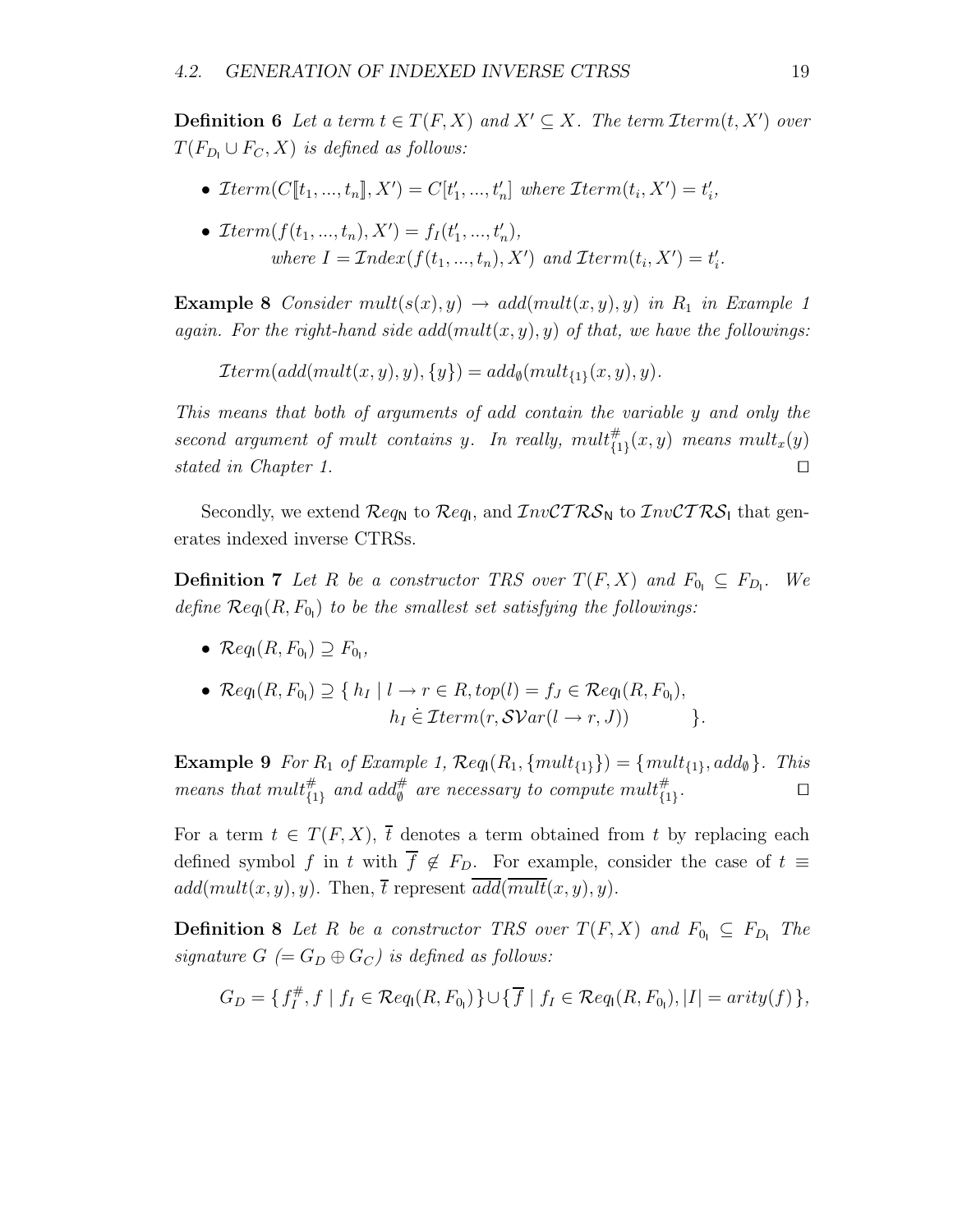$$
G_C = F_C \cup \{ tp_i \mid 0 \le i \le \max_{f \in F_D} (arity(f)) \}.
$$

*The indexed inverse CTRS*  $\mathcal{I}nv\mathcal{C}TRS_1(R, F_{0_1})$  *of* R with respect to  $F_{0_1}$  *is defined over*  $T(G, X')$  *as follows:* 

• 
$$
\mathcal{I}nvCTRS_{1}(R, F_{0_{1}})
$$
  
\n
$$
= \{ \mathcal{I}nvRule_{1}(l \to r, I) | l \to r \in R, top(l) = f, f_{I} \in \mathcal{R}eq_{1}(R, F_{0_{1}}) \}
$$
  
\n
$$
\cup \{ f_{I}^{#}(f(x_{1}, ..., x_{n}), tp_{|I|}(x_{I_{1}}, ..., x_{I_{|I|}})) \to tp_{|\hat{I}|}(x_{\hat{I}_{1}}, ..., x_{\hat{I}_{|\hat{I}|}})
$$
  
\n
$$
| f_{I} \in \mathcal{R}eq_{1}(R, F_{0_{1}}) \}
$$
  
\n
$$
\cup \{ \bar{l} \to \bar{r} | l \to r \in R, top(l) = f,
$$
  
\n
$$
f_{I} \in \mathcal{R}eq_{1}(R, F_{0_{1}}), |I| = arity(f) \}
$$
  
\n
$$
\cup \{ f_{I}^{#}(\bar{f}(x_{1}, ..., x_{n}), tp_{|I|}(x_{I_{1}}, ..., x_{I_{|I|}})) \to tp_{|\hat{I}|}(x_{\hat{I}_{1}}, ..., x_{\hat{I}_{|\hat{I}|}})
$$
  
\n
$$
| f_{I} \in \mathcal{R}eq_{1}(R, F_{0_{1}}), |I| = arity(f) \},
$$

• 
$$
\begin{aligned}\n\text{InvRule}_{1}(f(p_1, ..., p_n) \to r, I) \\
&= f_I^{\#}(C[y_1, ..., y_m], tp_{|I|}(p_{I_1}, ..., p_{I_{|I|}})) \to tp_{|\hat{I}|}(p_{\hat{I}_1}, ..., p_{\hat{I}_{|\hat{I}|}}) \\
&\Leftarrow s_1 \to y_1 \land \cdots \land s_m \to y_m \land Cond, \\
where \ y_i \text{ is are fresh variables, } C \in T(F_C, X') \\
\text{and } T_1(\text{Term}(r, \mathcal{SVar}(f(p_1, ..., p_n) \to r, I))) \equiv \langle C[s_1, ..., s_m]; \text{Cond} \rangle.\n\end{aligned}
$$

The procedure  $\mathcal{T}_1$  *is defined as follow:* 

\n- \n
$$
\mathcal{T}_1[\![C[\![t_1, \ldots, t_n]\!]) = \langle C[t'_1, \ldots, t'_n] \, ; \, \text{true} \land \text{Cond}_1 \land \cdots \land \text{Cond}_n \rangle
$$
\n
\n- \n $\text{where } \mathcal{T}_1[\![t_i]\!]) = \langle t'_i \, ; \text{Cond}_i \rangle \text{ for each } i \text{ and } C \not\equiv \Box,$ \n
\n

\n- \n
$$
\mathcal{T}_{\mathsf{I}}\left(\n \begin{array}{c}\n f_I(t_1, \ldots, t_n) \, \mathbf{I} \\
 \mathbf{I} \\
 \mathbf{I} \\
 \mathbf{I} \\
 \mathbf{I} \\
 \mathbf{I} \\
 \mathbf{I} \\
 \mathbf{I} \\
 \mathbf{I} \\
 \mathbf{I} \\
 \mathbf{I} \\
 \mathbf{I} \\
 \mathbf{I} \\
 \mathbf{I} \\
 \mathbf{I} \\
 \mathbf{I} \\
 \mathbf{I} \\
 \mathbf{I} \\
 \mathbf{I} \\
 \mathbf{I} \\
 \mathbf{I} \\
 \mathbf{I} \\
 \mathbf{I} \\
 \mathbf{I} \\
 \mathbf{I} \\
 \mathbf{I} \\
 \mathbf{I} \\
 \mathbf{I} \\
 \mathbf{I} \\
 \mathbf{I} \\
 \mathbf{I} \\
 \mathbf{I} \\
 \mathbf{I} \\
 \mathbf{I} \\
 \mathbf{I} \\
 \mathbf{I} \\
 \mathbf{I} \\
 \mathbf{I} \\
 \mathbf{I} \\
 \mathbf{I} \\
 \mathbf{I} \\
 \mathbf{I} \\
 \mathbf{I} \\
 \mathbf{I} \\
 \mathbf{I} \\
 \mathbf{I} \\
 \mathbf{I} \\
 \mathbf{I} \\
 \mathbf{I} \\
 \mathbf{I} \\
 \mathbf{I} \\
 \mathbf{I} \\
 \mathbf{I} \\
 \mathbf{I} \\
 \mathbf{I} \\
 \mathbf{I} \\
 \mathbf{I} \\
 \mathbf{I} \\
 \mathbf{I} \\
 \mathbf{I} \\
 \mathbf{I} \\
 \mathbf{I} \\
 \mathbf{I} \\
 \mathbf{I} \\
 \mathbf{I} \\
 \mathbf{I} \\
 \mathbf{I} \\
 \mathbf{I} \\
 \mathbf{I} \\
 \mathbf{I} \\
 \mathbf{I} \\
 \mathbf{I} \\
 \mathbf{I} \\
 \mathbf{I} \\
 \mathbf{I} \\
 \mathbf{I} \\
 \mathbf{I} \\
 \mathbf{I} \\
 \mathbf{I} \\
 \mathbf{I} \\
 \mathbf{I} \\
 \mathbf{I} \\
 \mathbf{I} \\
 \mathbf{I} \\
 \mathbf{I} \\
 \mathbf{I} \\
 \mathbf{I} \\
 \mathbf{I} \\
 \mathbf{I} \\
 \mathbf{I} \\
 \mathbf{I} \\
 \mathbf{I} \\
 \mathbf{I} \\
 \mathbf{I} \\
 \mathbf{I} \\
 \mathbf{I} \\
 \mathbf{I} \\
 \mathbf{I} \\
 \mathbf{I} \\
 \mathbf{I} \\
 \mathbf{I} \\
 \mathbf{I} \\
 \math
$$

It is clear that the procedure  $\mathcal{T}_1$  always terminates and  $\mathcal{I}nv\mathcal{CTRS}_1(R, F_0)$  is finite. We abbreviate  $f_{\emptyset}^{\#}(t, tp_0)$  to  $f_{\emptyset}^{\#}(t)$  if that causes no confusion.

**Example 10** *Consider the indexed inverses of mult of*  $R_1$  *in Example 1.*  $R_5 =$  $InvCTRS_1(R_1, \{mult_{\{1\}}, mult_{\{2\}}, mult_{\emptyset}\})$  *is shown in Figure 4.1.*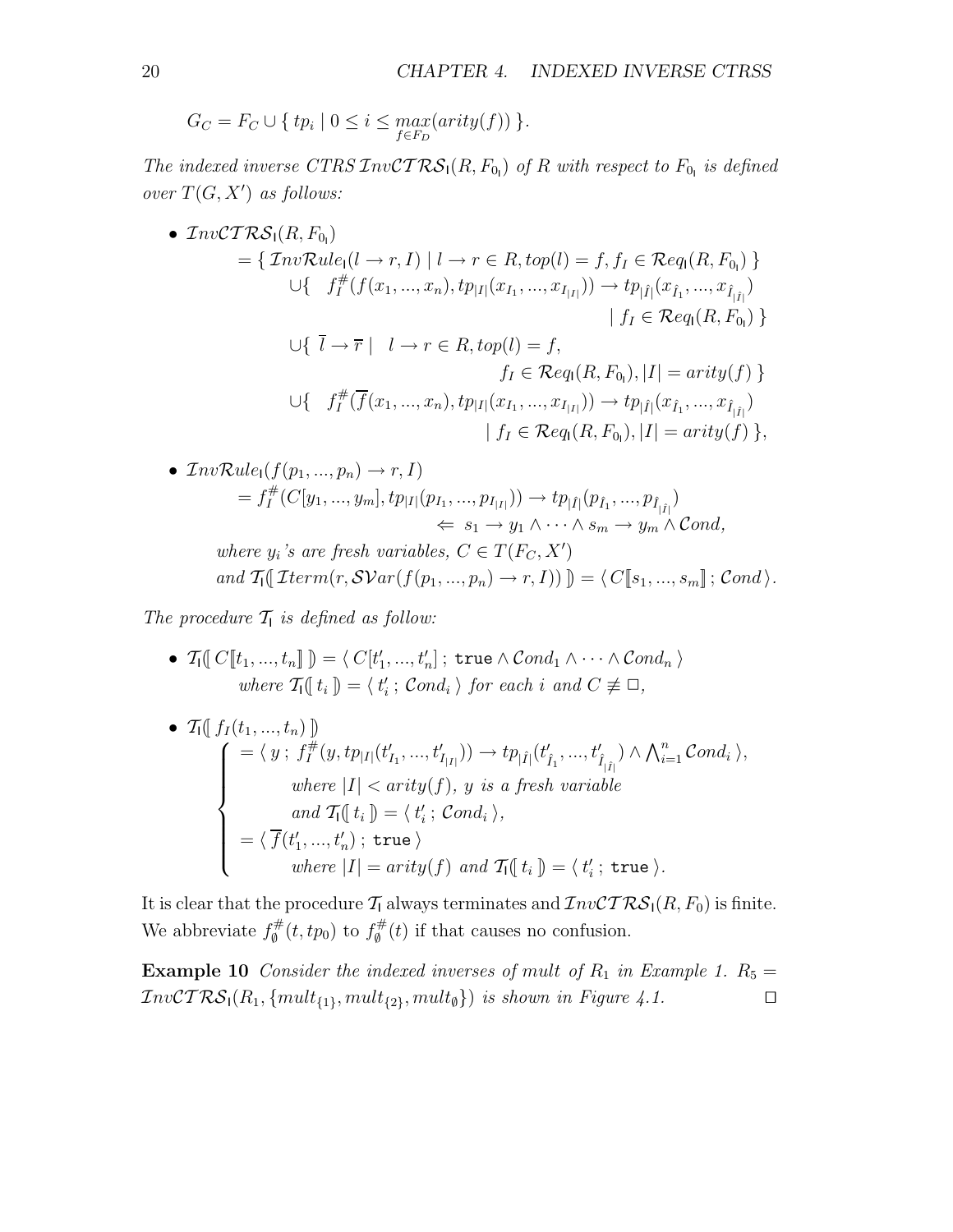$$
R_5 = \{ \quad ad\partial_{\theta}^{\#}(y) \to tp_2(0, y), \quad add_{\theta}^{\#}(add(x, y)) \to tp_2(x, y),\nadd_{\theta}^{\#}(s(z)) \to tp_2(s(x), y) \Leftarrow add_{\theta}^{\#}(z) \to tp_2(x, y),\nmult_{\{1\}}^{\#}(0, 0) \to y, \quad mult_{\{1\}}^{\#}(mult(x, y), x) \to y,\nmult_{\{1\}}^{\#}(z, s(x)) \to y \Leftarrow add_{\theta}^{\#}(z) \to tp_2(w, y) \land mult_{\{1\}}^{\#}(w, x) \to y,\nadd_{\{2\}}^{\#}(y, y) \to 0, \quad add_{\{2\}}^{\#}(add(x, y), y) \to x,\nadd_{\{2\}}^{\#}(s(z), y) \to s(x) \Leftarrow add_{\{2\}}^{\#}(z, y) \to x,\nmult_{\{2\}}^{\#}(0, y) \to 0, \quad mult_{\{2\}}^{\#}(mult(x, y), y) \to x,\nmult_{\{2\}}^{\#}(z, y) \to s(x) \Leftarrow add_{\{2\}}^{\#}(z, y) \to w \land mult_{\{2\}}^{\#}(w, y) \to x,\nmult_{\theta}^{\#}(0) \to tp_2(0, y), \quad mult_{\theta}^{\#}(mult(x, y), tp_0) \to tp_2(x, y),\nmult_{\theta}^{\#}(z) \to tp_2(s(x), y) \Leftarrow add_{\theta}^{\#}(z) \to tp_2(w, y) \land mult_{\theta}^{\#}(w) \to tp_2(x, y).
$$

Figure 4.1: Indexed inverse CTRS of mult.

Note that the indexed inverse CTRSs obtained by  $\mathcal{I}nv\mathcal{C}T\mathcal{RS}_1$  are also generally 4-CTRSs.

#### **4.3 Correctness of** InvCT RS<sup>I</sup>

In this section, we prove the correctness of  $InvCTRS_1$ . In the following proposition, we show some properties of  $\mathcal{T}_1$ . Letting a signature F and a substitution  $\sigma$ such that  $x\sigma \in T(F, X)$  for every  $x \in \mathcal{D}om(\sigma)$ ,  $\overline{\sigma}$  means that  $\mathcal{D}om(\overline{\sigma}) = \mathcal{D}om(\sigma)$ and  $x\overline{\sigma} = \overline{t}$  for every  $x\sigma = t$ .

**Proposition 3** *Let* R *be a constructor TRS over*  $T(F, X)$ *,*  $F_{0} \subseteq F_{D_1}$  *and*  $R' =$  $InvCTRS<sub>1</sub>(R, F<sub>0<sub>1</sub></sub>)$ *.* Let a term  $t \in T(\lbrace f | f_1 \in Reg_1(R, F_{0<sub>1</sub>}) \rbrace \cup F_C, X)$  such  $that \; \mathcal{I}term(t, X' \subseteq \mathcal{V}ar(t)) \; \dot{\ni} \; f_I \; \in \; \mathcal{R}eq_l(R, F_{0_l}), \; \; and \; \; let \; \mathcal{T}_l(\mathcal{I}term(t, X')) \; =$  $\langle t' ; \bigwedge_{i=1}^k s_i \to t_i \rangle$ . (1)  $t' \equiv \overline{u}$  and  $t \equiv u\sigma$  for some  $u \in T(F, X' \cup Var(Cond))$ *and some substitution*  $\sigma$  *such that*  $Dom(\sigma) = X'$ *, and (2)*  $\mathcal{T}_1(\mathcal{I}term(t, X')\theta)$  =  $\langle t'\overline{\theta}$ ;  $\bigwedge_{i=1}^k s_i\overline{\theta} \to t_i\overline{\theta}$  *for any substitution*  $\theta$  *such that*  $\mathcal{D}om(\theta) = \mathcal{V}ar(t)$ *,*  $x\theta \in$  $T(F_C, X)$  for every  $x \in X'$  and  $x\theta \in T(\lbrace f \mid f_I \in \mathcal{R}eq_1(R, F_{0_I}) \rbrace \cup F_C, X)$  for  $x \in (\mathcal{V}ar(t) - X')$ . In this case, we also write  $\bigwedge_{i=1}^k s_i \overline{\theta} \to t_i \overline{\theta}$  as  $Cond \cdot \overline{\theta}$ where  $Cond = \bigwedge_{i=1}^{k} s_i \rightarrow t_i$ , and (3)  $Cond \cdot \overline{\theta}(\sigma, \rightarrow_{R'}) = Cond(\overline{\theta}\sigma, \rightarrow_{R'})$ . (4)  $T_1(\mathcal{I}term(t, X')\,)$  *satisfies the followings.*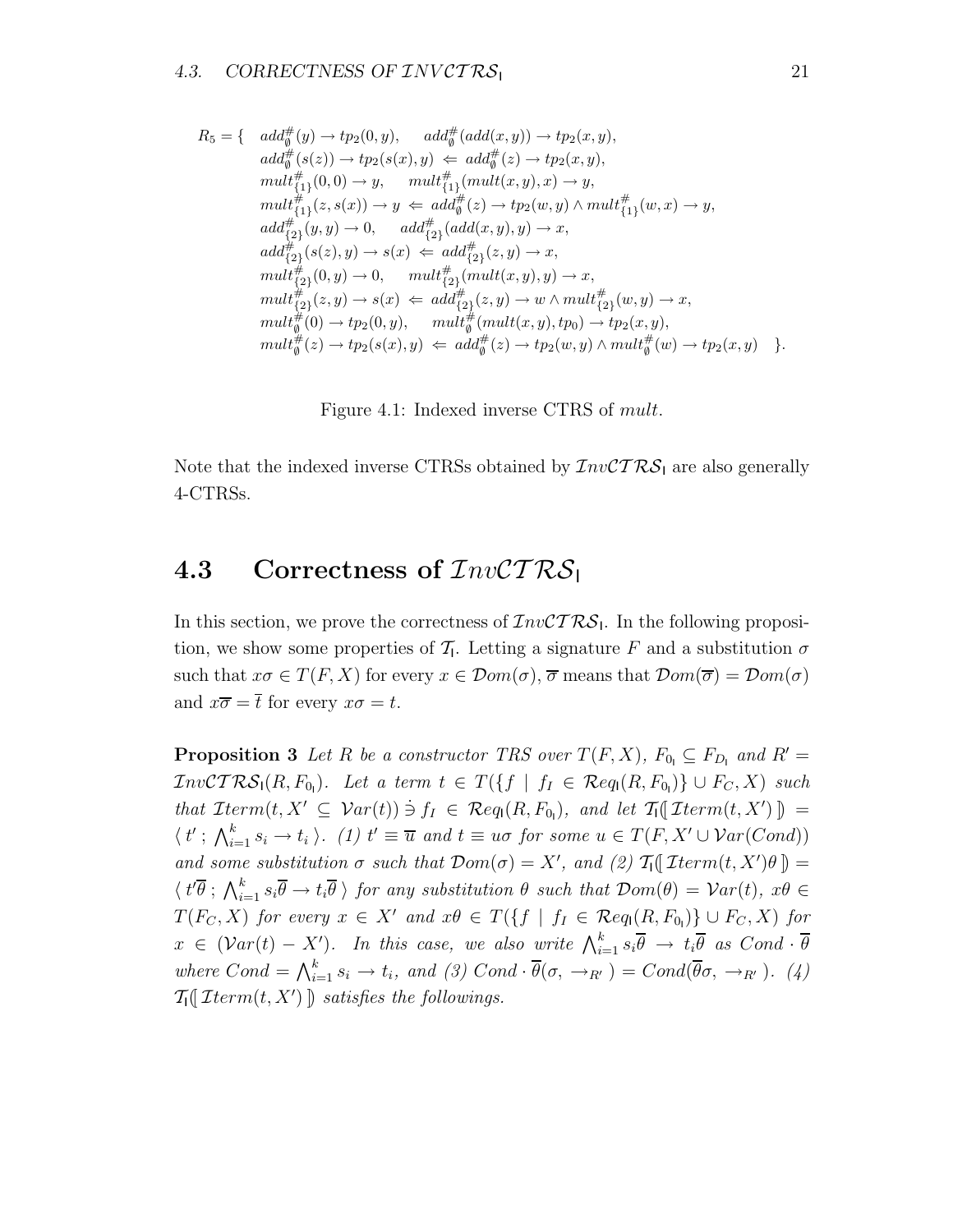• If  $top(\mathcal{I}term(t, X') \in F_C$ , then  $(\mathcal{V}ar(Cond_i) - \mathcal{V}ar(t)) \cap (\mathcal{V}ar(Cond_i) Var(t) = \emptyset$  *for every i and j*  $(i \neq j)$  *where*  $t \equiv C[t_1, ..., t_n]$ *,* 

$$
\mathcal{T}_1(\mathcal{I}term(C[\![t_1, ..., t_n]\!], X')\!]) = \langle C[u_1, ..., u_n]; Cond_1 \wedge \cdots \wedge Cond_n \rangle
$$

and  $\mathcal{T}_1(\mathcal{I}term(t_i, X')) = \langle u_i ; Cond_i \rangle$ .

• If  $top(Term(t, X')) = f_I$  and  $|I| < arity(f)$ , then  $y \notin Var(Cond_i)$  for *every i* and  $(\mathcal{V}ar(Cond_i) - \mathcal{V}ar(t)) \cap (\mathcal{V}ar(Cond_i) - \mathcal{V}ar(t)) = \emptyset$  for ev*ery i* and *j*  $(i \ni j)$  where  $t \equiv f(t_1, ..., t_n)$ ,  $\mathcal{T}_1(\mathcal{I}^{term}(f(t_1, ..., t_n), X'))$  $\langle y; f^{\#}(y, tp_{|I|}(u_{I_1},..., u_{I_{|I|}})) \to tp_{|\hat{I}|}(u_{\hat{I}_1},..., u_{\hat{I}_{|\hat{I}|}})) \land Cond_1 \land \cdots \land Cond_n \rangle$ and  $\mathcal{T}_1(\mathcal{I}term(t_i, X')) = \langle u_i ; Cond_i \rangle$ .

*Proof.* These are trivial by the construction of  $\mathcal{T}_1$ .

**Lemma 3** *Let* R *be a constructor TRS over*  $T(F, X)$ *,*  $F_{0} \subseteq F_{D}$  *and*  $R' =$  $\mathcal{I}nv\mathcal{C}T\mathcal{RS}_{I}(R, F_{0_{I}}).$  For all  $t, s \in T(\lbrace f \mid f_{I} \in \mathcal{R}eq_{I}(R, F_{0_{I}}), |I| = arity(f) \rbrace \cup$  $F_C, X$ ,  $t \stackrel{*}{\rightarrow}_R s$  *if and only if*  $\overline{t} \stackrel{*}{\rightarrow}_{R'} \overline{s}$ .

*Proof.* It is trivial by  $\{ \overline{l} \to \overline{r} \in R' \mid top(l) = f_I \in \mathcal{R}eq_l(R, F_{0_l}), |I| = arity(f) \}$ for  $\{l \to r \in R \mid top(l) = f_I \in \mathcal{R}eq_l(R, F_{0_l}), |I| = arity(f)\}$  from the construction of  $InvCTRS$ <sub>1</sub>.

**Lemma 4** *Let* R *be a constructor 3-TRS over*  $T(F, X)$  *with*  $\stackrel{*}{\rightarrow} R|_{T(F)\times NF_R(F)} =$ <br>\* in  $F$  $\stackrel{*}{\rightarrow}_{R}^{\text{in}}|_{T(F)\times NF_R(F)},$   $F_{0_1} \subseteq F_{D_1}$  and  $R' = InvCTRS_1(R, F_{0_1}).$  Let  $t \in T(\lbrace f \mid$  $f_I \in \mathcal{R}eq_1(R, F_{0_I})\} \cup F_C, X'$  *such that*  $\mathcal{I}term(t, X') \ni f_I \in \mathcal{R}eq_1(R, F_{0_I})$ *, and*  $T_1(\mathcal{I}term(t, X')\,) = \langle \overline{u} ; Cond \rangle$  where  $u \in T(F, X' \cup \mathcal{V}ar(Cond))$ .

- 1. If  $t \stackrel{*}{\rightarrow}_R s$  for some normal form  $s \in NF_R(\{f \mid f_I \in \mathcal{R}eq_1(R, F_{0_I})\} \cup F_C, X)$ , *then*  $\overline{u} \overline{\sigma} \stackrel{*}{\rightarrow}_{R'} \overline{s}$  *and*  $Cond(\overline{\sigma}, \rightarrow_{R'})$  *for some n.f. substitution*  $\sigma$  *such that*  $\mathcal{D}om(\sigma) = \mathcal{V}ar(Cond) - \mathcal{V}ar(t)$ .
- *2. If*  $Cond(\overline{\sigma}, \rightarrow_{R'})$  *for some n.f. substitution*  $\sigma$  *such that*  $Dom(\sigma)$  =  $Var(Cond) - Var(t)$ , then  $t \stackrel{*}{\rightarrow}_R u\sigma$ .

*Proof.* We prove the first claim by induction on the lexicographic combination of the number k of the reduction  $t \stackrel{k}{\rightarrow} \frac{in}{R} s$  and the structure of t.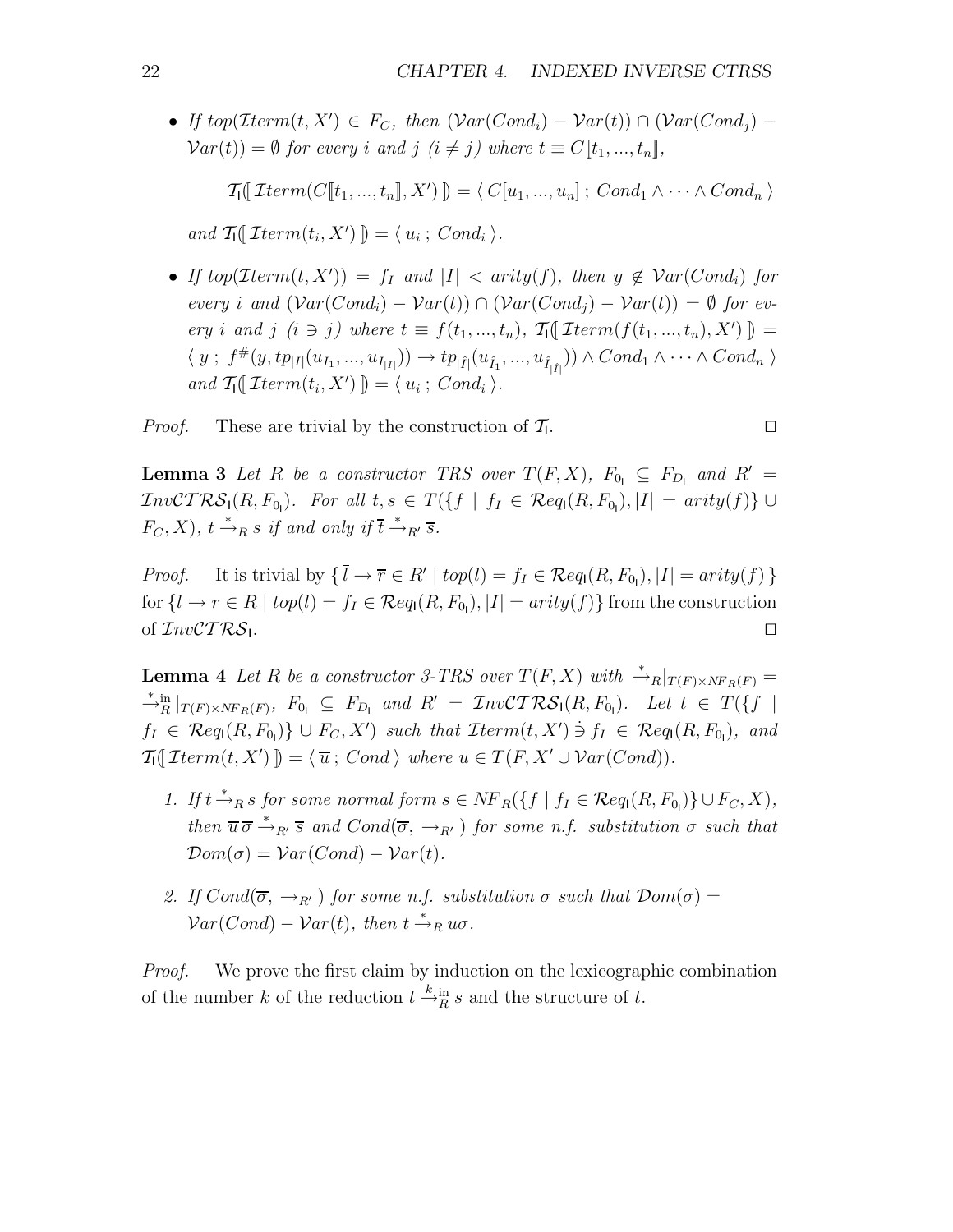• Consider the case that  $t \equiv C[[t_1, ..., t_n]]$ . Since the claim trivially hold from  $t \equiv u \equiv s$  if  $n = 0$ , we concentrate the subcase  $n > 0$ . Then, we have  $\mathcal{I}term(t, X') \equiv C[\mathcal{I}term(t_1, X'), ..., \mathcal{I}term(t_n, X')], u \equiv C[u_1, ..., u_n]$  and  $Cond = Cond_1 \wedge \cdots \wedge Cond_n$  where  $\mathcal{T}_1(\mathcal{I}term(t_i, X')]) = \langle \overline{u}_i ; Cond_i \rangle$ .

Since C is not  $\Box$  and contains no defined symbols, we have  $t \equiv C[[t_1, ..., t_n]]$  $\stackrel{k}{\to}_R C[s_1,...,s_n] \equiv s$  and  $t_i \stackrel{k_i}{\to}_R s_i$  for  $k_i \leq k$ . Thus, we have  $\overline{u}_i \overline{\sigma}_i \stackrel{*}{\to}_{R'} \overline{s}_i$ and  $Cond_i(\overline{\sigma}_i, \rightarrow_{R'})$  for some n.f. substitution  $\sigma_i$  such that  $Dom(\sigma_i)$  =  $Var(Cond_i) - Var(t_i)$  by induction hypothesis.

Since the sets  $Var(Cond_i) - Var(t_i)$  ( $\subseteq Var(u_i)$ ) are pairwise disjoint by Proposition 3 (4),  $\sigma = \sigma_1 \cup \cdots \cup \sigma_n$  is a substitution.

Therefore, we have the following:

$$
\overline{u}\,\overline{\sigma}\equiv C[\overline{u}_1\overline{\sigma}_1,...,\overline{u}_n\overline{\sigma}_n]\stackrel{*}{\rightarrow}_{R'}C[\overline{s}_1,...,\overline{s}_n]\equiv \overline{s}
$$

and  $Cond_i(\overline{\sigma}, \rightarrow_{R'})$  for all i, which conclude the proof of this case.

• In the case that  $top(Item(t, X')) = f_I$  and  $|I| < arity(f)$ , we have  $t \equiv$  $f(t_1, ..., t_n)$ ,  $\mathcal{I}term(t, X') \equiv f_I(\mathcal{I}term(t_1, X'), ..., \mathcal{I}term(t_n, X')))$ ,  $u \equiv y$ and  $Cond = f_I^{\#}(y, tp_{|I|}(\overline{u}_{I_1}, ..., \overline{u}_{I_{|I|}})) \rightarrow tp_{|\hat{I}|}(\overline{u}_{\hat{I}_1}, ..., \overline{u}_{\hat{I}_{|\hat{I}|}}) \wedge Cond_1 \wedge \cdots \wedge$  $Cond_n$  where  $\mathcal{T}_1(\mathcal{I}term(t_i, X')) = \langle \overline{u}_i ; Cond_i \rangle$ . We also have  $u_{\hat{I}_j} \equiv z_{\hat{I}_j}$ from  $top(Item(t_i, X')) = h_J, h \in F_D$  and  $|J| < arity(h)$ .

This reduction sequence can be represented as  $t \equiv f(t_1, ..., t_n) \stackrel{k'}{\rightarrow} \stackrel{k}{R} f(s_1, ..., s_n)$  $(s_n) \xrightarrow{k''}$ <sub>R</sub> s where  $k' + k'' = k$ . Hence, we have  $t_i \xrightarrow{k'_i}$ <sub>R</sub>  $s_i$ ,  $k'_i \leq k' < k$ . Since  $s_i$  is a normal form from finiteness of  $k'_i$ , we have  $\overline{u}_i \overline{\sigma}_i \stackrel{*}{\rightarrow}_{R'} \overline{s}_i$  and  $Cond_i(\overline{\sigma}_i, \rightarrow_{R'})$ for some n.f. substitution  $\sigma_i$  such that  $\mathcal{D}om(\sigma_i) = \mathcal{V}ar(Cond_i) - \mathcal{V}ar(t_i)$ by induction hypothesis. Especially,  $\overline{u}_{\hat{I}_j} \overline{\sigma}_{\hat{I}_j} \equiv z_{\hat{I}_j} \overline{\sigma}_{\hat{I}_j} \equiv \overline{s}_{\hat{I}_j}$  since  $\overline{s}_{\hat{I}_j}$  is also a normal form,  $\sigma_{\hat{I}_j}$  is a n.f. substitution and  $\overline{u}_{\hat{I}_j} \overline{\sigma}_{\hat{I}_j} \equiv z_{\hat{I}_j} \overline{\sigma}_{\hat{I}_j}$  $\stackrel{*}{\longrightarrow}_R \overline{s}_{\hat{I}_j}.$ 

If  $f(s_1, ..., s_n)$  is a normal form, then we have  $s \equiv f(s_1, ..., s_n)$  and let  $\sigma = \sigma_1 \cup \cdots \cup \sigma_n \cup \{y \mapsto f(s_1, ..., s_n)\}\.$  Since  $\mathcal{V}ar(Cond_1) - \mathcal{V}ar(t_1),...$  $Var(Cond_n) - Var(t_n)$  and  $\{y\}$  are pairwise disjoint by Proposition 3 (4),  $\sigma$  is a n.f. substitution. Hence, we have  $\overline{y}\overline{\sigma} \equiv \overline{f}(\overline{s}_1,...,\overline{s}_n) \equiv \overline{s}$  and  $Cond(\overline{\sigma}, \rightarrow_{R'})$  holds since the following reduction holds: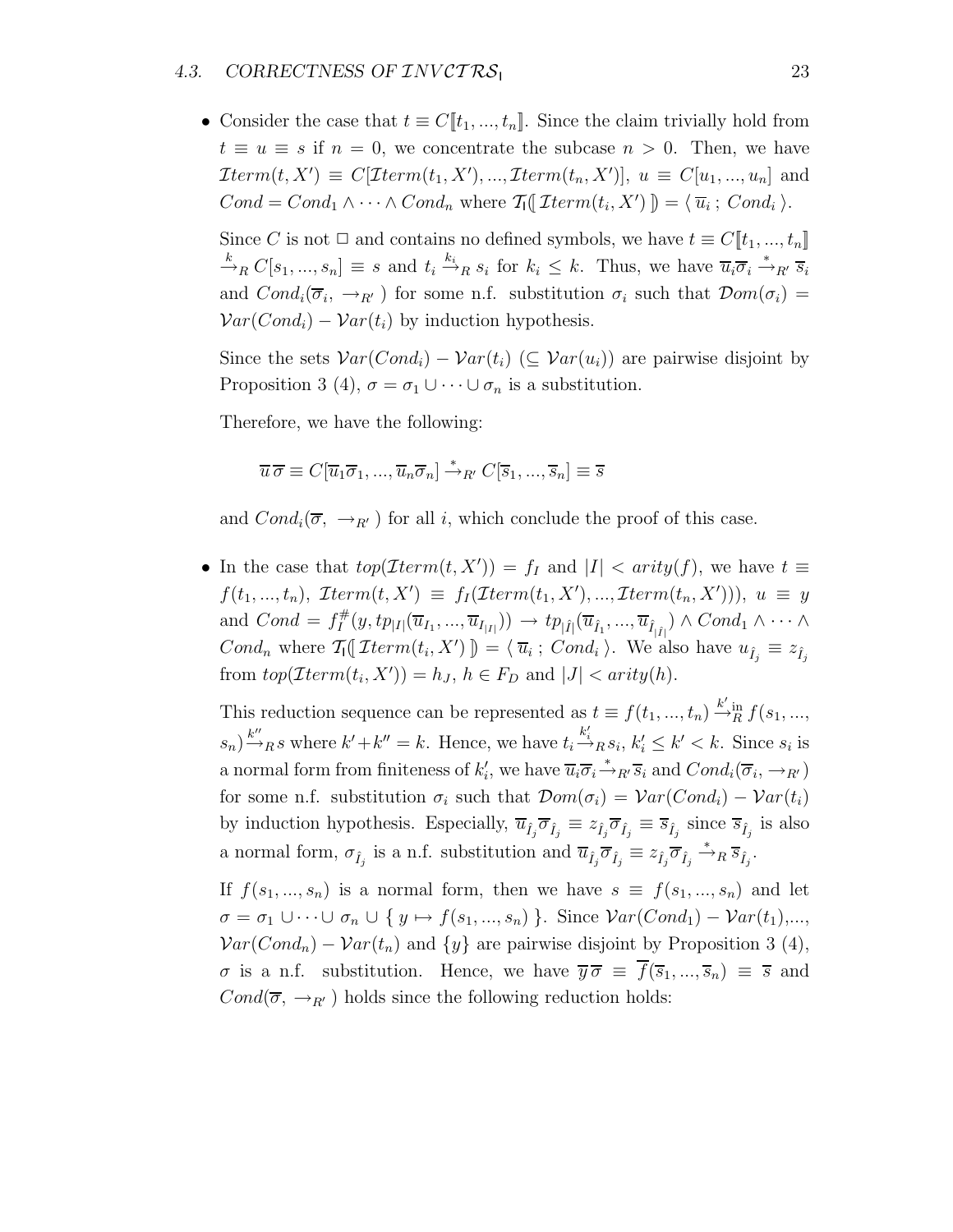$$
f_I^{\#}(y\overline{\sigma},tp_{|I|}(\overline{u}_{I_1}\overline{\sigma},\ldots,\overline{u}_{I_{|I|}}\overline{\sigma})) \equiv f_I^{\#}(\overline{f}(\overline{s}_1,\ldots,\overline{s}_n),tp_{|I|}(\overline{u}_{I_1}\overline{\sigma}_1,\ldots,\overline{u}_{I_{|I|}}\overline{\sigma}_n))
$$
  
\n
$$
\stackrel{*}{\rightarrow}_{R'} f_I^{\#}(\overline{f}(\overline{s}_1,\ldots,\overline{s}_n),tp_{|I|}(\overline{s}_{I_1},\ldots,\overline{s}_{I_{|I|}})) \rightarrow_{R'} tp_{|\hat{I}|}(\overline{s}_{\hat{I}_1},\ldots,\overline{s}_{\hat{I}_{|\hat{I}|}})
$$
  
\n
$$
\equiv tp_{|\hat{I}|}(\overline{u}_{\hat{I}_1}\overline{\sigma}_{\hat{I}_1},\ldots,\overline{u}_{\hat{I}_{|\hat{I}|}}\overline{\sigma}_{\hat{I}_{|\hat{I}|}}) \equiv tp_{|\hat{I}|}(\overline{u}_{\hat{I}_1},\ldots,\overline{u}_{\hat{I}_{|\hat{I}|}})\overline{\sigma},
$$

by 
$$
f_I^{\#}(\overline{f}(x_1, ..., x_n), tp_{|I|}(x_{I_1}, ..., x_{I_{|I|}})) \to tp_{|\hat{I}|}(x_{\hat{I}_1}, ..., x_{\hat{I}_{|\hat{I}|}}) \in R', \overline{u}_{\hat{I}_j} \overline{\sigma}_{\hat{I}_j} \equiv
$$
  
 $z_{\hat{I}_j} \overline{\sigma}_{\hat{I}_j} \equiv \overline{s}_{\hat{I}_j}$  and  $Cond_i(\overline{\sigma}, \to_{R'})$  from  $\sigma \geq \sigma_i$ .

Otherwise,  $f(s_1, ..., s_n) \stackrel{k''}{\rightarrow}_R s$  contains a reduction  $f(q_1, ..., q_n) \rightarrow r$  in R since  $f(s_1, ..., s_n)$  is not a normal form. It's represented as  $f(s_1, ..., s_n) \equiv$  $f(q_1\theta, ..., q_n\theta) \rightarrow_R r\theta^{k'-1}R^s$  for some n.f. substitution  $\theta$  such that  $\mathcal{D}om(\theta) =$  $\bigcup_{i=1}^{n} Var(q_i)$ . R' contains the following rule:

$$
f_I^{\#}(C[y_1, ..., y_m], tp_{|I|}(q_{I_1}, ..., q_{I_{|I|}})) \to tp_{|\hat{I}|}(q_{\hat{I}_1}, ..., q_{\hat{I}_{|\hat{I}|}}) \n\Leftarrow \bigwedge_{i=1}^m \overline{r_i} \to y_i \land Cond',
$$

for  $\mathcal{T}_1(\mathcal{I}term(r, \mathcal{SVar}(f(q_1, ..., q_n) \rightarrow r, I)) \rbrack) = \langle C[\overline{r}_1, ..., \overline{r}_m]; Cond' \rangle.$ 

Letting  $s \equiv C[s'_1, ..., s'_m],$  we have  $C[\overline{r}_1, ..., \overline{r}_m] \overline{\sigma'} \stackrel{*}{\rightarrow}_{R'} C[\overline{s}'_1, ..., \overline{s}'_m] \equiv \overline{s}$ and  $Cond'(\overline{\sigma}', \rightarrow_{R'})$  for some n.f. substitution  $\sigma'$  such that  $Dom(\sigma') =$  $Var(Cond') - Var(r)$  by induction hypothesis. We also have  $\overline{r}_i \overline{\sigma}' \stackrel{*}{\rightarrow}_{R'} \overline{s}'_i$ by Lemma 3 since  $top(r_i) \in F_D$  by the construction of  $InvRule_1$ . Let  $\sigma'' = \sigma' \cup \{y_1 \mapsto s_1', ..., y_m \mapsto s_m'\}.$  Since  $y_i \notin \mathcal{D}om(\sigma'), \sigma''$  is a n.f. substitution. From  $\overline{r}_i \overline{\sigma}' \stackrel{*}{\rightarrow}_{R'} \overline{s}'_i$ ,  $Cond'(\overline{\sigma}', \rightarrow_{R'})$  and  $Var(q_i) \cap Dom(\sigma') = \emptyset$ , we have the following:

$$
f_I^{\#}(C[y_1, ..., y_m]\overline{\sigma}'', tp_{|I|}(q_{I_1}\overline{\sigma}'', ..., q_{I_{|I|}}\overline{\sigma}'))
$$
  
\n
$$
\equiv f_I^{\#}(C[\overline{s}'_1, ..., \overline{s}'_m], tp_{|I|}(q_{I_1}\overline{\sigma}', ..., q_{I_{|I|}}\overline{\sigma}'))
$$
  
\n
$$
\equiv f_I^{\#}(C[\overline{s}'_1, ..., \overline{s}'_m], tp_{|I|}(q_{I_1}, ..., q_{I_{|I|}}))
$$
  
\n
$$
\rightarrow_{R'} tp_{|I|}(q_{I_1}\overline{\sigma}'', ..., q_{\widehat{I_{|I|}}}\overline{\sigma}'') \equiv tp_{|I|}(q_{I_1}, ..., q_{\widehat{I_{|I|}}}).
$$

Now let  $\sigma = \sigma_1 \cup \cdots \cup \sigma_n \cup \{y \mapsto C[s'_1, ..., s'_m]\}$ . Since  $Var(Cond_1)$  –  $Var(t_1),..., Var(Cond_n) - Var(t_n)$  and  $\{y\}$  are pairwise disjoint by Proposition 3 (4),  $\sigma$  is a n.f. substitution. Then, we have  $\overline{y}\overline{\sigma} \equiv C[\overline{s}_1',...,\overline{s}_m'] \equiv \overline{s}$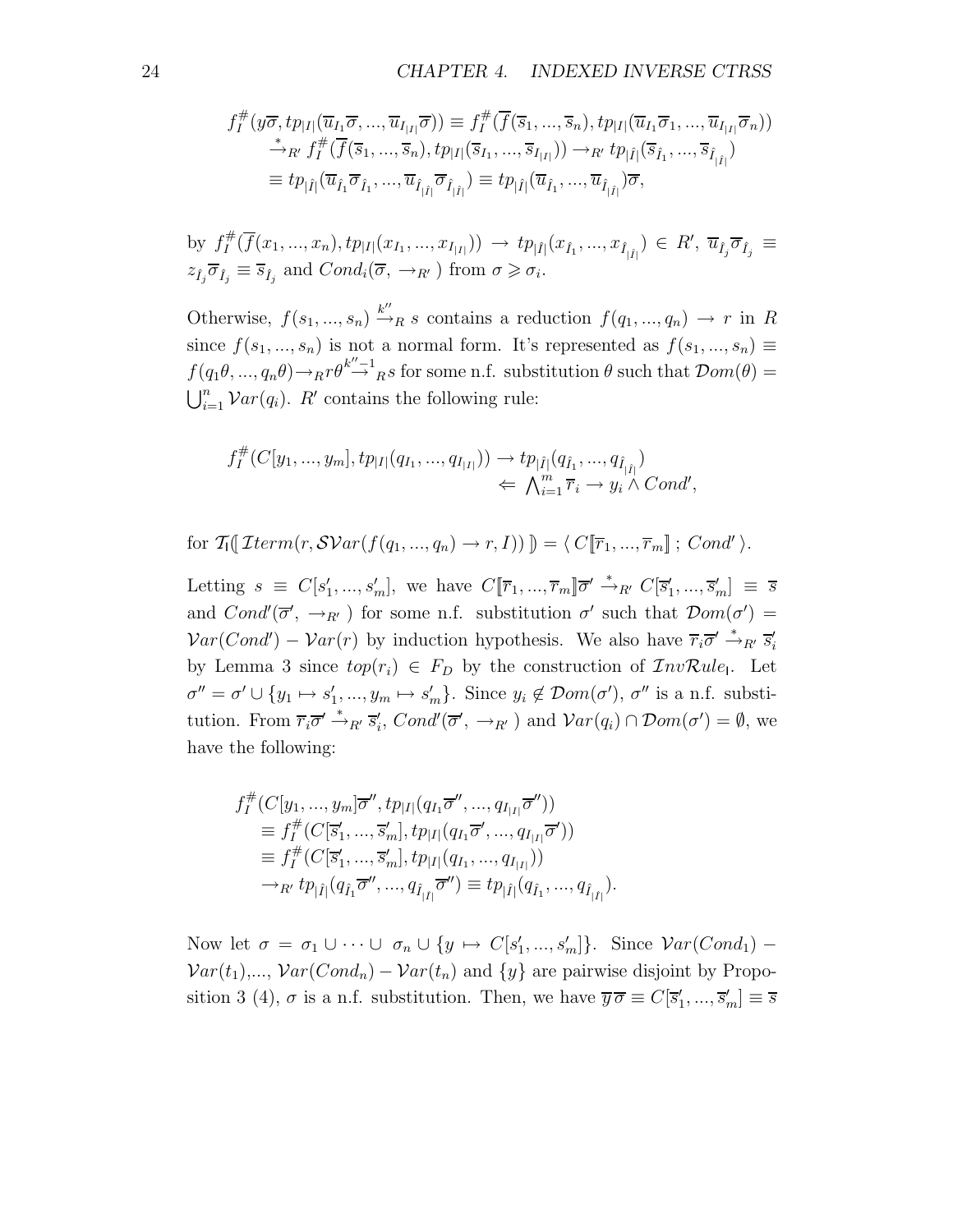and  $Cond(\overline{\sigma}, \rightarrow_{R'})$  holds since the following reduction holds:

$$
f_I^{\#}(y\overline{\sigma},tp_{|I|}(\overline{u}_{I_1},...,\overline{u}_{I_{|I|}})\overline{\sigma})
$$
  
\n
$$
\equiv f_I^{\#}(C[\overline{s}_1',...,\overline{s}_m'],tp_{|I|}(\overline{u}_{I_1}\overline{\sigma}_{I_1},...,\overline{u}_{I_{|I|}}\overline{\sigma}_{I_{|I|}}))
$$
  
\n
$$
\stackrel{*}{\rightarrow}_{R'} f_I^{\#}(C[\overline{s}_1',...,\overline{s}_m'],tp_{|I|}(\overline{s}_{I_1},...,\overline{s}_{I_{|I|}}))
$$
  
\n
$$
\equiv f_I^{\#}(C[\overline{s}_1',...,\overline{s}_m'],tp_{|I|}(q_{I_1}\overline{\theta},...,q_{I_{|I|}}\overline{\theta})) \rightarrow_{R'} tp_{|\hat{I}|}(q_{\hat{I}_1}\overline{\theta},...,q_{\hat{I}_{|\hat{I}|}}\overline{\theta})
$$
  
\n
$$
\equiv tp_{|\hat{I}|}(\overline{s}_{\hat{I}_1},...,\overline{s}_{\hat{I}_{|\hat{I}|}}) \equiv tp_{|\hat{I}|}(\overline{u}_{\hat{I}_1}\overline{\sigma}_{\hat{I}_1},...,\overline{u}_{\hat{I}_{|\hat{I}|}}) \equiv tp_{|\hat{I}|}(\overline{u}_{\hat{I}_1},...,\overline{u}_{\hat{I}_{|\hat{I}|}})\overline{\sigma},
$$

and  $Cond_i(\overline{\sigma}, \rightarrow_{R'})$  from  $\sigma \geq \sigma_i$ .

• In the case that  $top(Item(t, X')) = f_I$  and  $|I| = arity(f)$ , we have  $u \equiv t$ and  $Cond = \text{true}$ . Hence,  $\overline{t} \stackrel{*}{\rightarrow}_{R'} \overline{s}$  from  $t \stackrel{k}{\rightarrow}_R s$  by Lemma 3.

We prove that Cond(σ, →<sup>k</sup> <sup>R</sup> ) implies t <sup>∗</sup> →<sup>R</sup> uσ for all k by induction on the lexicographic combination of the level k of the reduction  $\frac{*}{k}R'$  and the structure of t.

• Consider the case that  $t \equiv C[[t_1, ..., t_n]]$ . Since the claim trivially hold from  $t \equiv u \equiv s$  if  $n = 0$ , we concentrate the subcase  $n > 0$ . Then, we have  $\mathcal{I}term(t, X') \equiv C[\mathcal{I}term(t_1, X'), ..., \mathcal{I}term(t_n, X')], u \equiv C[u_1, ..., u_n]$  and  $Cond = Cond_1 \wedge \cdots \wedge Cond_n$  where  $\mathcal{T}_1(\mathcal{I}term(t_i, X')]) = \langle \overline{u}_i ; Cond_i \rangle$ .

Since  $t_i \stackrel{*}{\rightarrow}_R u_i \sigma$  by induction hypothesis, we have the following:

$$
t \equiv C[\![t_1, ..., t_n]\!] \stackrel{*}{\rightarrow}_R C[\![u_1 \sigma, ..., u_n \sigma]\!] \equiv u \sigma.
$$

• In the case that  $top(Item(t, X')) = f_I$  and  $|I| < arity(f)$ , we have  $t \equiv$  $f(t_1, ..., t_n)$ ,  $\mathcal{I}term(t, X') \equiv f_I(\mathcal{I}term(t_1, X'), ..., \mathcal{I}term(t_n, X')))$ ,  $u \equiv y$ and  $Cond = f_I^{\#}(y, tp_{|I|}(\overline{u}_{I_1},...,\overline{u}_{I_{|I|}})) \rightarrow tp_{|\hat{I}|}(\overline{u}_{\hat{I}_1},...,\overline{u}_{\hat{I}_{|\hat{I}|}}) \wedge Cond_1 \wedge \cdots \wedge$ Cond<sub>n</sub> where  $\mathcal{T}_1(\mathcal{I}term(t_i, X')) = \langle \overline{u}_i ; Cond_i \rangle$ . Then, we have the following reduction since  $y\overline{\sigma}$  is a normal form:

$$
f_I^{\#}(y\overline{\sigma},tp_{|I|}(\overline{u}_{I_1},...,\overline{u}_{I_{|I|}})\overline{\sigma}) \longrightarrow_R t' p_{|\hat{I}|}(\overline{u}_{\hat{I}_1},...,\overline{u}_{\hat{I}_{|\hat{I}|}})\overline{\sigma},
$$

and  $Cond_i(\overline{\sigma}, \rightarrow_{R'})$  for every *i*. Hence, there is the following rule:

$$
f_I^{\#}(C[y_1, ..., y_m], tp_{|I|}(q_{I_1}, ..., q_{I_{|I|}})) \to tp_{|\hat{I}|}(q_{\hat{I}_1}, ..., q_{\hat{I}_{|\hat{I}|}})
$$
  

$$
\Leftarrow \bigwedge_{i=1}^m \overline{r}_i \to y_i \land Cond' \in R'
$$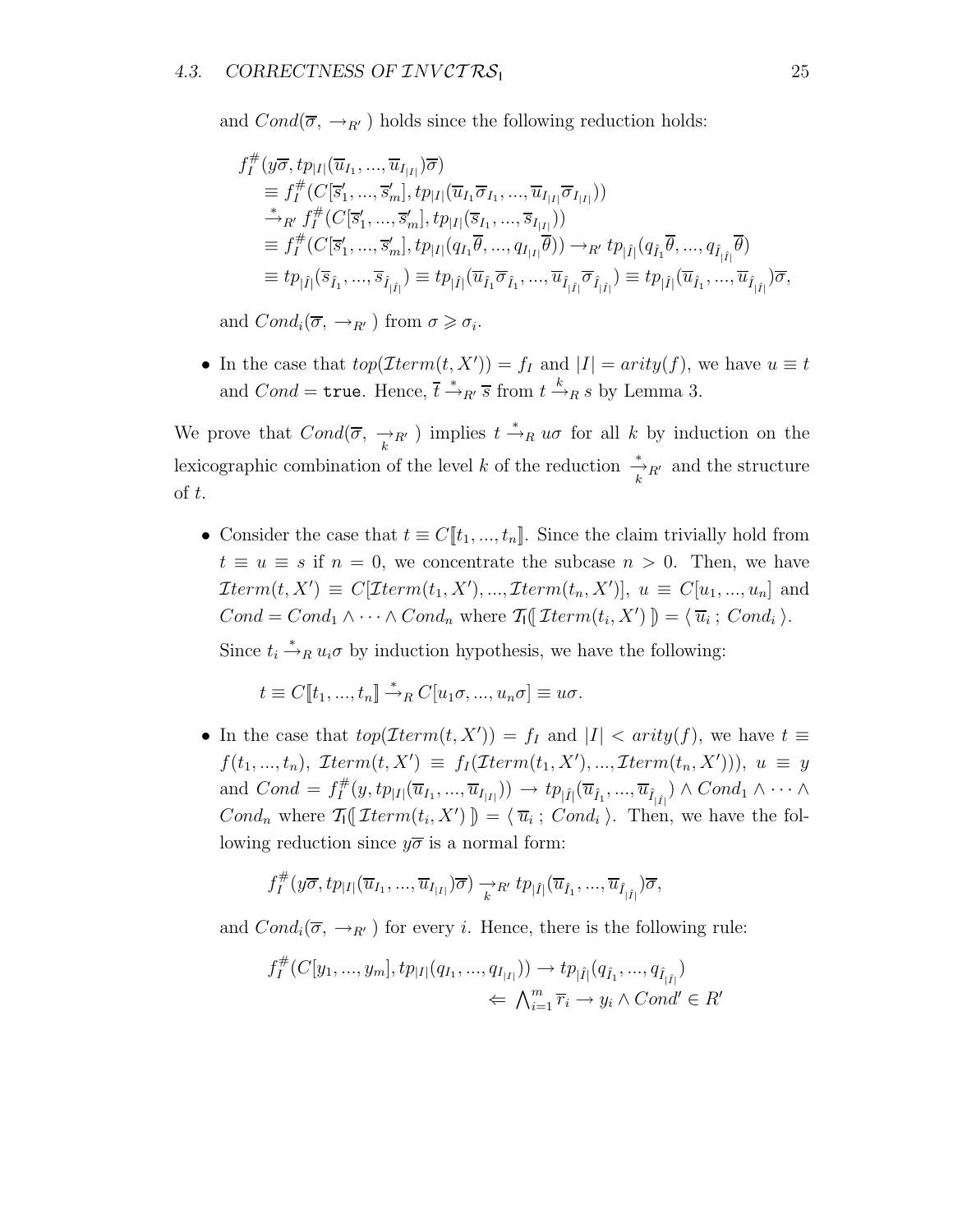such that  $C[y_1, ..., y_m]\theta' \equiv C[y_1\theta', ..., y_m\theta'] \equiv y\sigma, q_{I_j}\theta \equiv u_{I_j}\sigma, q_{\hat{I}_j}(\theta \cup \sigma') \equiv$  $u_{\hat{I}_j}$ ,  $\overline{r}_i(\overline{\theta} \cup \overline{\sigma}') \stackrel{*}{\rightarrow}_{R'} y_i \overline{\theta}'$  and  $Cond'(\overline{\theta} \cup \overline{\sigma}', \underset{k-1}{\rightarrow}_{R'} )$  for some n.f. substitutions  $\theta$ ,  $\theta'$  and  $\sigma'$  such that  $\mathcal{D}om(\theta) = \bigcup_{j\in I} \mathcal{V}ar(q_{I_j}), \ \mathcal{D}om(\theta') = \{y_1, ..., y_m\}$ and  $\mathcal{D}om(\sigma') = \bigcup_{j \in \hat{I}} \mathcal{V}ar(q_{\hat{I}_j}) - \bigcup_{j \in I} \mathcal{V}ar(q_{I_j})$ . By construction of  $R'$ , we have  $f(q_1, ..., q_n) \to r \in R$  and  $\mathcal{T}_1(\mathcal{I}term(r, \mathcal{SVar}(f(q_1, ..., q_n) \to r, I)))$  $\langle C[\overline{r}_1, ..., \overline{r}_m]$ ;  $Cond'$ ). Moreover, we have the following:

$$
\mathcal{T}_1(\mathcal{I}term(r, \mathcal{SVar}(f(q_1, ..., q_n) \to r, I))\theta) = \langle C[\overline{r}_1, ..., \overline{r}_m]\overline{\theta}; Cond' \cdot \overline{\theta}\rangle
$$

and  $Cond'\cdot\overline{\theta}(\overline{\sigma}',\rightarrow_{R'})=Cond'(\overline{\theta}\cup\overline{\sigma}',\rightarrow_{R'})$  by Proposition 3 (2), (3). We have  $r\theta \stackrel{*}{\rightarrow}_R (C[\![r_1, ..., r_m]\!]\theta)\sigma'$  by induction hypothesis. On the other hand, we have  $t_i \stackrel{*}{\to}_R u_i \sigma$  from  $Cond_i(\overline{\sigma}, \overline{\underset{k-1}{\to}}_{R'})$  by induction hypothesis. We also have  $r_i(\theta \cup \sigma') \stackrel{*}{\rightarrow}_R y_i \theta'$  from  $\overline{r}_i(\overline{\theta} \cup \overline{\sigma}') \stackrel{*}{\rightarrow}_{R'} y_i \overline{\theta}'$  by Lemma 3. Therefore,

$$
t \equiv f(t_1, ..., t_n) \stackrel{*}{\rightarrow}_R f(u_1\sigma, ..., u_n\sigma) \equiv f(q_1(\theta \cup \sigma'), ..., q_n(\theta \cup \sigma'))
$$
  
\n
$$
\rightarrow_R r(\theta \cup \sigma') \equiv (r\theta)\sigma' \stackrel{*}{\rightarrow}_R (C[\![r_1, ..., r_m]\!]\theta)\sigma'
$$
  
\n
$$
\equiv C[\![r_1(\theta \cup \sigma'), ..., r_m(\theta \cup \sigma')]\!] \stackrel{*}{\rightarrow}_R C[y_1\theta', ..., y_m\theta'] \equiv y\sigma.
$$

• In the case that  $top(Item(t, X')\delta) = f_I$  and  $|I| = arity(f)$ , we have  $t \equiv$  $f(t_1, ..., t_n)$ ,  $\mathcal{I}term(t, X')\delta \equiv f_I(\mathcal{I}term(t_1, X')\delta, ..., \mathcal{I}term(t_n, X')\delta)$ ,  $u \equiv$  $f(u_1, ..., u_n)$  and  $Cond = Cond_1 \wedge \cdots \wedge Cond_n$  where  $\mathcal{T}_1(\mathcal{I}term(t_i, X')\delta)$  $\langle u_i : Cond_i \rangle$ . We have  $u_i \sigma \equiv t_i \delta$  by induction hypothesis. Therefore,  $t\delta \equiv f(t_1\delta, ..., t_n\delta) \stackrel{*}{\rightarrow}_R f(u_1\sigma, ..., u_n\sigma) \equiv u\sigma.$ 

We obtain the correctness of  $InvCTRS$ .

**Theorem 2** *Let* R *be a constructor 3-TRS over*  $T(F, X)$  *with*  $\stackrel{*}{\rightarrow} R|_{T(F)\times NF_R(F)}$  $= \int_{-R}^{R} |T(F) \times NF_R(F)$ ,  $F_{0_1} \subseteq F_{D_1}$  and  $R' = \text{InvCTRS}_1(R, F_{0_1})$ . For all  $f_I \in$  $\mathcal{R}eq_{1}(R, F_{0_{1}})$  and all normal forms  $t_{1},..., t_{n}, s \in NF_{R}(\lbrace f \mid f_{I} \in \mathcal{R}eq_{1}(R, F_{0_{1}}) \rbrace$  $\cup F_C, X$ ,  $f(t_1, ..., t_n) \stackrel{*}{\rightarrow}_R s$  *if and only if*  $f_I^{\#}(\overline{s}, tp_{|I|}(\overline{t}_{I_1}, ..., \overline{t}_{I_{|I|}})) \rightarrow_{R'} tp_{|I|}(\overline{t}_{I_1}, ..., I_{I_{|I|}})$  $\overline{t}_{\hat{I}_{|\hat{I}|}}).$ 

*Proof.* It is trivial by letting  $t \equiv f(t_1, ..., t_n)$ ,  $u \equiv y$  and  $Cond = f_I^{\#}(y, tp_{|I|}(\overline{u}_{I_1},$  $\overline{u}_{I_{|I|}}) \rightarrow_{R'} tp_{|\hat{I}|}(\overline{u}_{\hat{I}_1},...,\overline{u}_{\hat{I}_{|\hat{I}|}})$  in Lemma 4 where  $\mathcal{T}_{I}(\lbrace t_i \rbrace) = \langle \overline{u}_i ; \text{Cond}_i \rangle.$ The CTRS obtained from R by  $InvCTRS_1$  is an indexed inverse CTRS of R in the sence of Definition 4.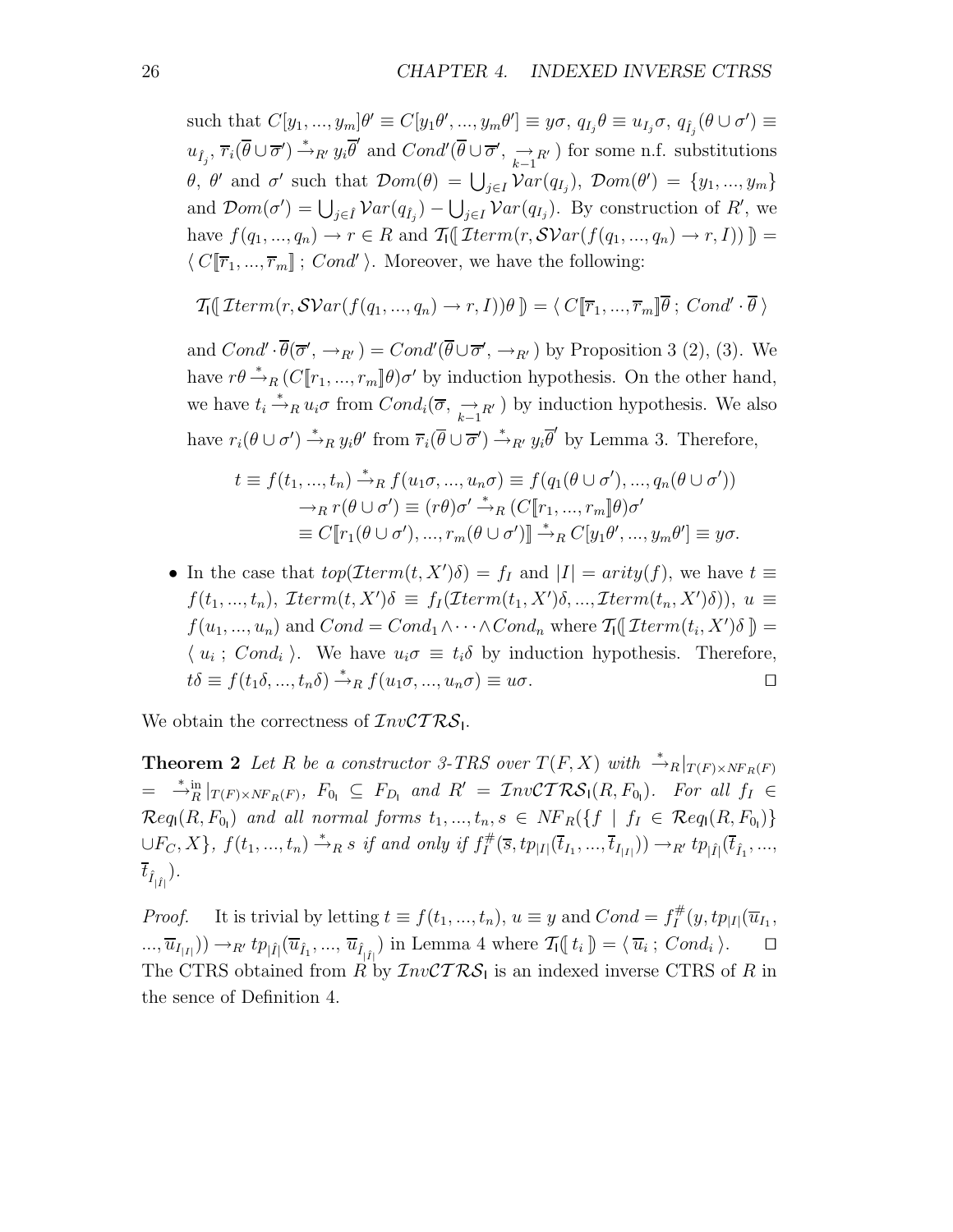**Corollary 2** Let R be a ground-convergent constructor 3-TRS over  $T(F, X)$ ,  $F_{0_1} \subseteq F_{D_1}$  and  $R' = \mathcal{I}nv\mathcal{CTRS}_1(R, F_{0_1})$ . For all  $f_I \in \mathcal{R}eq_1(R, F_{0_1})$  and all normal *forms*  $t_1, ..., t_n, s \in NF_R(\{f \mid f_I \in \mathcal{R}eq_l(R, F_{0_l})\} \cup F_C, X\}, f(t_1, ..., t_n) \stackrel{*}{\rightarrow}_R s \; \text{if}$ *and only if*  $f_I^{\#}(\overline{s}, tp_{|I|}(\overline{t}_{I_1}, ..., \overline{t}_{I_{|I|}})) \rightarrow_{R'} tp_{|\hat{I}|}(\overline{t}_{\hat{I}_1}, ..., \overline{t}_{\hat{I}_{|\hat{I}|}}).$ 

*Proof.* It is trivial by Theorem 2 and Lemma 2. □

**Corollary 3** Let R be a ground-convergent constructor 3-TRS over  $T(F, X)$ ,  $F_0 \subseteq F_D$ ,  $R' = \mathcal{I}nv\mathcal{C} \mathcal{T} \mathcal{R} \mathcal{S}_N(R, F_0)$  and  $R'' = \mathcal{I}nv\mathcal{C} \mathcal{T} \mathcal{R} \mathcal{S}_1(R, \{f_0 \mid f \in F_0\}).$ *For*  $f \in F_0$  *and all normal forms*  $t_1, ..., t_n, s \in NF_R(\mathcal{R}eq_\mathsf{N}(R, F_0) \cup F_C, X)$ ,  $f^{\#}(s) \to_{R'} tp_n(t_1, ..., t_n)$  *if and only if*  $f_{\emptyset}^{\#}(\overline{s}) \to_{R''} tp_n(\overline{t}_1, ..., \overline{t}_n)$ .

*Proof.* It is trivial from Theorem 1, 2. □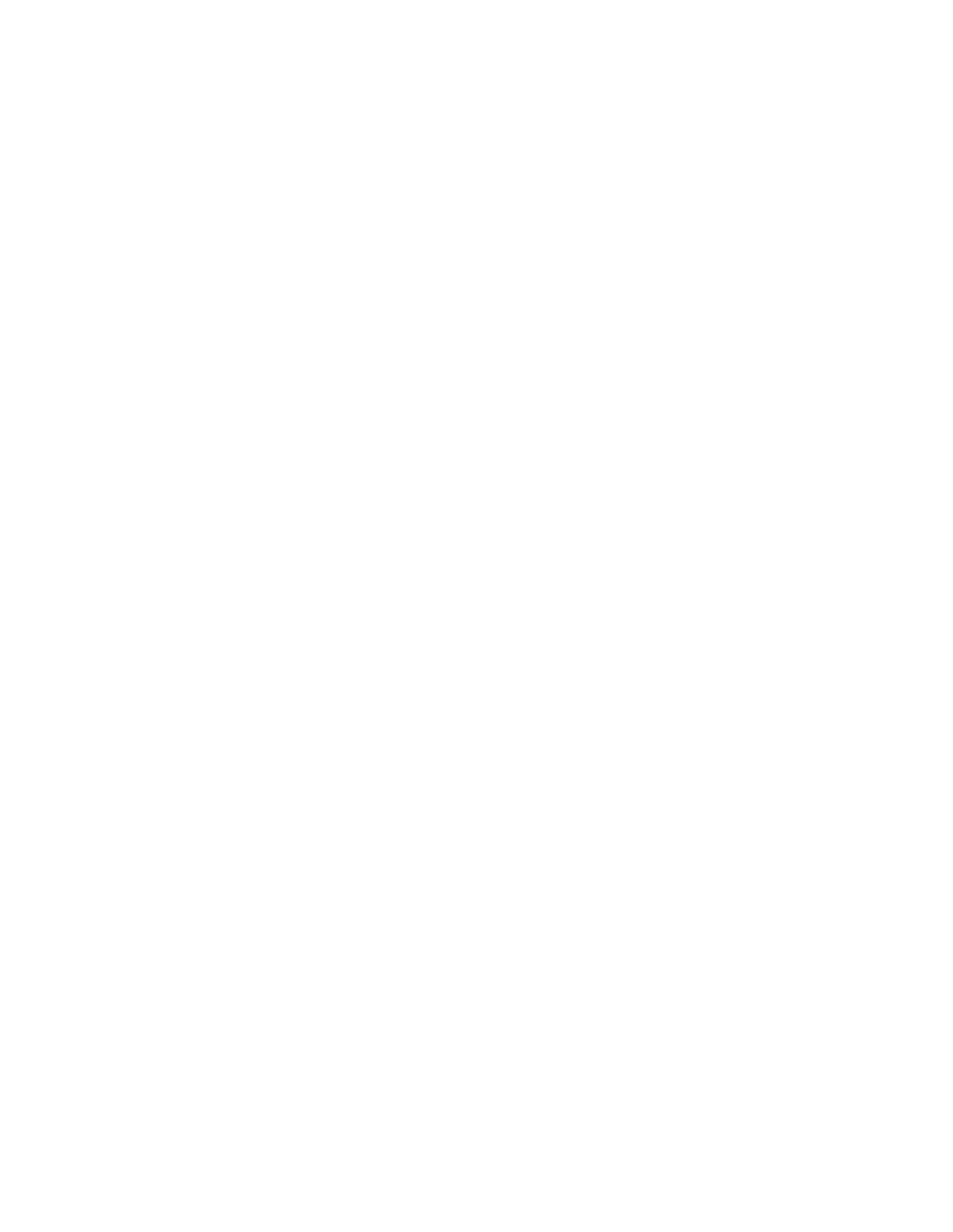### **Chapter 5**

# **Transformation of CTRSs to TRSs**

E.Ohlebusch have proposed the transformation of deterministic 3-CTRSs to TRSs[Oh01]. In this chapter, we prove CTRSs obtained by our methods are deterministic 4-CTRSs, and also show that Ohlebusch's transformation works on deterministic 4-CTRSs.

#### **5.1 Deterministic 4-CTRSs**

The definition of deterministic 4-CTRSs is the same as for 3-CTRSs.

**Definition 9** Let R be an oriented 4-CTRS. A conditional rewrite rule  $l \rightarrow$  $r \Leftarrow s_1 \rightarrow t_1 \wedge \cdots \wedge s_k \rightarrow t_k \in R$  *is called deterministic if*  $Var(s_i) \subseteq Var(l) \cup$  $\bigcup_{j=1}^{i-1} \mathcal{V}ar(t_j)$  for every *i*. The CTRS R is called deterministic if every rewrite *rule in* R *is deterministic.*

**Theorem 3** *CTRSs obtained by*  $InvCTRS_N$  *and*  $InvCTRS_1$  *are deterministic 4-CTRSs.*

*Proof.* It is trivial by the constructions of  $\mathcal{I}nv\mathcal{C}TRS_N$  and  $\mathcal{I}nv\mathcal{C}TRS_1$ .  $\square$ Moreover, we show the conditions so that our CTRSs are deterministic 3-CTRSs.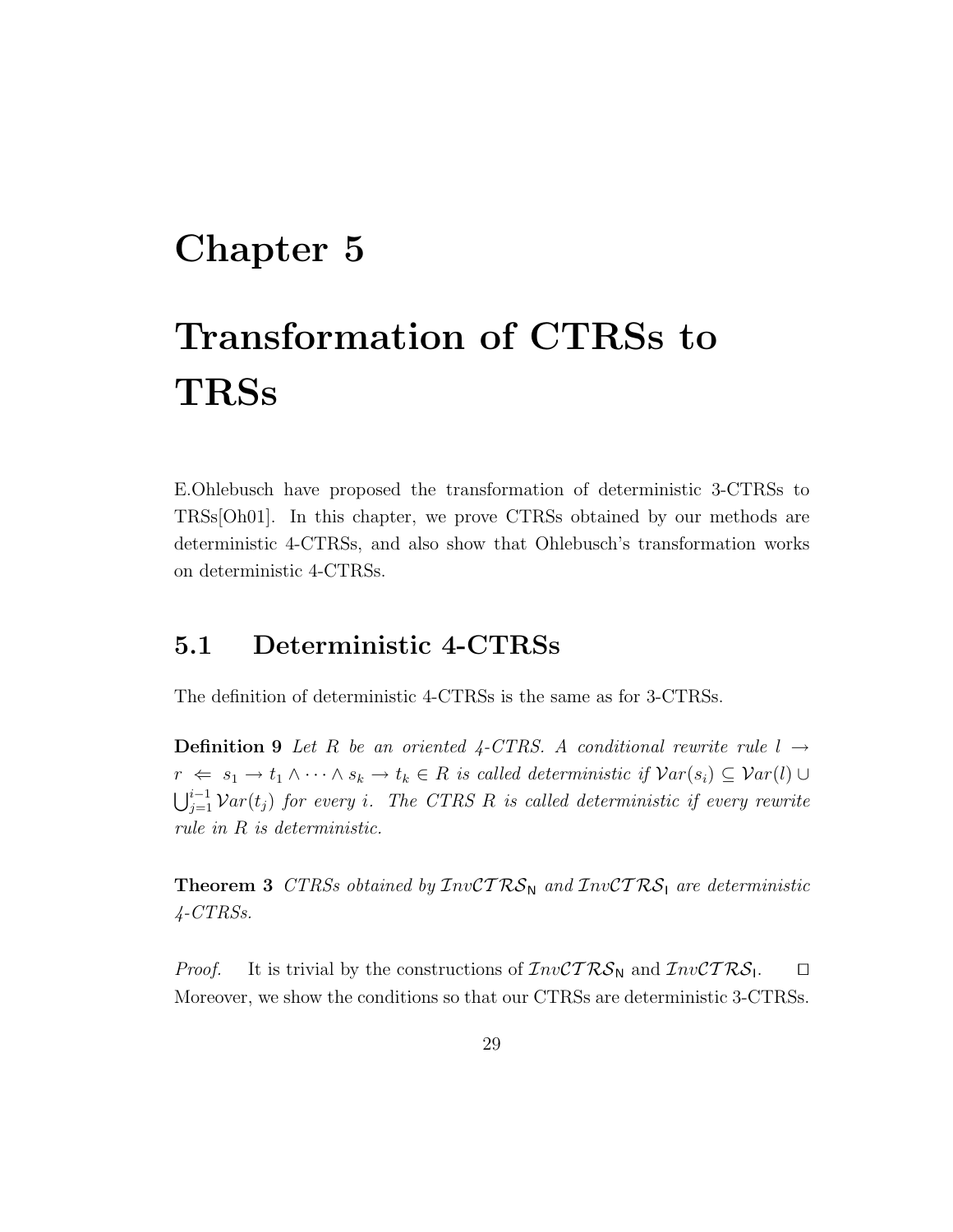**Theorem 4** *Let* R *be a constructor 3-TRS over*  $T(F, X)$ *,*  $F_0 \subseteq F_D$  *and*  $F_{0} \subseteq$  $F_{D_l}$ .  $\mathcal{I}nvCTRS_N(R, F_0)$  *is a deterministic 3-CTRS if*  $Var(l) \subseteq Var(r)$  *for each*  $rule \ l \rightarrow r \in R$ .  $InvCTRS_1(R, F_{0_1})$  *is also a deterministic 3-CTRS if all of the following properties are satisfied.*

- *For every*  $f_I \in \mathcal{R}eq_l(R, F_{0_l}), \bigcup_{i \in \hat{I}} \mathcal{V}ar(p_{\hat{I}_i}) \subseteq \mathcal{V}ar(r) \cup \bigcup_{i \in I} \mathcal{V}ar(p_i)$  *for each rule*  $f(p_1, ..., p_n) \to r \in R$ .
- For every  $f_I \in \mathcal{R}eq_1(R, F_{0_I})$  with  $|I| = arity(f), Var(r) \subseteq \bigcup_{i=1}^n Var(p_i)$  for *each rule*  $f(p_1, ..., p_n) \rightarrow r \in R$ .

*Proof.* It is trivial by the definitions of  $InvCTRS_N$  and  $InvCTRS_1$ .

#### **5.2 Formalization of Transformation**

Next, we explain Ohlebusch's transformation  $\mathcal{U}(R)[\text{Oh}01]$ . Letting R be a CTRS, we use a label for each rule in R, i.e.,  $\rho: l \to r \Leftrightarrow Cond.$  Letting  $X_1, ..., X_n$  be sets of variables, we use  $\{X_1, ..., X_n\}$  as the unique ordered-list representation of the set  $X_1 \cup \cdots \cup X_n$ .

**Definition 10** Let R be a deterministic  $\angle$ -CTRS over  $T(F, X)$ . For each conditional rewrite rule  $\rho: l \to r \Leftrightarrow s_1 \to t_1 \wedge \cdots \wedge s_k \to t_k \in R$ , we pre- $\emph{pare}$  k fresh defined symbols  $U_1^{\rho},...,U_k^{\rho}$  in the transformation. We transform  $\rho: l \to r \Leftrightarrow s_1 \to t_1 \wedge \cdots \wedge s_k \to t_k \in R$  *into a set*  $U(\rho)$  *of*  $k+1$  *rewrite rules as follows:*

$$
U(\rho) = \{ \qquad l \to U_1^{\rho}(s_1, \langle \nabla ar(l) \rangle),
$$
  
\n
$$
U_1^{\rho}(t_1, \langle \nabla ar(l) \rangle) \to U_2^{\rho}(s_2, \langle \nabla ar(l), \mathcal{E} \nabla ar(l_1) \rangle),
$$
  
\n
$$
U_2^{\rho}(t_2, \langle \nabla ar(l), \mathcal{E} \nabla ar(l_1) \rangle) \to U_3^{\rho}(s_3, \langle \nabla ar(l), \mathcal{E} \nabla ar(l_1), \mathcal{E} \nabla ar(l_2) \rangle),
$$

$$
U_k^{\rho}(t_k, \langle \nabla ar(l), \mathcal{E} \mathcal{V}ar(t_1), ..., \mathcal{E} \mathcal{V}ar(t_{k-1}) \rangle) \rightarrow r
$$
 \n
$$
\}.
$$

*Note that*  $\mathcal{U}(l \to r) = \{ l \to r \}$  *for every rewrite rule*  $l \to r$  *in* R. A TRS  $\mathcal{U}(R)$ *is defined as*  $\mathcal{U}(R) = \bigcup_{\rho \in R} U(\rho)$ .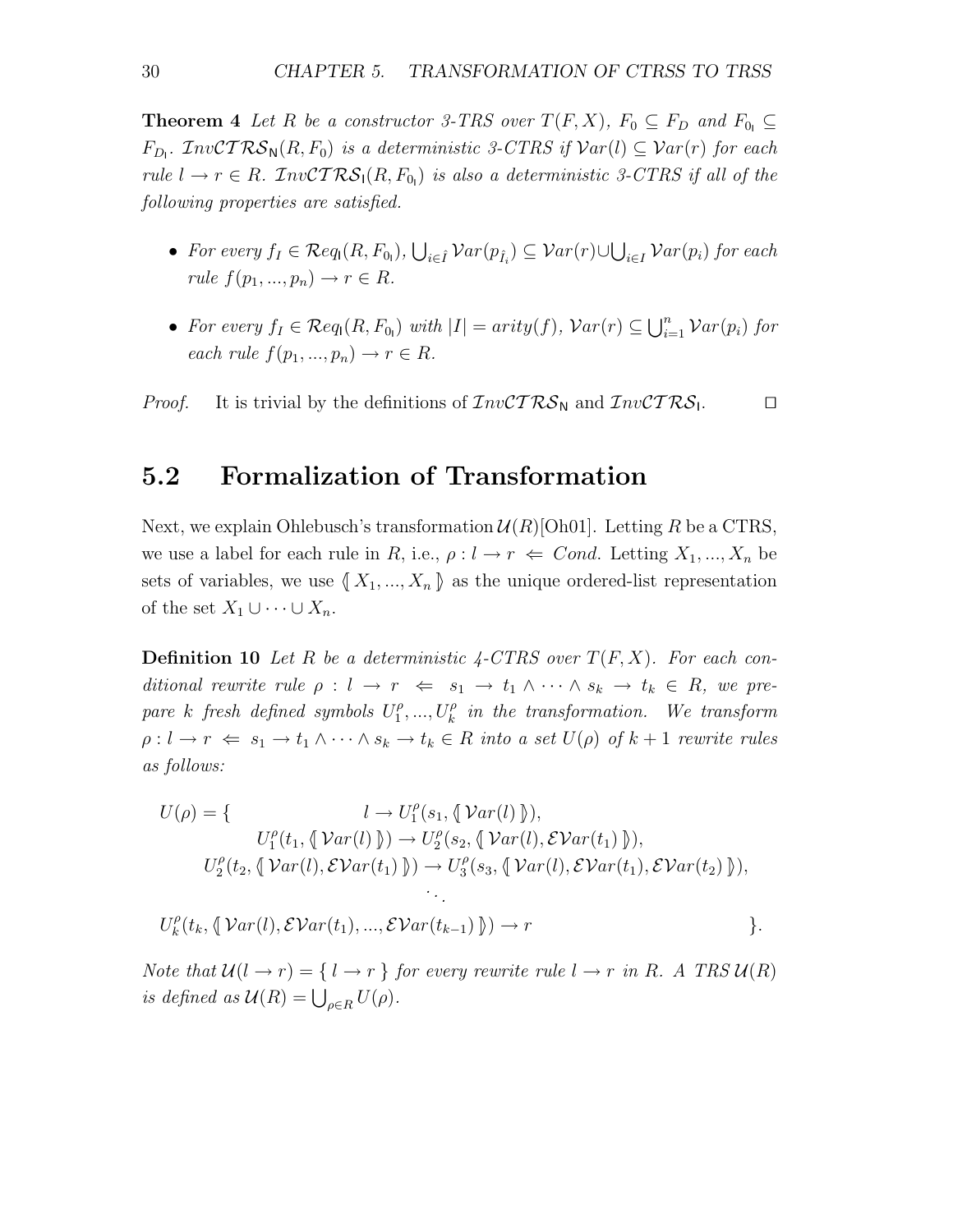Since  $U(\rho)$  is not affected by extra variables appeared only in the right-hand side, the transformation also works on 4-CTRSs. Remark that although we use the notation  $\langle \dots \rangle$  to eliminate redundant variables in the definition of  $\mathcal{U}(\rho)$ , it is essentially same with the original definition. For example, the original transformation generates the rules { $f(x, y) \rightarrow U_1(g(x), x, y)$ ,  $U_1(z, x, y) \rightarrow U_2(g(y), x, y, z)$ ,  $U_2(z, x, y, z) \rightarrow U_3(g(z), x, y, z, z), U_3(w, x, y, z, z) \rightarrow w$  from  $f(x, y) \rightarrow w$  $g(x) \to z \wedge g(y) \to z \wedge g(z) \to w$ . The occurrence of z in the fifth argument of  $U_3$  is redundant. Since we sometimes abbreviate  $tp_1(t)$  to t,  $U^i_j(t, x_1, ..., x_n)$  must be rewritten by innermost reduction.

**Example 11** We obtain the following CTRS  $R_6 = U(R_4)$ :

$$
R_6 = \{ \quad add^{\#}(y) \rightarrow tp_2(0, y), \quad mult^{\#}(0) \rightarrow tp_2(0, y), add^{\#}(s(z)) \rightarrow U_1^1(add^{\#}(z), z), U_1^1(tp_2(x, y), z) \rightarrow tp_2(s(x), y)), mult^{\#}(z) \rightarrow U_1^2(add^{\#}(z), z), U_1^2(tp_2(w, y), z) \rightarrow U_2^2(mult^{\#}(w), y, z, w), U_2^2(tp_2(x, y), y, z, w) \rightarrow tp_2(s(x), y)
$$

Finally, we prove the correctness of  $\mathcal{U}$ .

**Theorem 5** Let R be a deterministic 4-CTRS over  $T(F, X)$  and  $R' = U(R)$ . *For all*  $t, s \in T(F, X)$ ,  $t \stackrel{*}{\rightarrow}_R s$  *if and only if*  $t \stackrel{*}{\rightarrow}_{R'} s$ .

*Proof.*  $\Rightarrow$ ). We prove this direction by induction on the number n and the level m of the reduction  $t \frac{n}{m}$  s. We suppose that the first rule applied is  $\rho: l \to$  $r \Leftarrow s_1 \rightarrow t_1 \land \cdots \land s_k \rightarrow t_k \in R$ . The substitution  $\sigma$  such that  $t \equiv l\sigma$  satisfies  $s_1 \to t_1 \wedge \cdots \wedge s_k \to t_k$ , that is  $s_i \sigma \to_R t_i \sigma$  with  $m' < m$ . Then, the reduction is  $t \equiv l\sigma \rightarrow_R r\sigma \rightarrow R \ s$ . We have  $r\sigma \rightarrow_{R'} s$  and  $s_i \sigma \rightarrow_{R'} t_i \sigma$  by induction hypothesis. Moreover, we have the following by the definition of  $U(\rho)$ :

$$
R' \supseteq \{ \quad l \to U_1^{\rho}(s_1, \{\mathcal{Var}(l)\}),
$$
  
\n
$$
U_1^{\rho}(t_1, \{\mathcal{Var}(l)\}) \to U_2^{\rho}(s_2, \{\mathcal{Var}(l), \mathcal{EVar}(t_1)\}),
$$
  
\n
$$
\vdots
$$
  
\n
$$
U_k^{\rho}(t_k, \{\mathcal{Var}(l), \mathcal{EVar}(t_1), ..., \mathcal{EVar}(t_{k-1})\}) \to r \}.
$$

Therefore, the following reduction holds: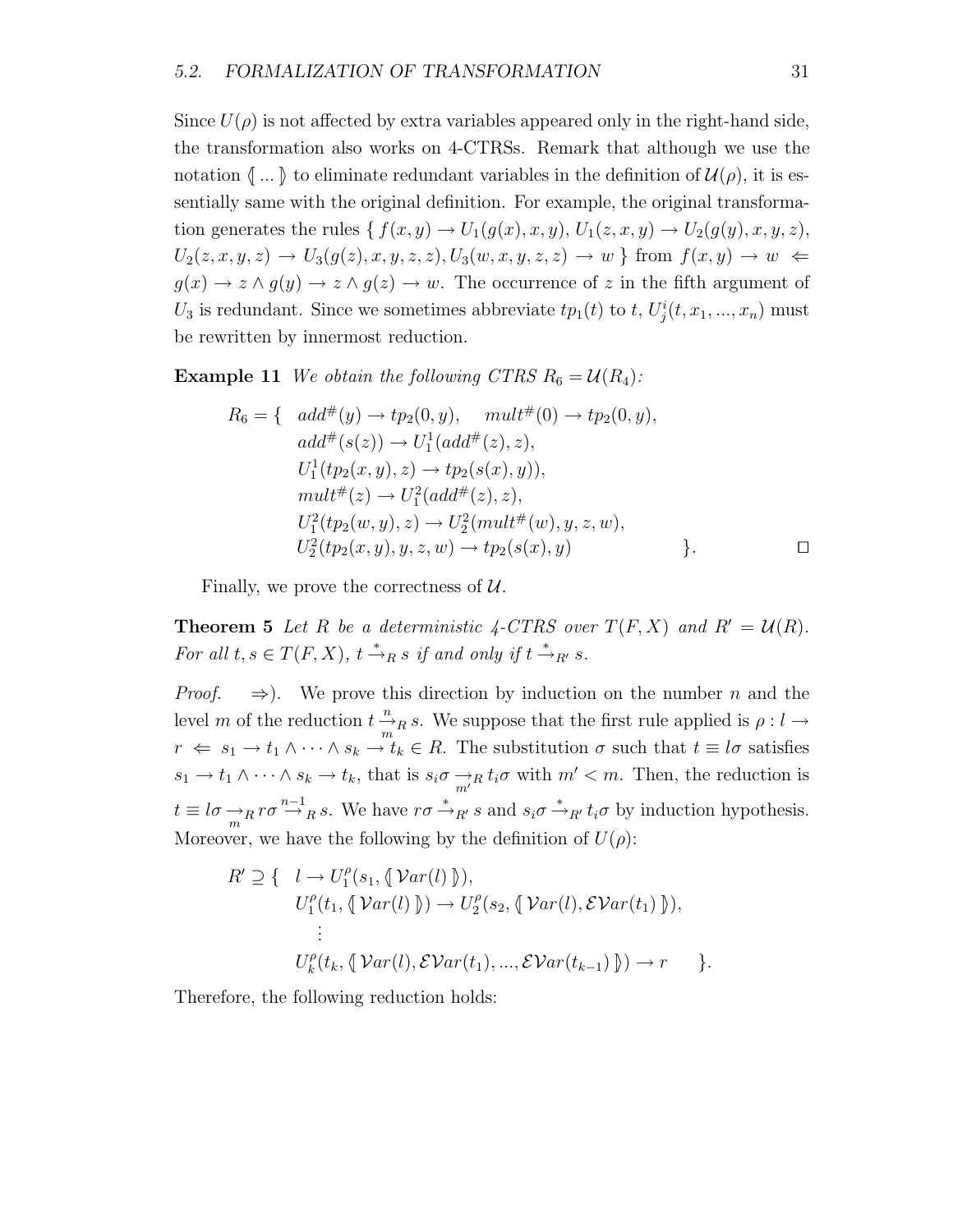$$
t \equiv l\sigma \rightarrow_{R'} U_1^{\rho}(s_1\sigma, \langle \nabla ar(l) \rangle \sigma) \stackrel{*}{\rightarrow}_{R'} U_1^{\rho}(t_1\sigma, \langle \nabla ar(l) \rangle \sigma)
$$
  
\n
$$
\rightarrow_{R'} U_2^{\rho}(s_2\sigma, \langle \nabla ar(l), \mathcal{E} \mathcal{V}ar(t_1) \rangle \sigma) \stackrel{*}{\rightarrow}_{R'} \cdots
$$
  
\n
$$
\stackrel{*}{\rightarrow}_{R'} U_k^{\rho}(t_k\sigma, \langle \nabla ar(l), \mathcal{E} \mathcal{V}ar(t_1), ..., \mathcal{E} \mathcal{V}ar(t_{k-1}) \rangle \sigma) \rightarrow_{R'} r\sigma \stackrel{*}{\rightarrow}_{R'} s.
$$

 $\Leftarrow$ ). We prove this direction by induction on the number *n* of the reduction  $t \stackrel{n}{\rightarrow}_{R'} s$ . We suppose that the first rule applied is  $l \rightarrow r \in R'$  with  $top(l) \in F_D$ and  $t \equiv l\sigma$  for some substitution  $\sigma$ .

- If  $top(r) \in F \cup X$ , the reduction is  $t \equiv l\sigma \rightarrow_{R'} r\sigma \stackrel{n-1}{\rightarrow}_{R'} s$ . We have  $r\sigma \stackrel{*}{\rightarrow}_R s$  by induction hypothesis. Moreover,  $l \rightarrow r$  is also in R. Hence,  $t \equiv l\sigma \rightarrow_R r\sigma \stackrel{*}{\rightarrow}_R s.$
- Otherwise,  $r \equiv U_1^{\rho}(s_1, \{\text{Var}(l)\})$  and the following holds for some k:

$$
R' \supseteq \{ U_1^{\rho}(t_1, \{\mathcal{Var}(l)\}) \to U_2^{\rho}(s_2, \{\mathcal{Var}(l), \mathcal{EVar}(t_1)\}),
$$
  
 
$$
\vdots
$$
  
 
$$
U_k^{\rho}(t_k, \{\mathcal{Var}(l), \mathcal{EVar}(t_1), ..., \mathcal{EVar}(t_{k-1})\}) \to r' \},
$$

where  $r' \in T(F, X)$ . Moreover, we have  $\rho: l \to r' \Leftarrow s_1 \to t_1 \land \cdots \land s_k \to$  $t_k \in R$ . We have  $s_i \sigma \stackrel{n_i}{\rightarrow}_R t_i \sigma$  by the following reduction:

$$
t \equiv l\sigma \rightarrow_{R'} U_1^{\rho}(s_1\sigma, \langle \nabla ar(l) \rangle \sigma) \stackrel{n_1}{\rightarrow}_{R'} U_1^{\rho}(t_1\sigma, \langle \nabla ar(l) \rangle \sigma)
$$
  
\n
$$
\rightarrow_{R'} U_2^{\rho}(s_2\sigma, \langle \nabla ar(l), \mathcal{E} \mathcal{V}ar(t_1) \rangle \sigma) \stackrel{n_2}{\rightarrow}_{R'} \cdots
$$
  
\n
$$
\stackrel{n_k}{\rightarrow}_{R'} U_k^{\rho}(t_k\sigma, \langle \nabla ar(l), \mathcal{E} \mathcal{V}ar(t_1), ..., \mathcal{E} \mathcal{V}ar(t_{k-1}) \rangle \sigma) \rightarrow_{R'} r'\sigma \stackrel{n'}{\rightarrow}_{R'} s,
$$

where  $n_i < n$  and  $n' = n - k - 1 - \sum_{i=1}^{k} n_i$ . Hence,  $t \equiv l\sigma \rightarrow_R r'\sigma$ . We also have  $r' \sigma \stackrel{*}{\rightarrow}_R s$  by induction hypothesis. Therefore,  $t \stackrel{*}{\rightarrow}_R s$ .

For a constructor TRS R over  $T(F, X)$ ,  $F_0 \subseteq F_D$  and  $F_{0_1} \subseteq F_{D_1}$ , the notations  $\mathcal{I}nvT\mathcal{RS}_{\mathsf{N}}(R,F_0)$  and  $\mathcal{I}nvT\mathcal{RS}_{\mathsf{I}}(R,F_{0_l})$  represent  $\mathcal{U}(\mathcal{I}nv\mathcal{CTRS}_{\mathsf{N}}(R,F_0))$ and  $\mathcal{U}(\mathcal{I}nv\mathcal{C}\mathcal{T}\mathcal{RS}_{I}(R, F_{0_I}))$ , respectively.

We have the following interesting property between the right-linearity of the input constructor TRS and the left-linearity of its natural inverse TRS.

**Theorem 6** Let R be a constructor TRS over  $T(F, X)$  and  $F_0 \subseteq F_D$ . If every *rule*  $l \to r \in R$  *is right-linear for all top*( $l$ )  $\in \mathcal{R}e q_{\mathsf{N}}(R, F_0)$  *then*  $\mathcal{I}nvTRS_{\mathsf{N}}(R, F_0)$ *is left-linear.*

*Proof.* It is trivial by Proposition 1. □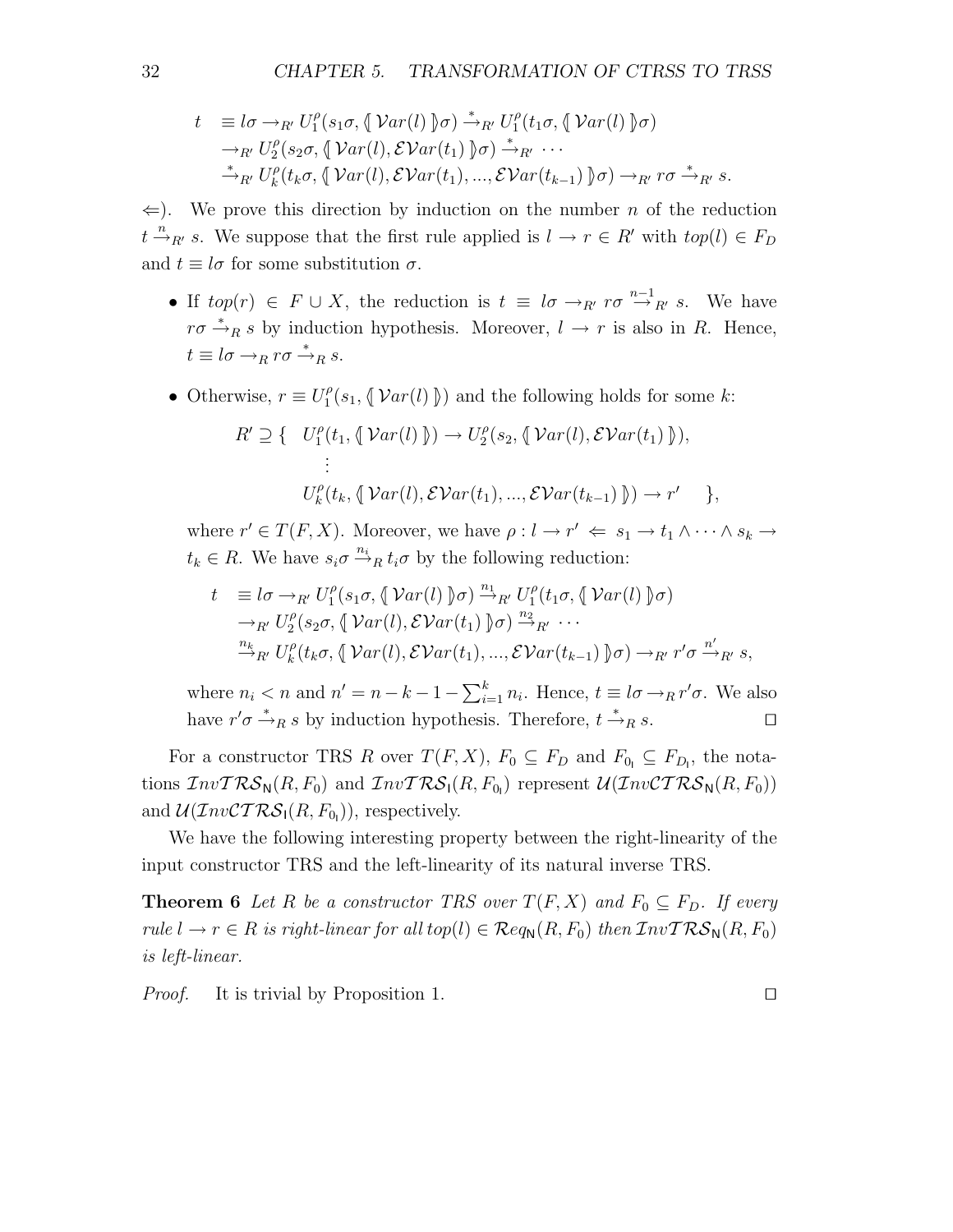### **Chapter 6**

### **Termination of Inverse Systems**

In this chapter, we discuss the input class whose natural inverse systems terminate. The depth of a term  $t$  is the number of symbols in the longest path of its tree representation. The notation  $depth(t)$  denotes the depth of a term t. For example,  $depth(x) = 1$  and  $depth(f(g(a), b)) = 3$ . The minimum depth mindepth(t) is the number of constructors in the shortest path of t from top to a variable or a defined symbol, including its last symbol (variable or defined symbol). For example,  $mindepth(c_1(f(x), c_2(s(s(y)), 0))) = 2$ .

Let R be a constructor CTRS over  $T(F, X)$  and  $F_0 \subseteq F_D$ . We say that R is *depth-increasing* with respect to  $F_0$  if every rule  $l \rightarrow r \Leftarrow Cond \in R$  with  $top(l) \in \mathcal{R}eq_{\mathbb{N}}(R, F_0)$  satisfies all of the following conditions:

- $Var(l) \subseteq Var(r)$ ,
- $top(r) \notin F_D$ ,
- depth(l)  $\leq$  mindepth(r) + 1.

Note that the first condition  $Var(l) \subseteq Var(r)$  implies that  $InvCTRS_N(R, F_0)$ is a deterministic 3-CTRS. We show that the natural inverse TRS obtained by  $InvTRS<sub>N</sub>$  from depth-increasing ground-convergent constructor 3-TRSs is innermost terminating. The next definition is based on the well-known fact that if  $\succ$  is a well-founded partial order which is closed under context, then the order  $\succ_{\mathsf{st}} = (\succ \cup \rhd)_+$  is also well-founded.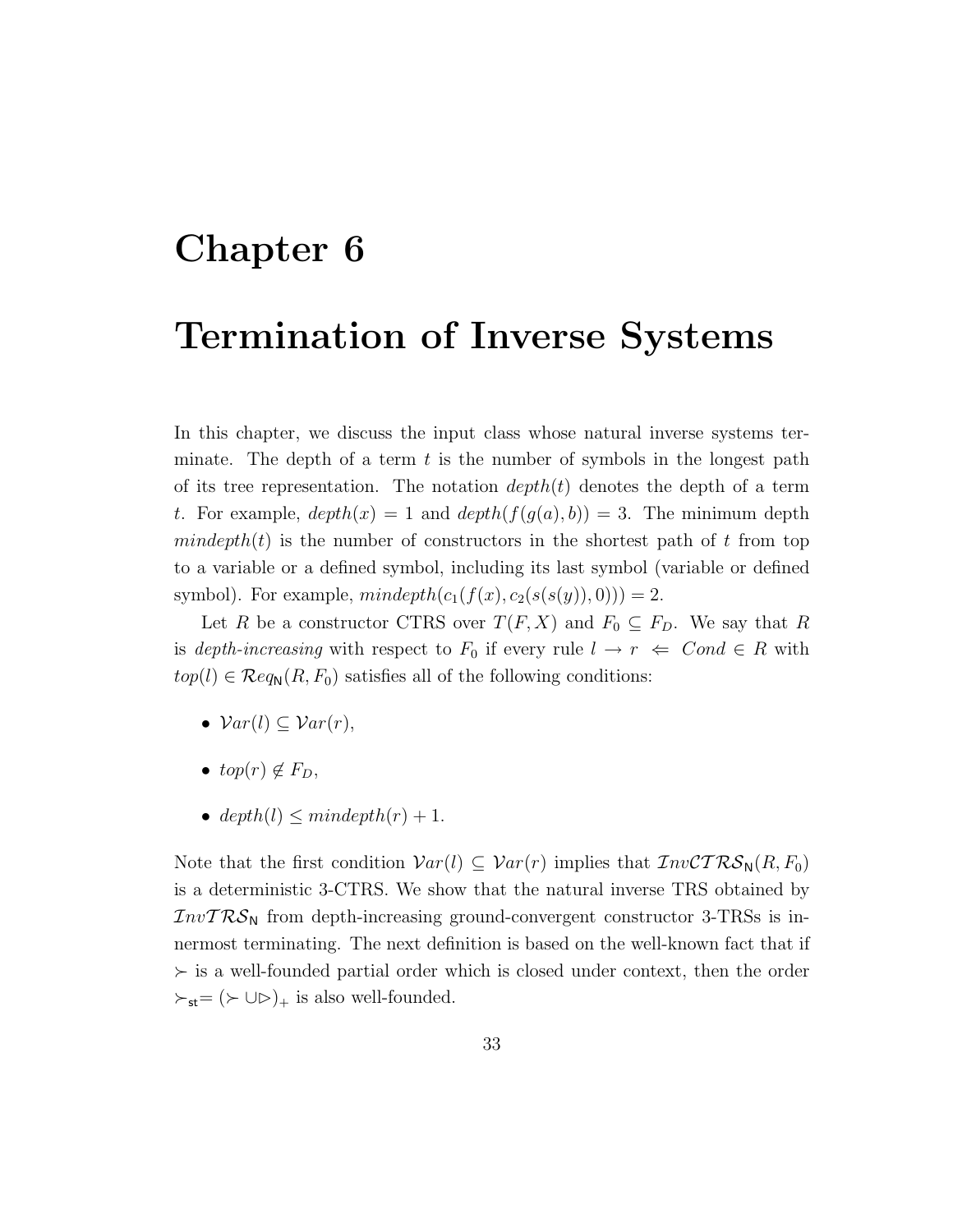**Definition 11 ([Oh01])** We say that deterministic 3-CTRS R over  $T(F, X)$  is *quasi-reductive if there is an extension*  $F'$  *of the signature*  $F$  *such that*  $F \subseteq F'$ *and a reduction order*  $\succ$  *on*  $T(F', X')$  *which, for every rule*  $l \rightarrow r \leq s_1 \rightarrow$  $t_1 \wedge \cdots \wedge s_k \rightarrow t_k \in R$ , every substitution  $\sigma$  and every  $0 \leq i < k$  satisfies:

- *if*  $s_i \sigma \succ t_j \sigma$  for every  $1 \leq j \leq i$ , then  $l \sigma \succ_{st} s_{i+1} \sigma$ ,
- *if*  $s_i \sigma \succ t_j \sigma$  for every  $1 \leq j \leq k$ , then  $l \sigma \succ r \sigma$ .

**Lemma 5 ([Oh01])** *Let* R *be a deterministic 3-CTRS. If* R *is quasi-reductive then*  $U(R)$  *is innermost terminating.* 

We decide the order  $\succeq$  between terms by the depth of terms.

**Definition 12** *The order*  $\succeq$  *between terms* s and t is defined that depth(s)  $\geq$ depth(t) if and only if  $s \succeq t$ .

We prepare the following lemmata for using Lemma 5.

**Lemma 6** Let R be a depth-increasing constructor TRS over  $T(F, X)$ . For all  $f \in F$  and all normal forms  $t_1, ..., t_n, s \in NF_R(F, X)$ , if  $f(t_1, ..., t_n) \stackrel{*}{\rightarrow}_R s$  then  $depth(t_i) \leq depth(s)$  *for all i.* 

*Proof.* It is trivial by the conditions of depth-increasing.

**Lemma 7** *Let* R *be a constructor 3-TRS over*  $T(F, X)$  *with*  $\stackrel{*}{\rightarrow} R|_{T(F)\times NF_R(F)} =$ <br>\* in  $F$  $\rightarrow_R^*$   $\vert_{T(F)\times NF_R(F)}$ ,  $F_0 \subseteq F_D$ ,  $R' = \mathcal{I}nv\mathcal{C}T\mathcal{R}\mathcal{S}_N(R, F_0)$  and R be depth-increasing *with respect to*  $F_0$ *. For all*  $f \in \mathcal{R}eq_{\mathbb{N}}(R, F_0)$  *and all normal forms*  $t_1, ..., t_n, s \in$  $NF_R(\mathcal{R}eq_\mathsf{N}(R, F_0) \cup F_C, X),$  if  $f^{\#}(s) \rightarrow_{R'} tp_n(t_1, ..., t_n)$  then depth $(f^{\#}(s)) \ge$  $depth(tp_n(t_1, ..., t_n)).$ 

*Proof.* The reduction  $f(t_1, ..., t_n) \stackrel{*}{\rightarrow}_R s$  holds by Theorem 1 and  $depth(t_i) \leq$ depth(s) holds for every i by Lemma 6. Hence,  $depth(f^*(s)) \geq depth(tp_n(t_1,...,t_n))$  $(t_n)$ ).

**Lemma 8** *Let* R *be a constructor 3-TRS over*  $T(F, X)$  *with*  $\stackrel{*}{\rightarrow} R|_{T(F)\times NF_R(F)} =$ <br>\* in  $F$  $\rightarrow_R^*$ <sup>in</sup><sub>R</sub> $|_{T(F)\times NF_R(F)}$ ,  $F_0 \subseteq F_D$ ,  $R' = \mathcal{I}nv\mathcal{C}T\mathcal{R}\mathcal{S}_N(R, F_0)$  and R be depth-increasing *with respect to*  $F_0$ *. Let*  $\mathcal{T}_N(\lbrace u \rbrace) = \langle p ; Cond \rangle$  *for a term u and Cond* =  $s_1 \rightarrow$ 

$$
\overline{\Box}
$$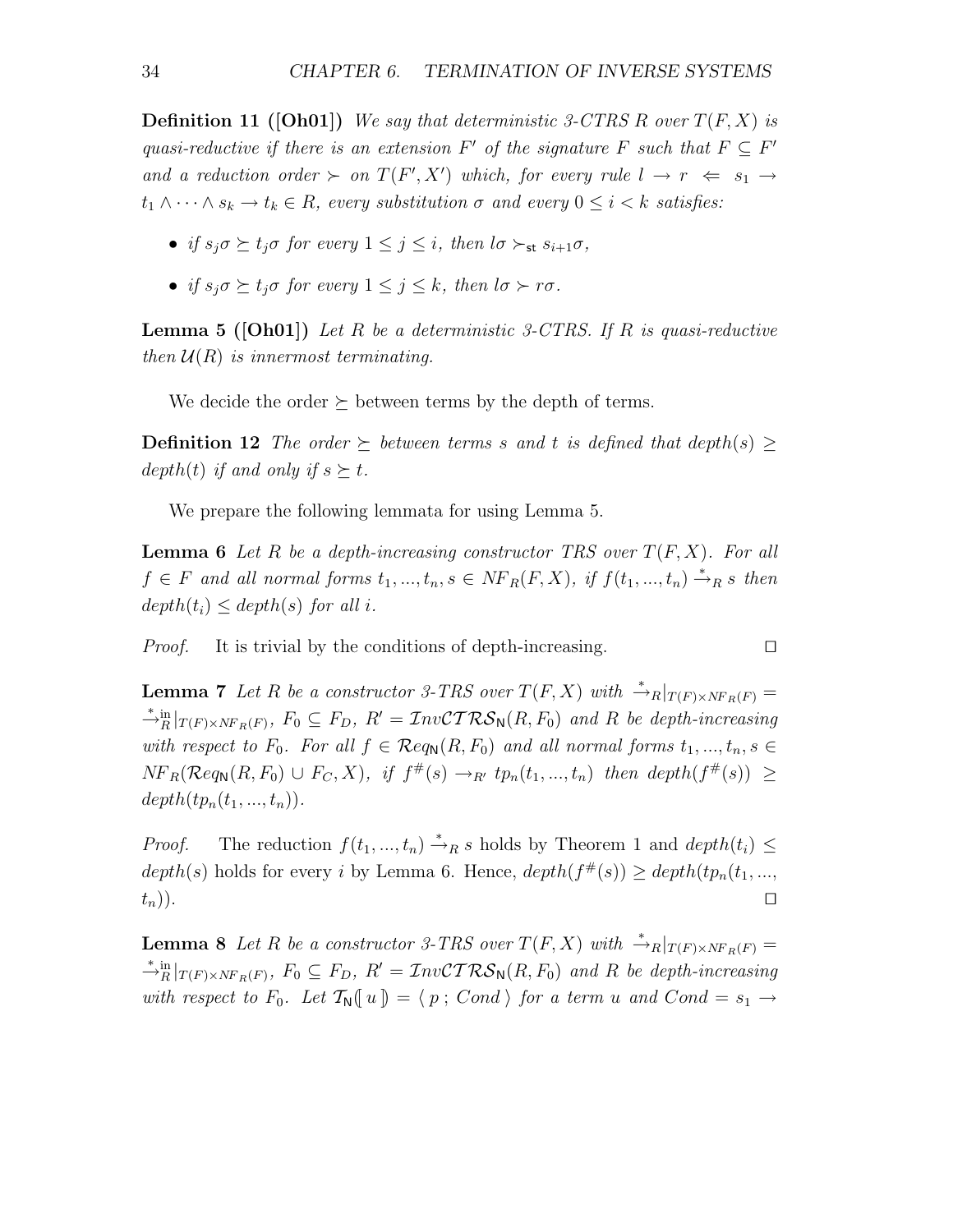$t_1 \wedge \cdots \wedge s_k \rightarrow t_k$ *. For all n.f. substitution*  $\sigma$  *such that*  $Cond(\sigma, \rightarrow_{R'})$  *and all*  $f \in \mathcal{R}eq_{\mathbb{N}}(R, F_0)$ ,  $depth(f^{\#}(p\sigma)) \geq depth(s_i\sigma)$  *for every i. Especially, if*  $top(u) \in F_C$  then  $depth(f^*(p\sigma)) > depth(s_i\sigma)$ .

*Proof.* We prove this by induction on the structure of terms.

- If  $u \equiv C[\![u_1, ..., u_n]\!]$ , then  $\mathcal{T}_{\mathsf{N}}(\![C[\![u_1, ..., u_n]\!]) = \langle C[p_1, ..., p_n] \, ; \, \bigwedge_{i=1}^n Cond_i \rangle$ where  $\mathcal{T}_{\mathsf{N}}(\llbracket u_i \rrbracket) = \langle p_i; Cond_i \rangle$ . Suppose  $Cond_i = \bigwedge_{j=1}^{k_i} s_{i,j} \to t_{i,j}, f^{\#}(p_i \sigma) \succeq$  $s_{i,j}\sigma$  for every j by induction hypothesis since  $Cond_i(\sigma, \rightarrow_{R'})$  holds. Hence,  $depth(f^{*}(C[p_1, ..., p_n]\sigma)) > depth(f^{*}(p_i\sigma)) \geq depth(s_i,\sigma)$  for every i and j.
- If  $u \equiv g(u_1, ..., u_n)$ , then we have the following:

$$
\mathcal{T}_{\mathbf{N}}(g(u_1, ..., u_n)) = \langle y; g^{\#}(y) \rightarrow tp_n(p_1, ..., p_n) \land \bigwedge_{i=1}^n Cond_i \rangle
$$

where  $\mathcal{T}_{\mathsf{N}}(\llbracket u_i \rrbracket) = \langle p_i ; Cond_i \rangle$ . Suppose  $Cond_i = \bigwedge_{j=1}^{k_i} s_{i,j} \rightarrow t_{i,j}$ , we have  $depth(f^*(p_i\sigma)) \geq depth(s_{i,j}\sigma)$  for every j by induction hypothesis since Cond<sub>i</sub> $(\sigma, \rightarrow_{R'})$  holds. It is clear that  $depth(f^{\#}(y\sigma)) \geq depth(g^{\#}(y\sigma))$ holds. And  $depth(g^{\#}(y\sigma)) \geq depth(tp_n(p_1,...,p_n)\sigma)$  also holds by Lemma 7. Therefore,  $depth(f^{\#}(y\sigma)) \geq depth(g^{\#}(y\sigma)) \geq depth(tp_n(p_1,...,p_n)\sigma)) \geq$  $depth(f^*(p_i \sigma)) \geq depth(s_{i,j} \sigma)$  for every i and j.

Finally, we can obtain the following theorem.

**Theorem 7** *Let* R *be a constructor 3-TRS over*  $T(F, X)$  *with*  $\stackrel{*}{\rightarrow} R|_{T(F)\times NF_R(F)} =$ <br>\* in a set  $F$  of  $F$  and  $F$  is during with property to  $F$  than the  $\rightarrow_R^*$   $\vert_{T(F)\times NF_R(F)}$ ,  $F_0 \subseteq F_D$ . If R is depth-increasing with respect to  $F_0$  then the *natural inverse TRS*  $InvTRS_N(R, F_0)$  *is innermost terminating.* 

*Proof.* Let R' be  $InvCTRS_N(R, F_0)$ . Thanks to Lemma 5, we may show that R' is quasi-reductive. Consider  $f^{\#}(C[y_1, ..., y_m]) \to tp_n(p_1, ..., p_n) \Leftarrow s_1 \to$  $\wedge \cdots \wedge s_k \to t_k \in R'$ . For all constructor substitution  $\sigma$  such that  $s_i \sigma \stackrel{*}{\to}_{R'} t_i \sigma$ ,  $f^{\#}(C[y_1, ..., y_m]\sigma) \succeq s_i\sigma$  for every i, and  $f^{\#}(C[y_1, ..., y_m]\sigma) \succ tp_n(p_1, ..., p_n)\sigma$  by Lemma 7, 8 and the definition of  $\succeq$ . Since  $C \neq \square$  and C is not variable from the condition of depth-increasing,  $f^{\#}(C[y_1, ..., y_m]\sigma) \succ s_i\sigma$  for every i. Hence, this rule satisfy the conditions of quasi-reductive.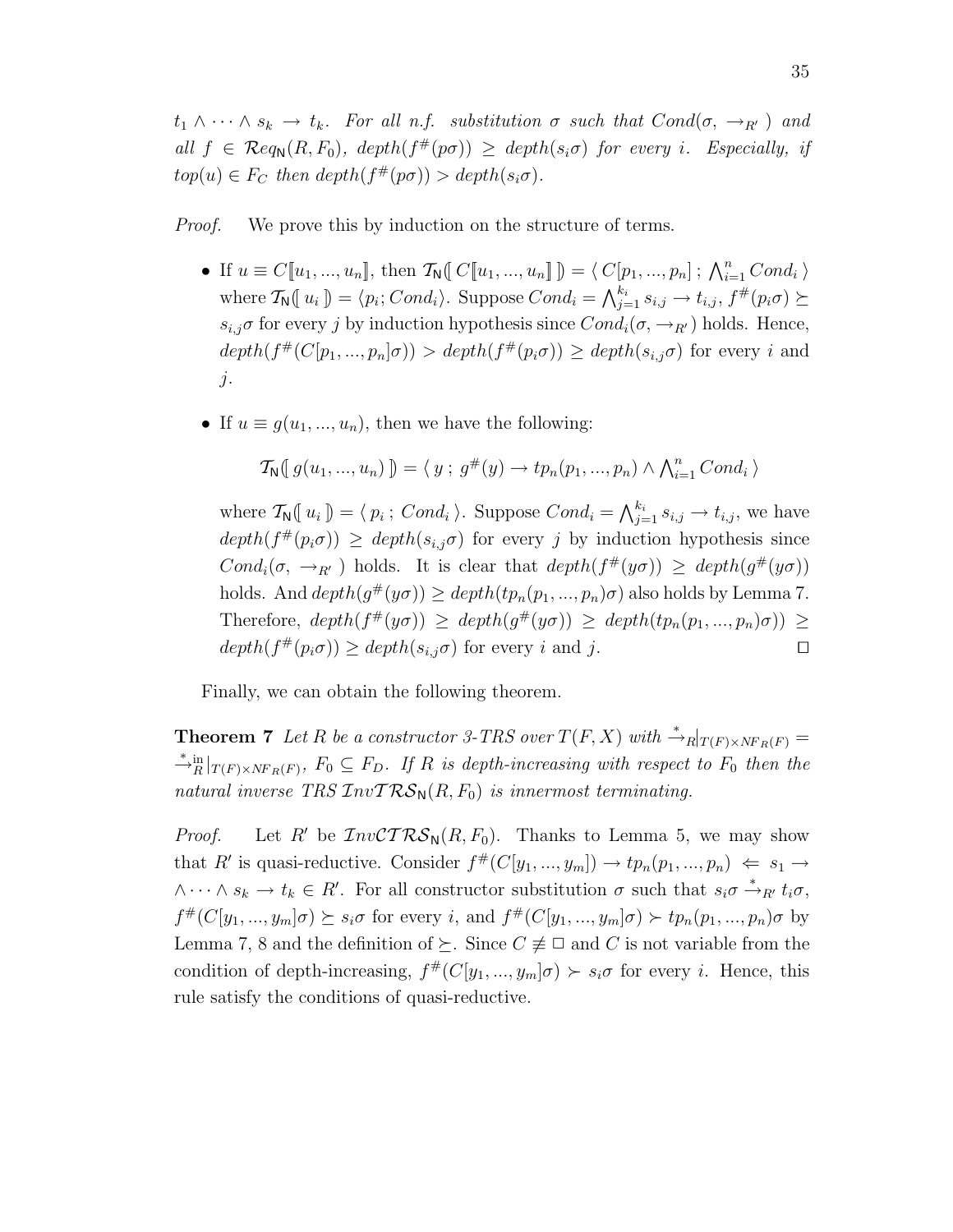On the other hand, consider  $f^{\#}(x) \to tp_n(p_1, ..., p_n) \in R'$  where  $p_i$  is either  $x$  or a constructor. This rule also satisfies the conditions of quasi-reductive. It is clear that  $f^{\#}(f(x_1,...,x_n)) \succ tp_n(x_1,...,x_n)$  for every inverse rewrite rule  $f^{\#}(f(x_1, ..., x_n)) \to tp_n(x_1, ..., x_n)$ . Hence, R' is quasi-reductive.

**Corollary 4** Let R be a ground-convergent constructor 3-TRS over  $T(F, X)$  and  $F_0 \subseteq F_D$ . If R *is depth-increasing with respect to*  $F_0$  *then the natural inverse TRS*  $InvTRS_N(R, F_0)$  *is innermost terminating.* 

*Proof.* It is trivial by Theorem 7 and Lemma 2. □

We will try to investigate new reduction relation, called *flexible reduction*, of 4-TRSs. Although 4-TRSs don't always terminate in general, we show that flexible reduction simulates the original reduction and terminates in some cases. Flexible reduction is a reduction such that,

- Prohibit the substitution to extra variables, that is,  $x \notin \mathcal{D}om(\sigma)$  when  $C[l\sigma] \rightarrow_R C[r\sigma]$  by  $l \rightarrow r \in R$  for extra variables x.
- Use unification for matching like the narrowing.

**Example 12** *Consider a depth-increasing TRS R<sub>7</sub>:* 

$$
R_7 = \{ \quad add(0, y) \rightarrow y, \quad add(s(x), y) \rightarrow s(add(x, y)),
$$
  
\n
$$
mult(0, y) \rightarrow 0, \quad mult(x, 0) \rightarrow 0,
$$
  
\n
$$
mult(s(x), s(y)) \rightarrow s(add(mult(x, s(y)), y)) \}.
$$

*Consider the following TRS*  $R_8$  *obtained by*  $InvTRS_N(R_7, \{mult\})$ *.* 

$$
R_8 = \{ \quad add^{\#}(y) \rightarrow tp_2(0, y), \nadd^{\#}(s(z)) \rightarrow U_1^1(add^{\#}(z), z), \quad U_1^1(tp_2(x, y), z) \rightarrow tp_2(s(x), y), \nmult^{\#}(0) \rightarrow tp_2(0, y), \quad mult^{\#}(0) \rightarrow tp_2(x, 0), \nmult^{\#}(s(z)) \rightarrow U_1^2(add^{\#}(z), z), \nU_1^2(tp_2(w, y), z) \rightarrow U_2^2(mult^{\#}(w), y, z, w), \nU_2^2(tp_2(x, s(y)), y, z, w) \rightarrow tp_2(s(x), s(y)), \nadd^{\#}(add(x, y)) \rightarrow tp_2(x, y), \quad mult^{\#}(mult(x, y)) \rightarrow tp_2(x, y) \}.
$$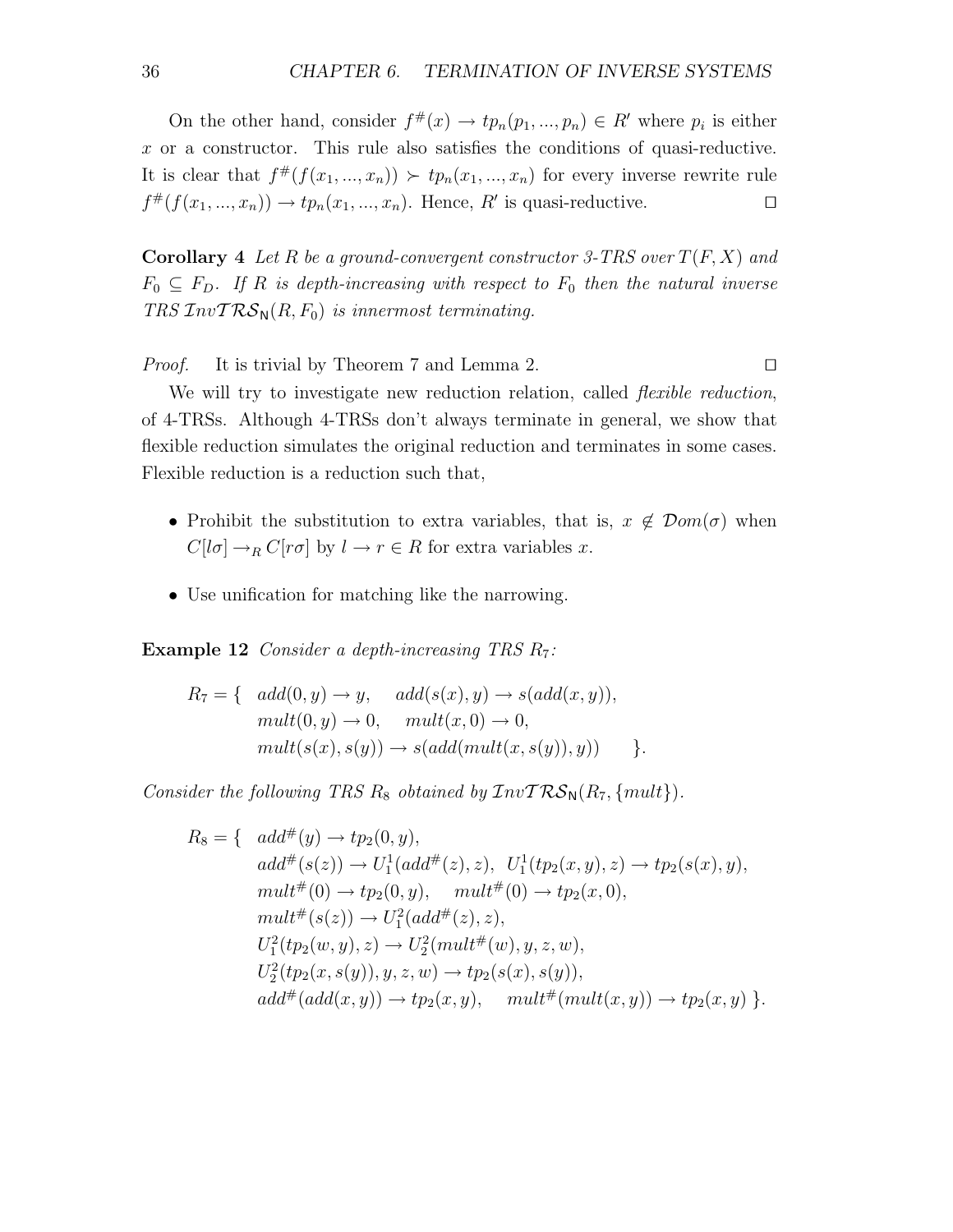*The flexible reduction is terminating and can simulate the original reduction. Consider the flexible reduction on mult*<sup>#</sup> $(s(0))$ :

$$
\begin{aligned}\n & mult^{\#}(s(0)) \rightarrow_{R_{8}} U_{1}^{2}(add^{\#}(0),0) \stackrel{*}{\rightarrow}_{R_{8}} U_{1}^{2}(tp_{2}(0,0),0) \\
 &\rightarrow_{R_{8}} U_{2}^{2}(mult^{\#}(0),0,0,0) \stackrel{*}{\rightarrow}_{R_{8}} U_{2}^{2}(tp_{2}(0,y),0,0,0) \rightsquigarrow_{R_{8}} tp_{2}(s(0),s(0)) \\
 & y \mapsto s(0)\n \end{aligned}
$$

*Consider the term mult*<sup>#</sup> $(s<sup>4</sup>(0))$ *. There are sixteen reductions from mult*<sup>#</sup> $(s<sup>4</sup>(0))$ *to a normal form. Three reductions end in a constructor term;*  $tp_2(s(0), s^4(0))$ *,*  $tp_2(s^2(0), s^2(0))$  and  $tp_2(s^4(0), s(0))$ *. All of the rests end in non-constructor term that contains*  $U_2^2$  *like*  $U_2^2(tp_2(s(0), s(0)), s^2(0), s^3(0), s(0))$ *.*  $\square$ 

Note that for some rule  $\rho: l \to r \iff s_1 \to t_1 \land \cdots \land s_k \to t_k$ , if some substitution  $\sigma$  don't satisfy the condition  $s_i \to t_i$ , that is  $s_i \sigma \stackrel{*}{\to} u_i \not\equiv t_i \sigma$ , then the function  $U_i^{\rho}$  in  $U_i^{\rho}(u_i,...)$  introduced by  $U(\rho)$  never disappears.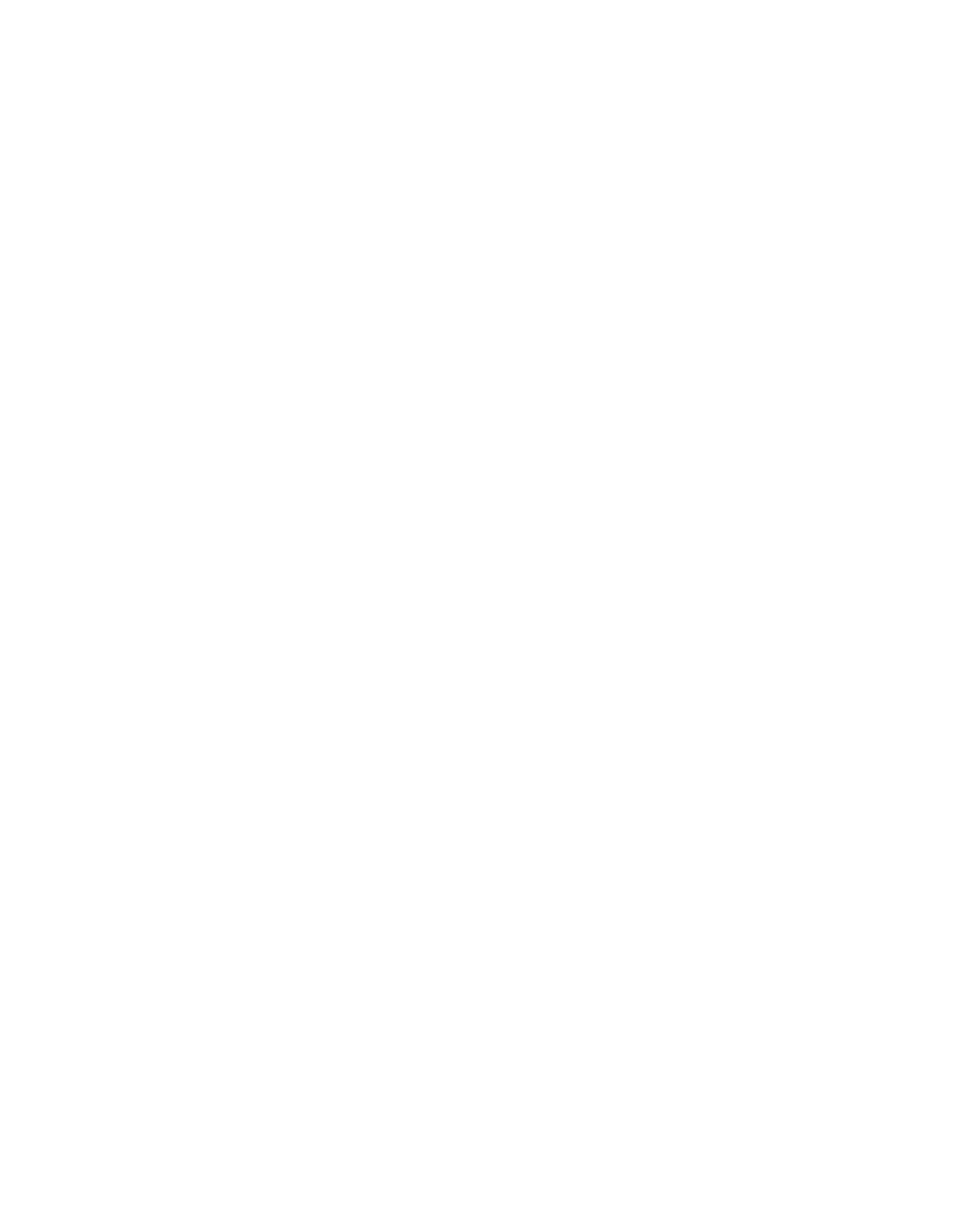### **Chapter 7**

### **Application**

By  $\mathcal{I}nvT\mathcal{RS}_1(R_1, \{add_{\{2\}}\})$ , we obtain the definition of  $add_{\{2\}}^{\#}$  that is equivalent to  $add_{y}^{-1}$  in Chapter 1. Hence,  $R_{\text{gcd}}$  can be transformed to the following TRS:

$$
R''_{\text{gcd}} = \{ \quad \gcd(x, y) \to \gcd(\text{add}_{\{2\}}^{\#}(x, y), y), \n\quad \gcd(x, 0) \to x, \quad \gcd(x, y) \to \gcd(y, x) \iff x < y, \n\quad \text{add}_{\{2\}}^{\#}(y, y) \to 0, \quad \text{add}_{\{2\}}^{\#}(\text{add}(x, y), y) \to x, \n\quad \text{add}_{\{2\}}^{\#}(s(z), y) \to U_1^1(\text{add}_{\{2\}}^{\#}(z, y), y, z), \quad U_1^1(x, y, z) \to s(x) \quad \}.
$$

The definition of  $R''_{\text{gcd}}$  is essentially the same as that of  $R'_{\text{gcd}}$ . Hence,  $R''_{\text{gcd}}$  can also compute gcd.

Next, we consider how to solve equations by using inverse systems. For solving equations, we know some methods, using "Narrowing"[BN98, Sl74, La75], "Inversion Algorithm"[DM99] and so on. Consider the following function:

$$
n(d, m, y) = d + 30m + 360y, \ (0 \le d < 30, 0 \le m < 12). \tag{7.1}
$$

The function  $n(d, m, y)$  computes the number of elapsed days from the date  $(0, 0, 0)$  to the date  $(d, m, y)$  with a fixed year-length of 360 days, a simple scheme of 12 equal-length months and 0-based dates. Assume  $n(d, m, y) =$  400. When we solve this equation by using Narrowing, we don't know whether Narrowing terminates. On the other hand, Inversion Algorithm[DM99] would find the desirable solution  $d = 10, m = 1, y = 1$ , but also find all undesirable solutions, such as  $d = 40, m = 12, y = 0$  because the algorithm don't accept the conditions  $0 \leq d < 30$  and  $0 \leq m < 12$  without its extension. In the rest of this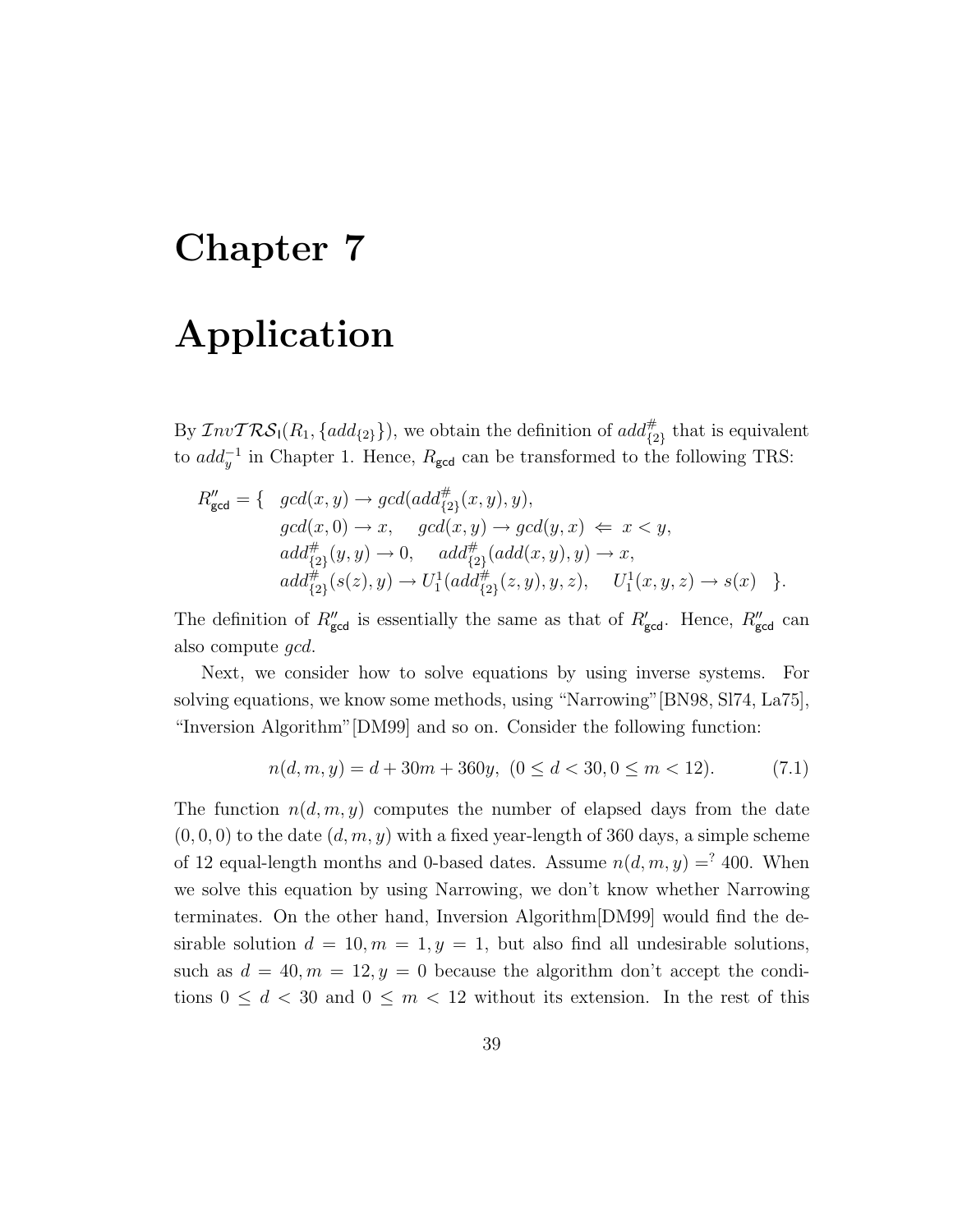chapter, we show a way to generate inverse systems of deterministic constructor 3-CTRSs to eliminate the undesirable solutions of the equation (7.1). Since a deterministic constructor 3-CTRS R over  $T(F, X)$  can be transformed to a constructor 3-TRS, we obtain the inverse system of R with respect to  $F_0$  ( $\subseteq F_D$ ) by  $\mathcal{I}nvT\mathcal{RS}_1(\mathcal{U}(R), F_0)$ . A CTRS and TRS representation  $R_9$ ,  $\mathcal{U}(R_9)$  of n is as follows:

$$
R_9 = R_{10} \cup R_7
$$
  
\n
$$
\cup \{ n(x_d, x_m, x_y) \rightarrow add(add(x_d, mult(s^{30}(0), x_m)), mult(s^{360}(0), x_y))
$$
  
\n
$$
\Leftarrow leg(0, x_d) \rightarrow T \land less(x_d, s^{30}(0)) \rightarrow T
$$
  
\n
$$
\land leg(0, x_m) \rightarrow T \land less(x_m, s^{12}(0)) \rightarrow T
$$
 },

$$
\mathcal{U}(R_9) = R_{10} \cup R_7
$$
  
\n
$$
\cup \{ n(x_d, x_m, x_y) \rightarrow u_1(leg(0, x_d), x_d, x_m, x_y),
$$
  
\n
$$
u_1(T, x_d, x_m, x_y) \rightarrow u_2(less(x_d, s^{30}(0)), x_d, x_m, x_y),
$$
  
\n
$$
u_2(T, x_d, x_m, x_y) \rightarrow u_3(leg(0, x_m), x_d, x_m, x_y),
$$
  
\n
$$
u_3(T, x_d, x_m, x_y) \rightarrow u_4(less(x_m, s^{12}(0)), x_d, x_m, x_y),
$$
  
\n
$$
u_4(T, x_d, x_m, x_y) \rightarrow
$$
  
\n
$$
add(add(x_d, mult(s^{30}(0), x_m)), mult(s^{360}(0), x_y)) )
$$

$$
R_{10} = \{ \begin{array}{ll} leq(0,0) \rightarrow \text{T}, & less(0,0) \rightarrow \text{F}, \\ leq(0,s(y)) \rightarrow \text{T}, & less(0,s(y)) \rightarrow \text{T}, \\ leq(s(x),0) \rightarrow \text{F}, & less(s(x),0) \rightarrow \text{F}, \\ leq(s(x),s(y)) \rightarrow leq(x,y), & less(s(x),s(y)) \rightarrow leq(x,y) \end{array} \},
$$

where *leq* and *less* are defined symbols that represent  $\leq$  and  $\lt$ , respectively. Let the indexed inverse TRS  $R_{11} = \mathcal{I}nvT\mathcal{RS}_1(\mathcal{U}(R_9), \{n_\emptyset\})$  (Figure 7.1).  $R_{11}$ can search only for the desirable solutions and terminates by flexible reduction since each function is terminating. Thus, our inverse systems are very useful since they can simply computes on the rewrite systems even if the functions have some conditions. As another way, for a rule  $f(p_1, ..., p_n) \to r \Leftarrow \text{Cond}_0$  in the input deterministic constructor 4-CTRS, we leave  $Cond_0$  in the last of condition part of the conditional rewrite rule obtained by  $\mathcal{I}nv\mathcal{R}ule_{\mathsf{N}}(f(p_1, ..., p_n) \to r)$  or  $InvRule_1(f(p_1, ..., p_n) \to r, I)$  where I is an index of f. For example, the case of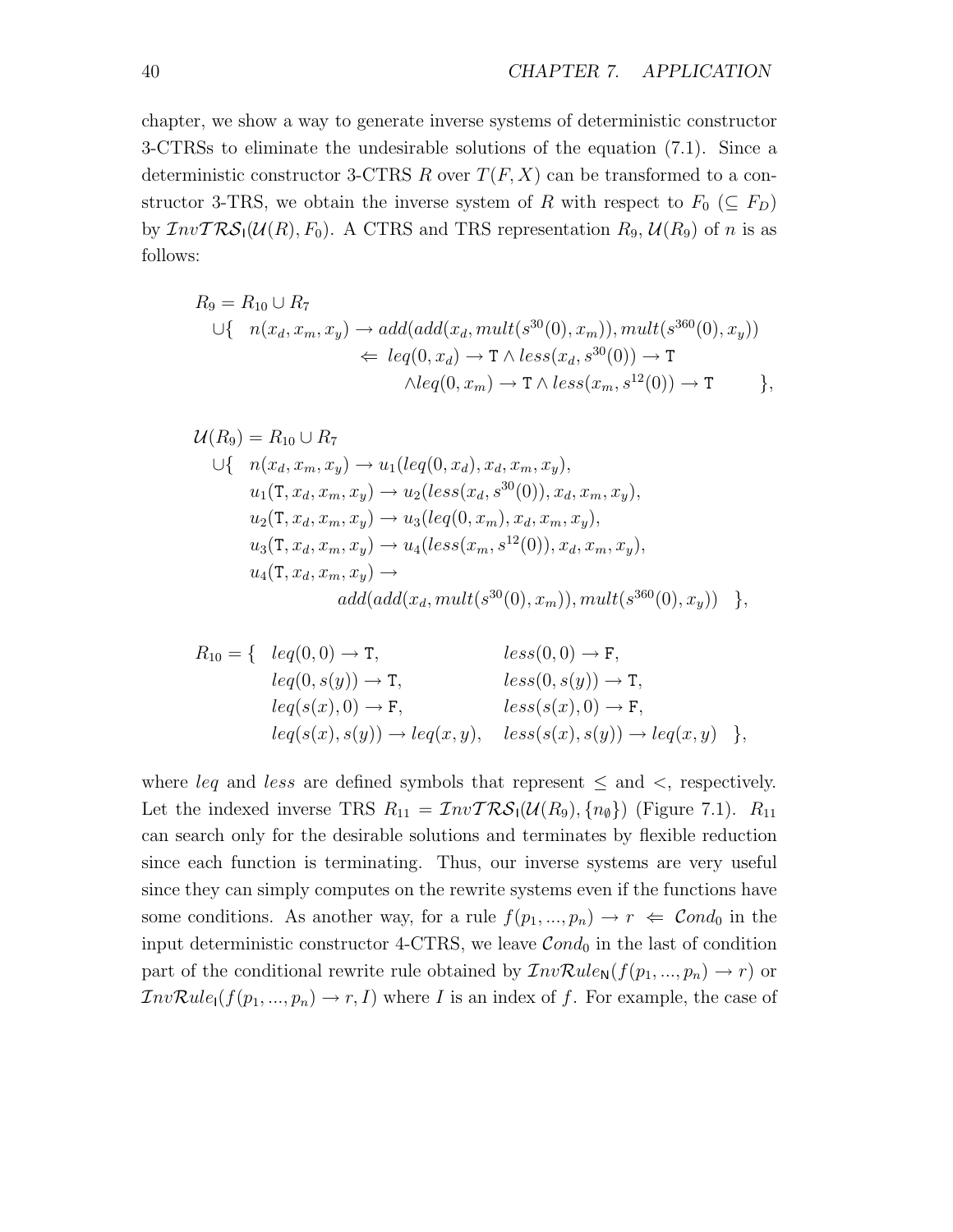$$
R_{11} = R_{12} \cup
$$
\n
$$
\begin{aligned}\n&\{\n\begin{aligned}\nn_0^{\#}(y_1) \rightarrow U_1^1(u_1{}_{0}^{*}(y_1), y_1), \n\begin{aligned}\nn_0^{\#}(n(x_d, x_m, x_y)) \rightarrow tp_3(x_d, x_m, x_y), \\
U_1^1(tp_4(y_2, x_d, x_m, x_y), y_1) \rightarrow U_2^1(leq_{(11)}^{\#}(y_2, 0), x_d, x_m, x_y, y_1, y_2), \\
U_2^1(x_d, x_d, x_m, x_y, y_1, y_2) \rightarrow tp_3(x_d, x_m, x_y), \\
u_1{}_{0}^{*}(y_1) \rightarrow U_1^2(u_2{}_{0}^{*}(y_1), y_1), \n\begin{aligned}\nu_1{}_{0}^{*}(u_1(x_0, x_d, x_m, x_y)) \rightarrow tp_3(x_0, x_d, x_m, x_y), \\
U_1^2(tp_4(y_2, x_d, x_m, x_y), y_1) \rightarrow U_2^2(less_{(11)}^{\#}(y_2, s^{30}(0)), x_d, x_m, x_y, y_1, y_2), \\
U_2^2(x_d, x_d, x_m, x_y, y_1, y_2) \rightarrow tp_4(T, x_d, x_m, x_y), \\
u_2{}_{0}^{*}(y_1) \rightarrow U_1^3(u_3{}_{0}^{*}(y_1), y_1), \n\begin{aligned}\nu_2{}_{0}^{*}(u_2(x_0, x_d, x_m, x_y), y_1, y_2), \\
U_2^3(x_m, x_d, x_m, x_y, y_1, y_2) \rightarrow tp_4(T, x_d, x_m, x_y), \\
U_2^4(t_1(y_2, x_d, x_m, x_y), y_1) \rightarrow U_2^3(leq_{(11)}^{\#}(y_2, 0), x_d, x_m, x_y, y_1, y_2), \\
U_2^4(x_m, x_d, x_m, x_y, y_1, y_2) \rightarrow tp_4(T, x_d, x_m, x_y), \\
U_2^4(x_m, x_d, x_m, x_y, y_1, y_2) \rightarrow tp_4(T, x_d, x_m, x_y), \\
U_2^4(x_m, x_d, x_m, x_y, y_1, y_2) \rightarrow tp_4(T, x_d, x_m, x_y), \\
U_2^4(x_m, x_d, x_m,
$$

$$
R_{12} = \{ \quad ad_{\emptyset}^{d}(y) \to tp_2(0, y), \quad add_{\emptyset}^{d}(add(x, y)) \to tp_2(x, y),add_{\emptyset}^{\#}(s(z)) \to U_1^8(add_{\emptyset}^{\#}(z), z), \quad U_1^8(tp_2(x, y), z) \to tp_2(s(x), y),mult_{\{1\}}^{\#}(0, 0) \to y, \quad mult_{\{1\}}^{\#}(0, x) \to 0,mult_{\{1\}}^{\#}(s(z), s(x)) \to U_1^9(add_{\emptyset}^{\#}(z), x, z),U_1^9(tp_2(w, y), x, z) \to U_2^9(mult_{\{1\}}^{\#}(w, x), x, y, z, w),U_2^9(s(y), x, y, z, w) \to s(y), \quad mult_{\{1\}}^{\#}(mult(x, y), x) \to y
$$
 \}

Figure 7.1: Definition of  $\mathcal{I}nv\mathcal{TRS}_1(\mathcal{U}(R_9), \{n_\emptyset\}).$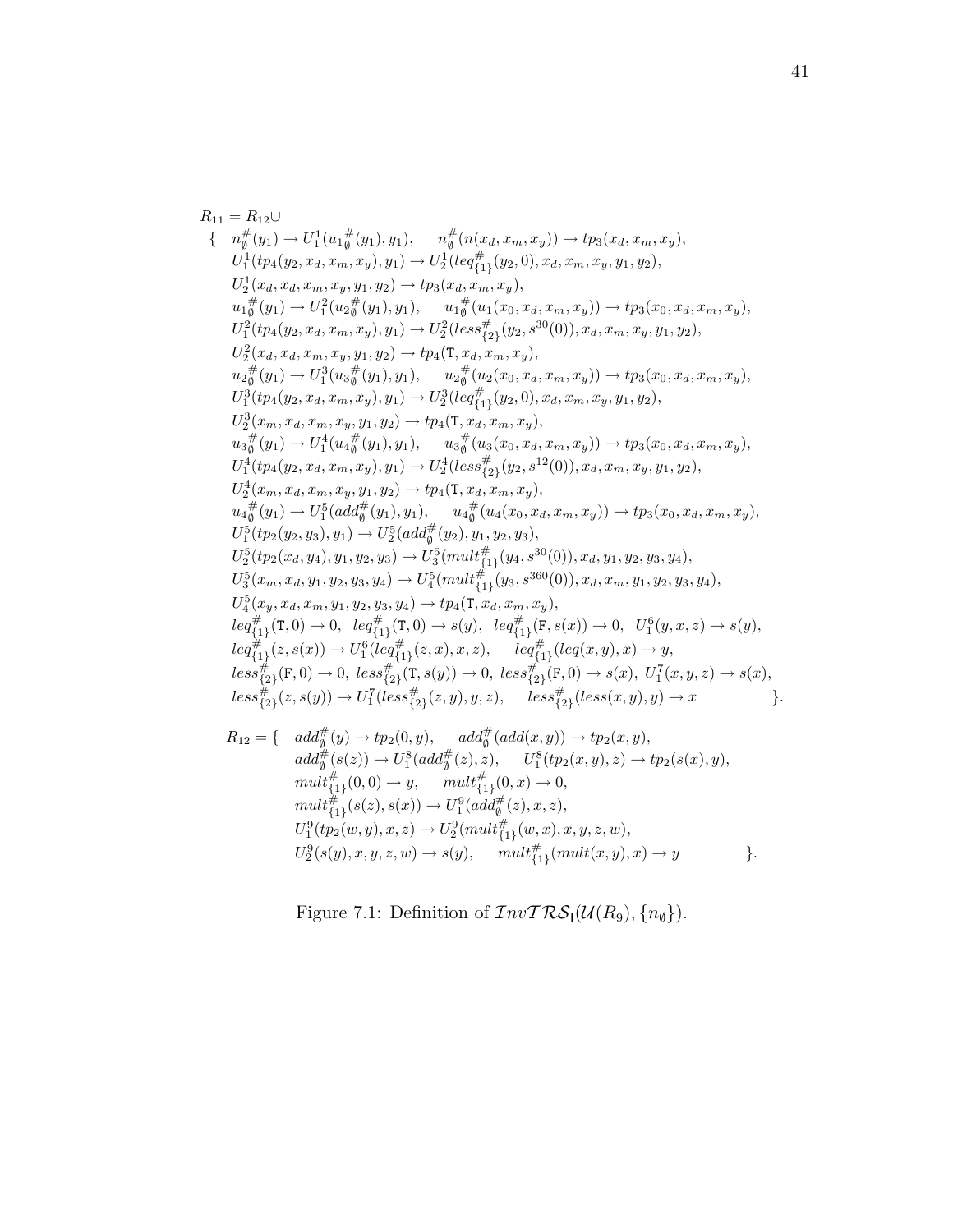$$
R_{13} = R_{12} \cup R_{10}
$$
  
\n
$$
\{ n_{\emptyset}^{\#}(y_1) \rightarrow U_1^n(add_{\emptyset}^{\#}(y_1), y_1), n_{\emptyset}^{\#}(n(x_d, x_m, x_y)) \rightarrow tp_3(x_d, x_m, x_y),
$$
  
\n
$$
U_1^n(tp_2(y_2, y_3), y_1) \rightarrow U_2^n(add_{\emptyset}^{\#}(y_2), y_1, y_2, y_3),
$$
  
\n
$$
U_2^n(tp_2(x_d, y_4), y_1, y_2, y_3) \rightarrow U_3^n(mult_{\{1\}}^{\#}(y_4, s^{30}(0)), x_d, y_1, y_2, y_3, y_4),
$$
  
\n
$$
U_3^n(x_m, x_d, y_1, y_2, y_3, y_4) \rightarrow U_4^n(mult_{\{1\}}^{\#}(y_3, s^{360}(0)), x_d, x_m, y_1, y_2, y_3, y_4),
$$
  
\n
$$
U_4^n(x_y, x_d, x_m, y_1, y_2, y_3, y_4) \rightarrow U_5^n(leq(0, x_d), x_d, x_m, x_y, y_1, y_2, y_3, y_4),
$$
  
\n
$$
U_5^n(T, x_d, x_m, x_y, y_1, y_2, y_3, y_4) \rightarrow U_6^n(less(x_d, s^{30}(0)), x_d, x_m, x_y, y_1, y_2, y_3, y_4),
$$
  
\n
$$
U_6^n(T, x_d, x_m, x_y, y_1, y_2, y_3, y_4) \rightarrow U_7^n(leq(0, x_m), x, y, z, y_1, y_2, y_3, y_4, y_5),
$$
  
\n
$$
U_7^n(T, x_d, x_m, x_y, y_1, y_2, y_3, y_4) \rightarrow U_8^n(less(x_m, s^{12}(0)), x_d, x_m, x_y, y_1, y_2, y_3, y_4),
$$
  
\n
$$
U_8^n(T, x_d, x_m, x_y, y_1, y_2, y_3, y_4) \rightarrow tp_3(x_d, x_m, x_y),
$$
  
\n
$$
\}.
$$

Figure 7.2: Definition of  $R_{13}$ .

 $n$  is as follows:

$$
n_{\emptyset}^{\#}(y_1) \rightarrow tp_3(x_d, x_m, x_y)
$$
  
\n
$$
\Leftarrow add_{\emptyset}^{\#}(y_1) \rightarrow tp_2(y_2, y_3) \land add_{\emptyset}^{\#}(y_2) \rightarrow tp_2(x_d, y_4)
$$
  
\n
$$
\land mult_{\emptyset}^{\#}(y_4) \rightarrow tp_2(s^{30}(0), x_m) \land mult_{\emptyset}^{\#}(y_3) \rightarrow tp_2(s^{360}(0), x_y)
$$
  
\n
$$
\land leg(0, x_d) \rightarrow \text{T} \land less(x_d, s^{30}(0)) \rightarrow \text{T}
$$
  
\n
$$
\land leg(0, x_m) \rightarrow \text{T} \land less(x_m, s^{12}(0)) \rightarrow \text{T}.
$$

Then, we can obtain the system  $R_{13}$  by  $\mathcal{I}nv\mathcal{C}T\mathcal{RS}_1$  in Figure 7.2.  $R_{13}$  can also search only for the desirable solutions, and terminates on flexible reduction since  $mult_{\{1\}}^{\#}, add_{\emptyset}^{\#}, leq \text{ and } less \text{ terminate by flexible reduction.}$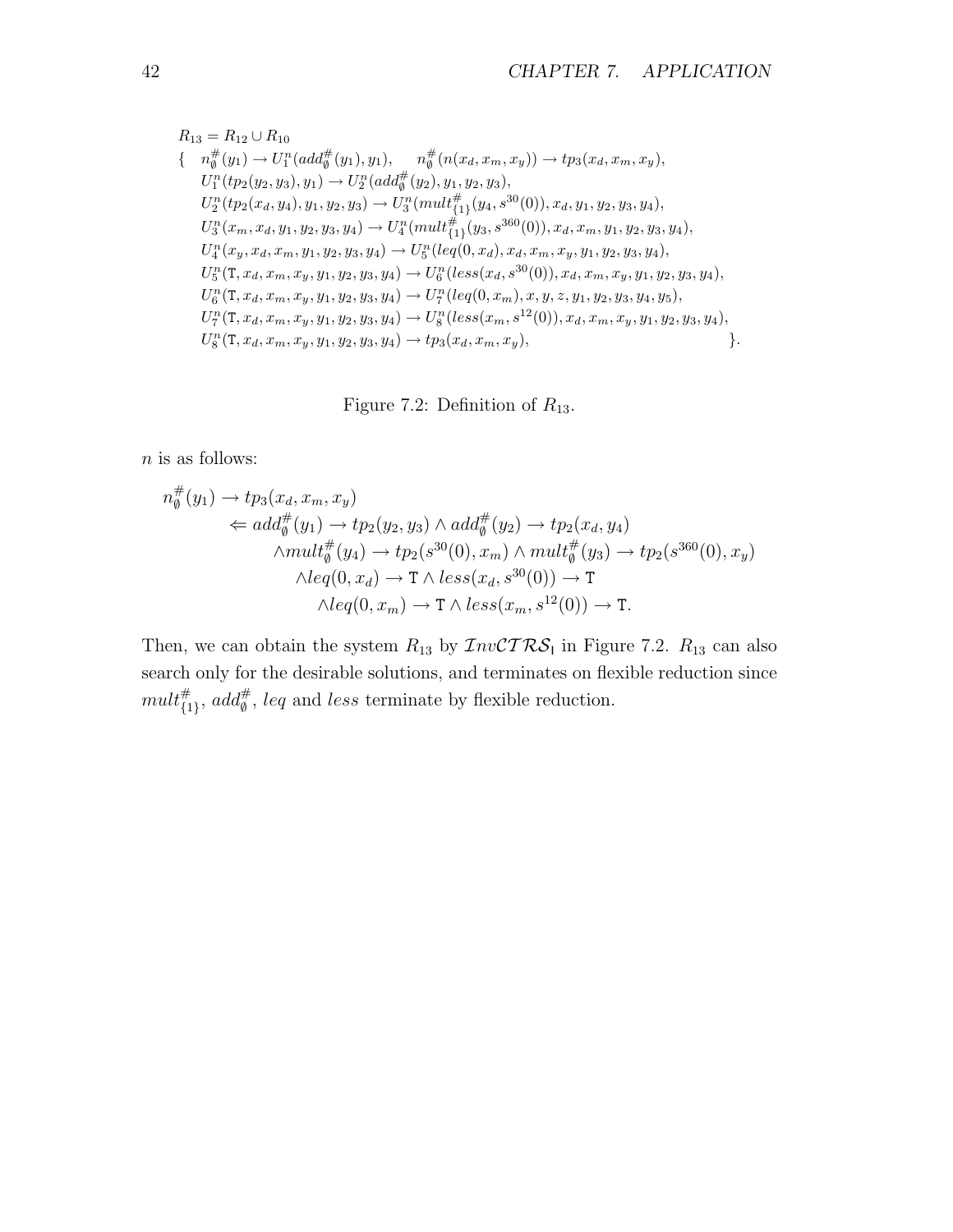### **Chapter 8**

## **Conclusion**

In this paper, we have proposed inverse systems of ground-convergent constructor 3-TRSs, and shown a result on termination of generated natural inverse systems. Future works are extending the proposed methods for constructor TRSs to that for all TRSs and also relaxing the input class whose inverse systems terminate. Study on flexible reduction is strongly expected because we may eliminate the first condition in Theorem 7.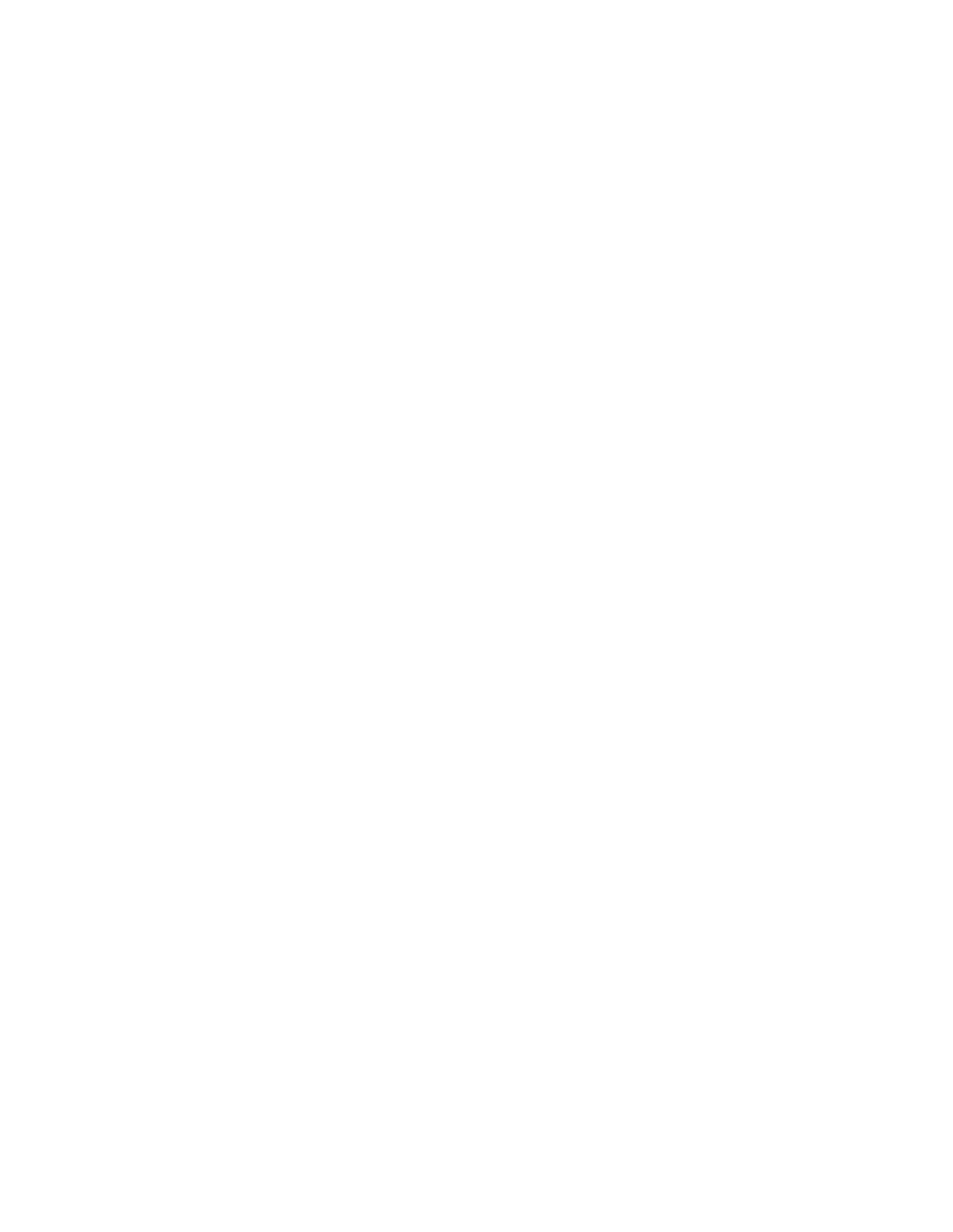## **Acknowledgement**

I thank Professor Toshiki Sakabe and Associate Professor Masahiko Sakai from the bottom of my heart for their kind and eager guidance, and thank everybody of Sakabe Laboratory.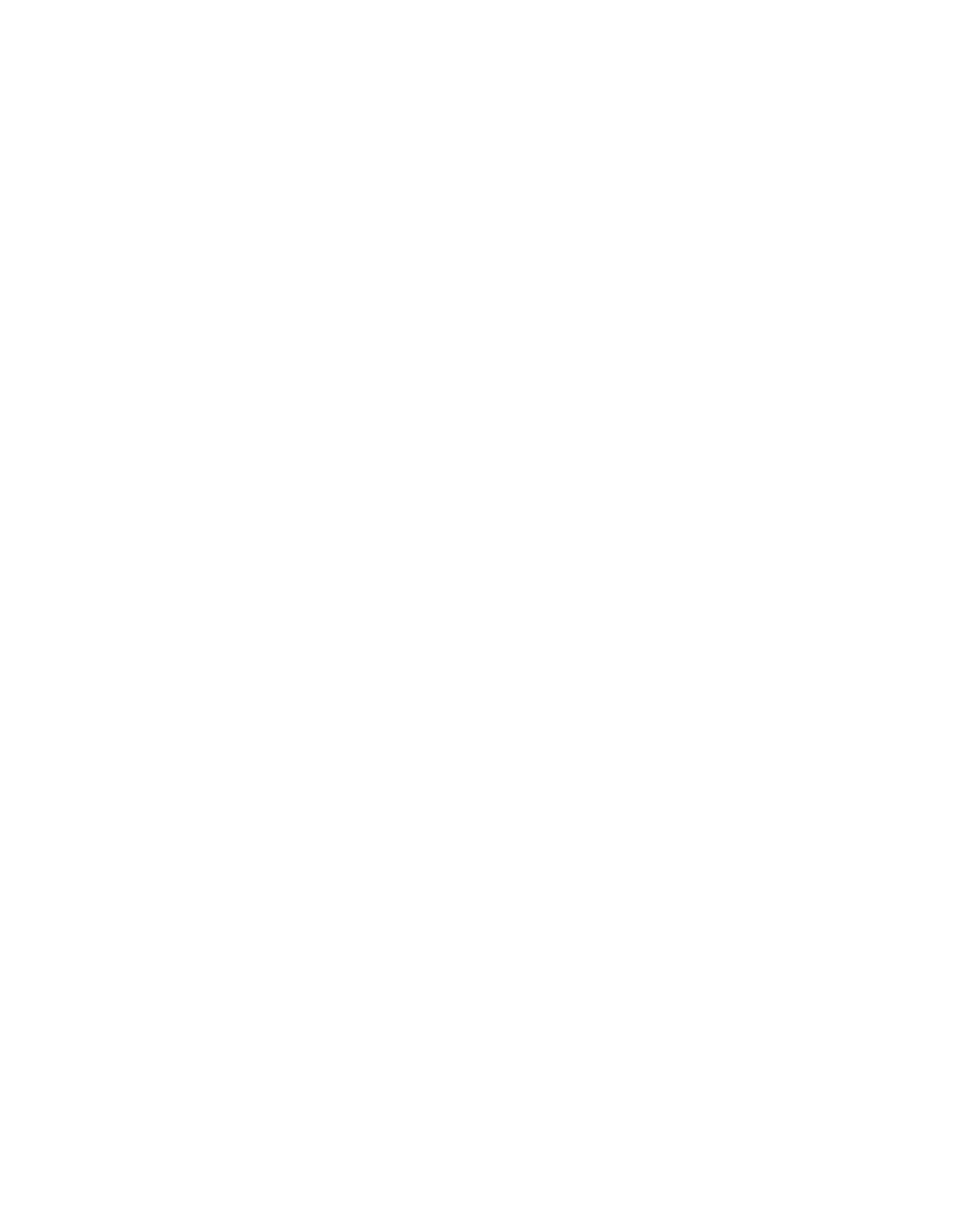### **Bibliography**

- [BN98] Baader,F., Nipkow,T.: *Term Rewriting and All That*. Cambridge Univ. Press, 1998.
- [DM99] Dershowitz,N., Mitra,S.: Jeopardy. LNCS 1631 Rewriting Techniques and Applications, pp.16–29, 1999.
- [Kl92] Klop,J.W.: Term Rewriting Systems. In S. Abramsky, D.M. Gabbay and T.S.E. Maibaum editors, *Handbook of Logic in Computer Science*, Vol.2, pp.2–116. Oxford University Press, 1992.
- [La75] Lankford,D.: Canonical Algebraic Simplification in Computational Logic. *Technical Report ATP-25*, Dept. of Mathematics, University of Texas, Austin, 1975.
- [NSS01a] Nishida,N., Sakai,M. and Sakabe,T.: Generation of a Conditional TRS Implementing the Inverses of Pure Treeless Functions. Technical Report of IEICE COMP2001-14 (2001-6), pp.9–16, 2001 (in Japanese).
- [NSS01b] Nishida,N., Sakai,M. and Sakabe,T.: Generation of a TRS Implementing the Inverses of Pure Treeless Functions. In 18th Conference of JSSST Proceedings, 2001 (in Japanese).
- [NSS01c] Nishida,N., Sakai,M. and Sakabe,T.: Generation of a TRS Implementing the Inverses of the Functions with Specified Arguments Fixed. Technical Report of IEICE COMP2001-67 (2001-12), pp.33–40, 2001 (in Japanese).
- [NSS01d] Nishida,N., Sakai,M. and Sakabe,T.: Generation of Inverse Term Rewriting Systems for Pure Treeless Functions. The International Workshop